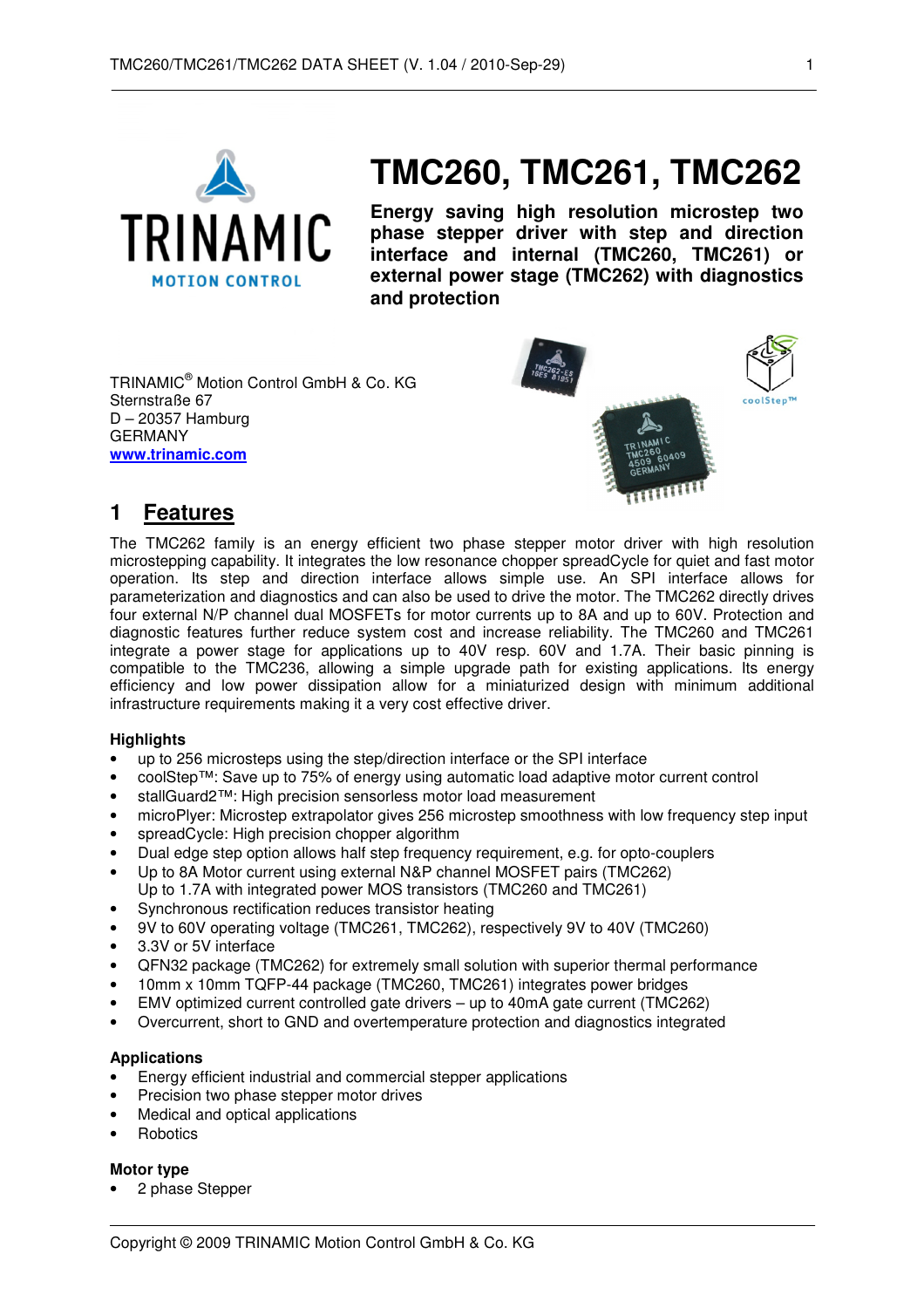#### $\overline{2}$ Table of contents

| 1              |              |  |  |  |  |  |  |  |  |
|----------------|--------------|--|--|--|--|--|--|--|--|
| 2              |              |  |  |  |  |  |  |  |  |
| 3              |              |  |  |  |  |  |  |  |  |
|                | 3.1          |  |  |  |  |  |  |  |  |
|                | 3.1.1        |  |  |  |  |  |  |  |  |
|                | 3.1.2        |  |  |  |  |  |  |  |  |
|                | 3.2          |  |  |  |  |  |  |  |  |
|                | 3.3          |  |  |  |  |  |  |  |  |
| 4              |              |  |  |  |  |  |  |  |  |
|                |              |  |  |  |  |  |  |  |  |
|                | 4.1          |  |  |  |  |  |  |  |  |
|                | 4.2          |  |  |  |  |  |  |  |  |
|                | 4.3          |  |  |  |  |  |  |  |  |
|                | 4.4          |  |  |  |  |  |  |  |  |
|                | 4.4.1        |  |  |  |  |  |  |  |  |
|                | 4.4.2        |  |  |  |  |  |  |  |  |
| 5.             |              |  |  |  |  |  |  |  |  |
|                |              |  |  |  |  |  |  |  |  |
|                | 5.1          |  |  |  |  |  |  |  |  |
|                | 5.2          |  |  |  |  |  |  |  |  |
| 6              |              |  |  |  |  |  |  |  |  |
|                | 6.1          |  |  |  |  |  |  |  |  |
|                | 6.2          |  |  |  |  |  |  |  |  |
|                | 6.3          |  |  |  |  |  |  |  |  |
|                | 6.3.1        |  |  |  |  |  |  |  |  |
|                | 6.3.2        |  |  |  |  |  |  |  |  |
|                | 6.4          |  |  |  |  |  |  |  |  |
|                | 6.5          |  |  |  |  |  |  |  |  |
|                | 6.6          |  |  |  |  |  |  |  |  |
| $\overline{ }$ |              |  |  |  |  |  |  |  |  |
|                |              |  |  |  |  |  |  |  |  |
|                | 7.1          |  |  |  |  |  |  |  |  |
|                | 7.2          |  |  |  |  |  |  |  |  |
|                | 7.3          |  |  |  |  |  |  |  |  |
|                | 7.3.1        |  |  |  |  |  |  |  |  |
|                | 7.4          |  |  |  |  |  |  |  |  |
| 8              |              |  |  |  |  |  |  |  |  |
|                | 8.1          |  |  |  |  |  |  |  |  |
| 9              |              |  |  |  |  |  |  |  |  |
|                | 9.1          |  |  |  |  |  |  |  |  |
|                | 9.2          |  |  |  |  |  |  |  |  |
|                | 9.3          |  |  |  |  |  |  |  |  |
| 10             |              |  |  |  |  |  |  |  |  |
|                |              |  |  |  |  |  |  |  |  |
|                | 10.1         |  |  |  |  |  |  |  |  |
|                | 10.2<br>10.3 |  |  |  |  |  |  |  |  |
|                | 10.4         |  |  |  |  |  |  |  |  |
|                |              |  |  |  |  |  |  |  |  |
| 11             |              |  |  |  |  |  |  |  |  |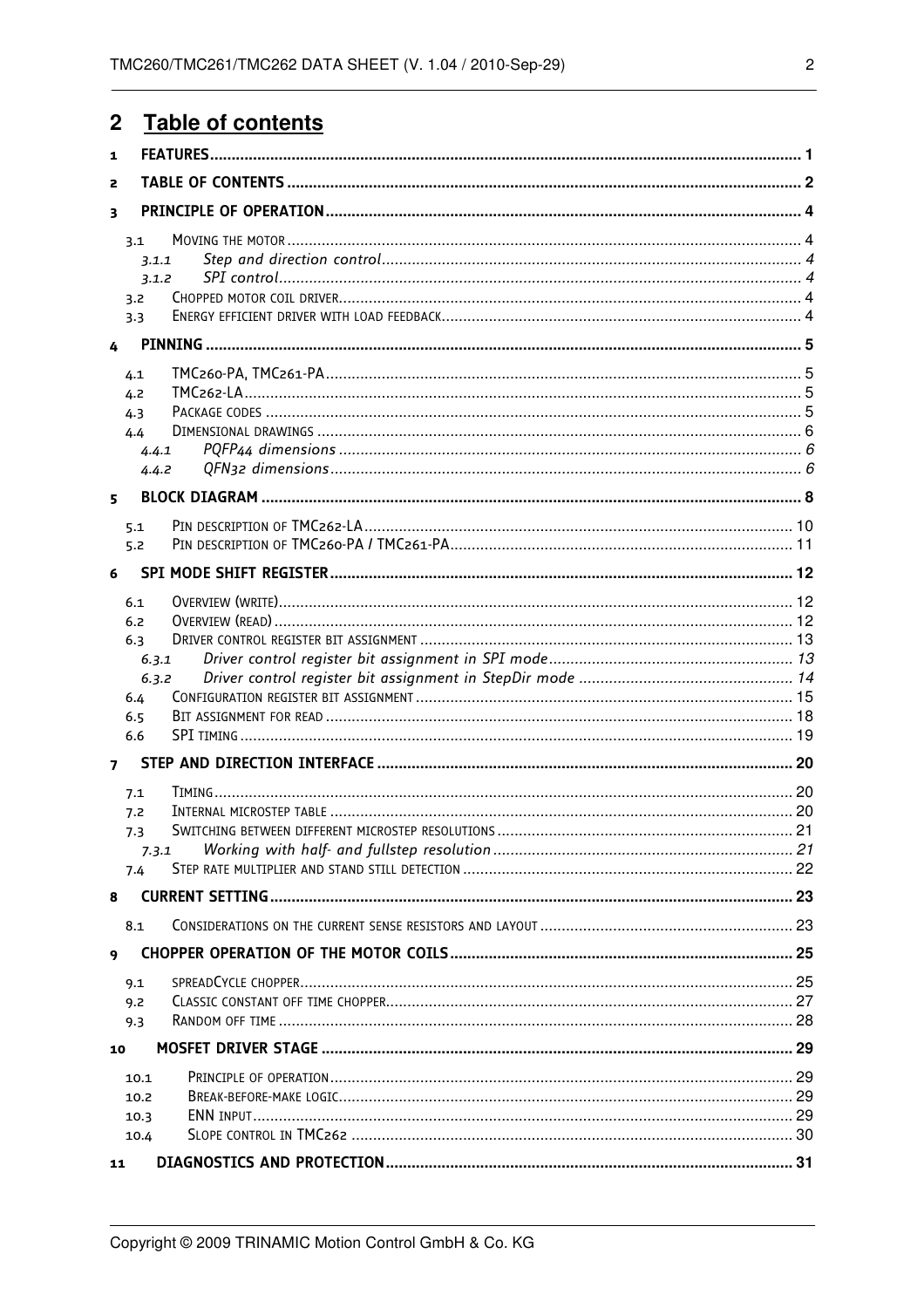|    | 11.1   |                                                                 |  |
|----|--------|-----------------------------------------------------------------|--|
|    | 11.2   |                                                                 |  |
|    | 11.3   |                                                                 |  |
|    | 11.4   |                                                                 |  |
| 12 |        |                                                                 |  |
|    | 12.1   |                                                                 |  |
|    | 12.1.1 |                                                                 |  |
|    | 12.1.2 |                                                                 |  |
|    | 12.1.3 |                                                                 |  |
|    | 12.1.4 |                                                                 |  |
|    | 12.2   |                                                                 |  |
| 13 |        |                                                                 |  |
|    | 13.1   |                                                                 |  |
|    | 13.1.1 |                                                                 |  |
|    | 13.1.2 |                                                                 |  |
|    | 13.2   |                                                                 |  |
| 14 |        |                                                                 |  |
|    | 14.1   |                                                                 |  |
| 15 |        |                                                                 |  |
| 16 |        |                                                                 |  |
|    | 16.1   |                                                                 |  |
|    | 16.2   |                                                                 |  |
|    | 16.3   |                                                                 |  |
|    | 16.4   |                                                                 |  |
| 17 |        | USING AN EXTERNAL POWER STAGE FOR HIGHER VOLTAGE AND CURRENT 46 |  |
| 18 |        |                                                                 |  |
|    | 18.1   |                                                                 |  |
| 19 |        |                                                                 |  |
| 20 |        |                                                                 |  |
|    | 20.1   |                                                                 |  |
|    |        |                                                                 |  |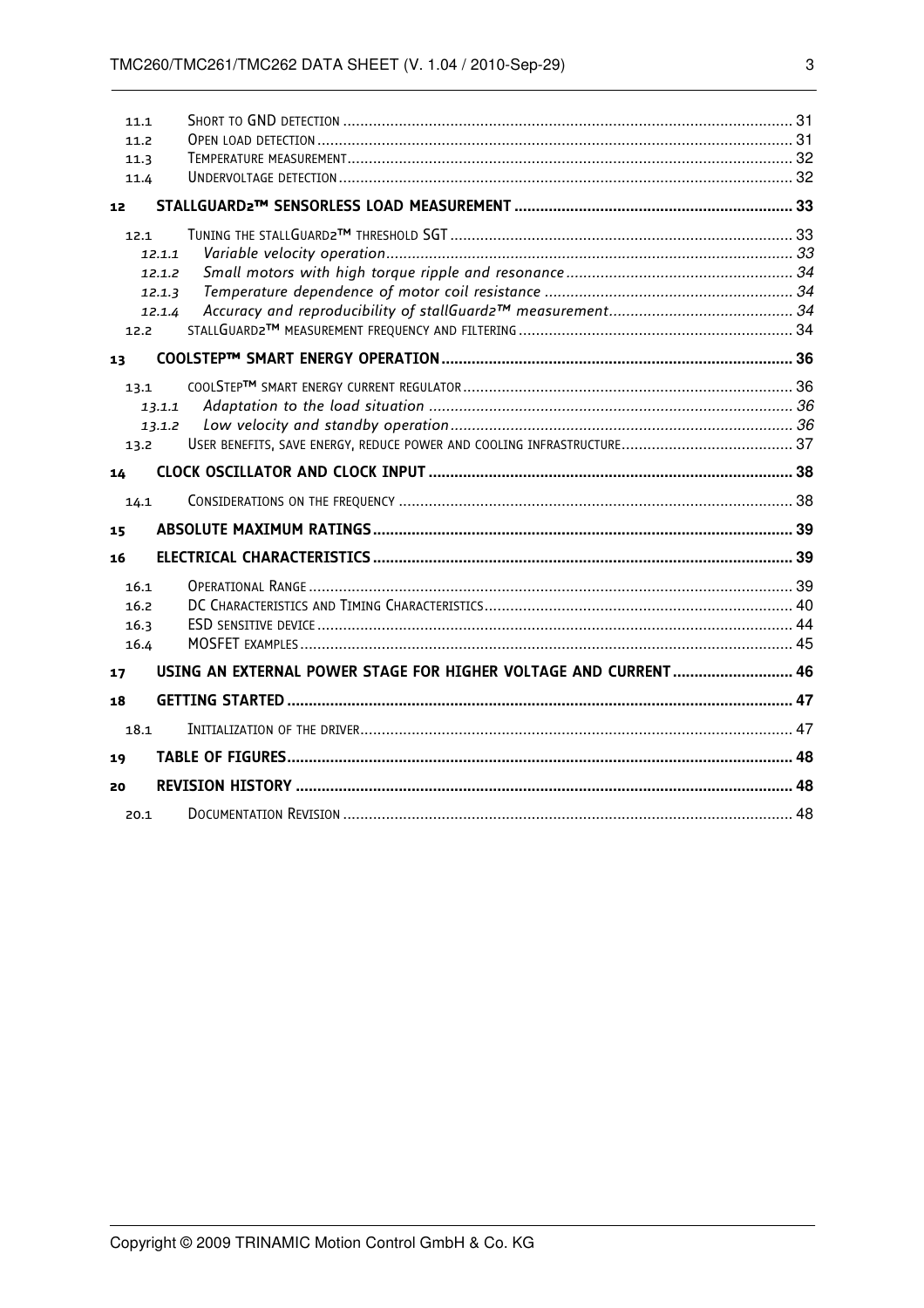



figure 1: basic application block diagram

#### **3.1 Moving the motor**

#### **3.1.1 Step and direction control**

The TMC262 family is a family of chopped stepper motor drivers with integrated sequencer and SPI interface. They provide two possibilities to control the motor: The motor can be controlled by applying pulses on the step and direction interface, following an initialization phase which uses the SPI interface to parameterize the driver for the application. Control and diagnostic registers give the flexibility to react to changing operation conditions and to modify the behavior of the chip when it receives a step impulse. An internal microstep table supplies sine and cosine values which control the motor current for each step. Each step impulse advances the step pointer in the tables and hence leads to the IC executing the next microstep.

#### **3.1.2 SPI control**

A second mode of operation uses the SPI interface, only. Both motor coil currents can be controlled via the SPI interface, while taking advantage of all other control and diagnostic functions. This mode is more flexible, as the microstep waves can be specially adapted to the motor to give the best fit for smoothest operation. It requires slightly more CPU overhead to look up the driver tables and to send out new current values for both coils. The SPI update rate corresponds to the step rate at low velocities. At highest velocities the update rate can be limited to a few 10kHz or some 100kHz, depending on the processor power, or alternatively to an update rate corresponding to a fullstep.

#### **3.2 Chopped motor coil driver**

The driver use a cycle by cycle chopper mode: The motor current becomes regulated by comparing the motor current to a set value for each chopper cycle. This constant off time chopper scheme allows highest dynamic. The spreadCycle chopper scheme automatically integrates a fast decay cycle and guarantees smooth zero crossing performance. In an optional operation mode, fast decay length per cycle can be selected by the user. In this classic constant off time mode, zero crossing can be optimized by setting a programmable current offset.

#### **3.3 Energy efficient driver with load feedback**

The TMC262 family integrates a high resolution load measurement stallGuard2™, which allows sensing the mechanical load on the motor. This gives more information on the drive allowing functions like sensorless homing. Its coolStep™ feature uses load measurement information to reduce the motor current to the minimum motor current required in the actual load situation. This saves lots of energy and keeps components cool, making the drive an efficient and precise solution.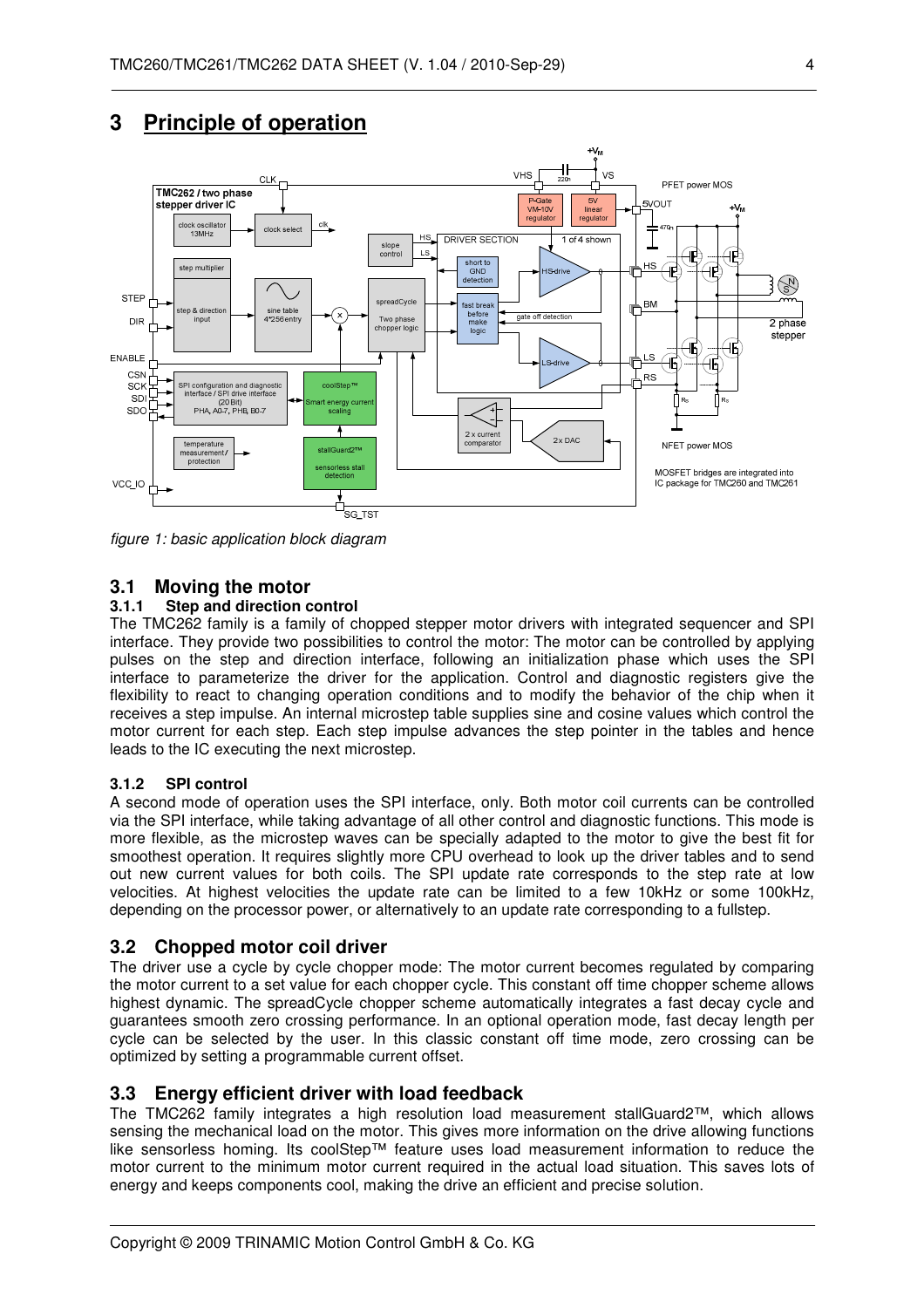## **4 Pinning**

### **4.1 TMC260-PA, TMC261-PA**



figure 2: TMC260 and TMC261 pinning



figure 3: TMC262 pinning

#### **4.3 Package codes**

| <b>Type</b> | Package       | Temperature range                  | Code/marking     |
|-------------|---------------|------------------------------------|------------------|
| TMC260      | TQFP44 (RoHS) | $-40^{\circ}$ C  +125 $^{\circ}$ C | TMC260-PA        |
| TMC261      | TQFP44 (RoHS) | $-40^{\circ}$ C  +125 $^{\circ}$ C | TMC261-PA        |
| TMC262      | QFN32 (RoHS)  | $-40^{\circ}$ C  +125 $^{\circ}$ C | <b>TMC262-LA</b> |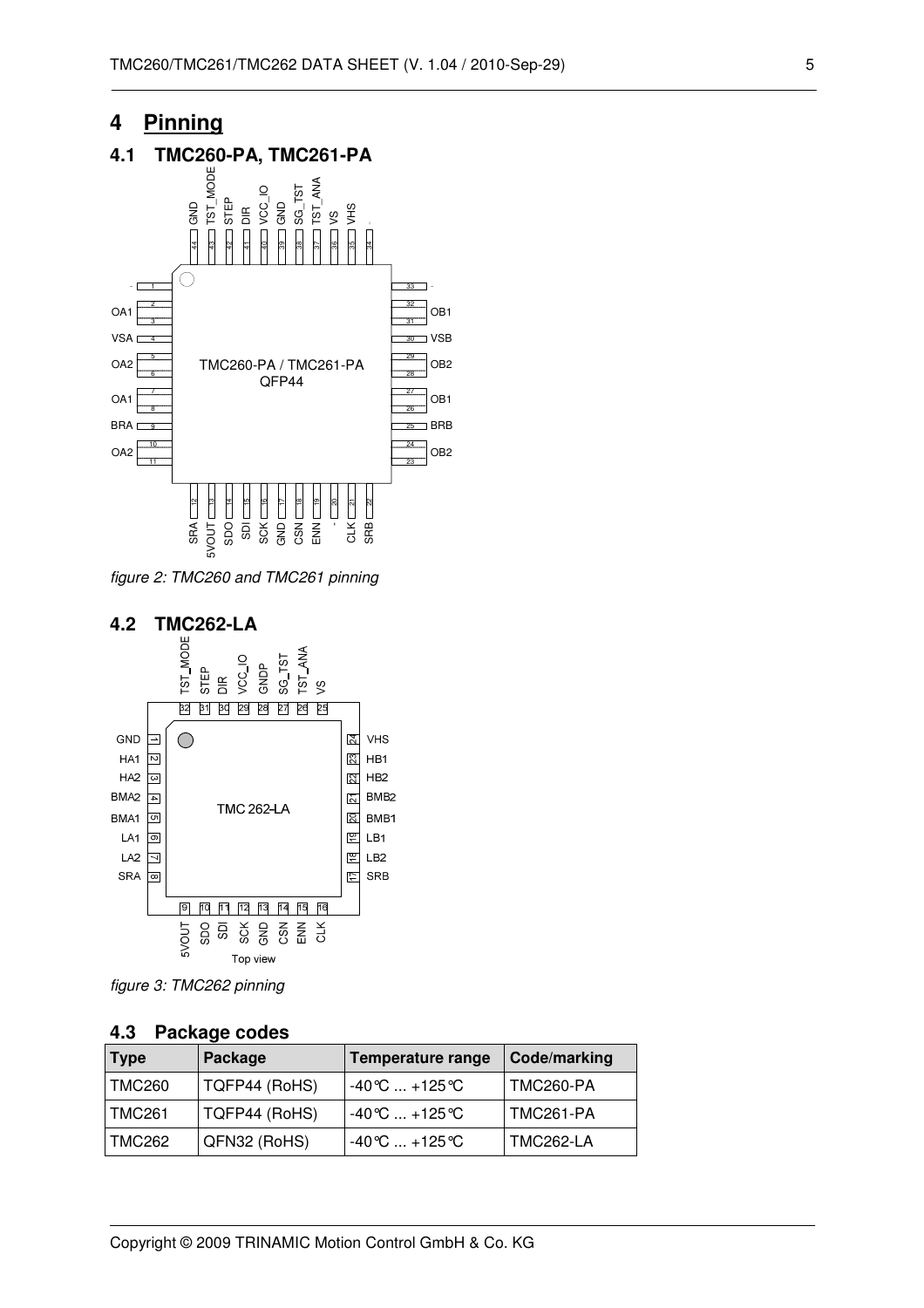## **4.4 Dimensional drawings**

For drawings, see next page. Attention: Drawings not to scale.

#### **4.4.1 PQFP44 dimensions**

| <b>Parameter</b>     | Ref | Min  | <b>Nom</b> | <b>Max</b> |
|----------------------|-----|------|------------|------------|
| size over pins (X&Y) | А   |      | 12         |            |
| body size (X&Y)      | C   |      | 10         |            |
| pin length           | D   |      | 1          |            |
| total thickness      | E   |      |            | 1.6        |
| lead frame thickness | F   | 0.09 |            | 0.2        |
| stand off            | G   | 0.05 | 0.10       | 0.15       |
| pin width            | Н   | 0.30 |            | 0.45       |
| flat lead length     |     | 0.45 |            | 0.75       |
| pitch                | K   |      | 0.8        |            |
| coplanarity          | CCC |      |            | 0.08       |

All dimensions are in mm.

### **4.4.2 QFN32 dimensions**

| <b>Parameter</b>       | <b>Ref</b> | <b>Min</b> | <b>Nom</b> | <b>Max</b> |
|------------------------|------------|------------|------------|------------|
| total thickness        | A          | 0.80       | 0.85       | 0.90       |
| stand off              | A1         | 0.00       | 0.035      | 0.05       |
| mold thickness         | A2         |            | 0.65       | 0.67       |
| lead frame thickness   | A3         |            | 0.203      |            |
| lead width             | b          | 0.2        | 0.25       | 0.3        |
| body size X            | D          |            | 5.0        |            |
| body size Y            | E          |            | 5.0        |            |
| lead pitch             | e          |            | 0.5        |            |
| exposed die pad size X | J          | 3.2        | 3.3        | 3.4        |
| exposed die pad size Y | K          | 3.2        | 3.3        | 3.4        |
| lead length            | L          | 0.35       | 0.4        | 0.45       |
| package edge tolerance | aaa        |            |            | 0.1        |
| mold flatness          | bbb        |            |            | 0.1        |
| coplanarity            | CCC        |            |            | 0.08       |
| lead offset            | ddd        |            |            | 0.1        |
| exposed pad offset     | eee        |            |            | 0.1        |

All dimensions are in mm.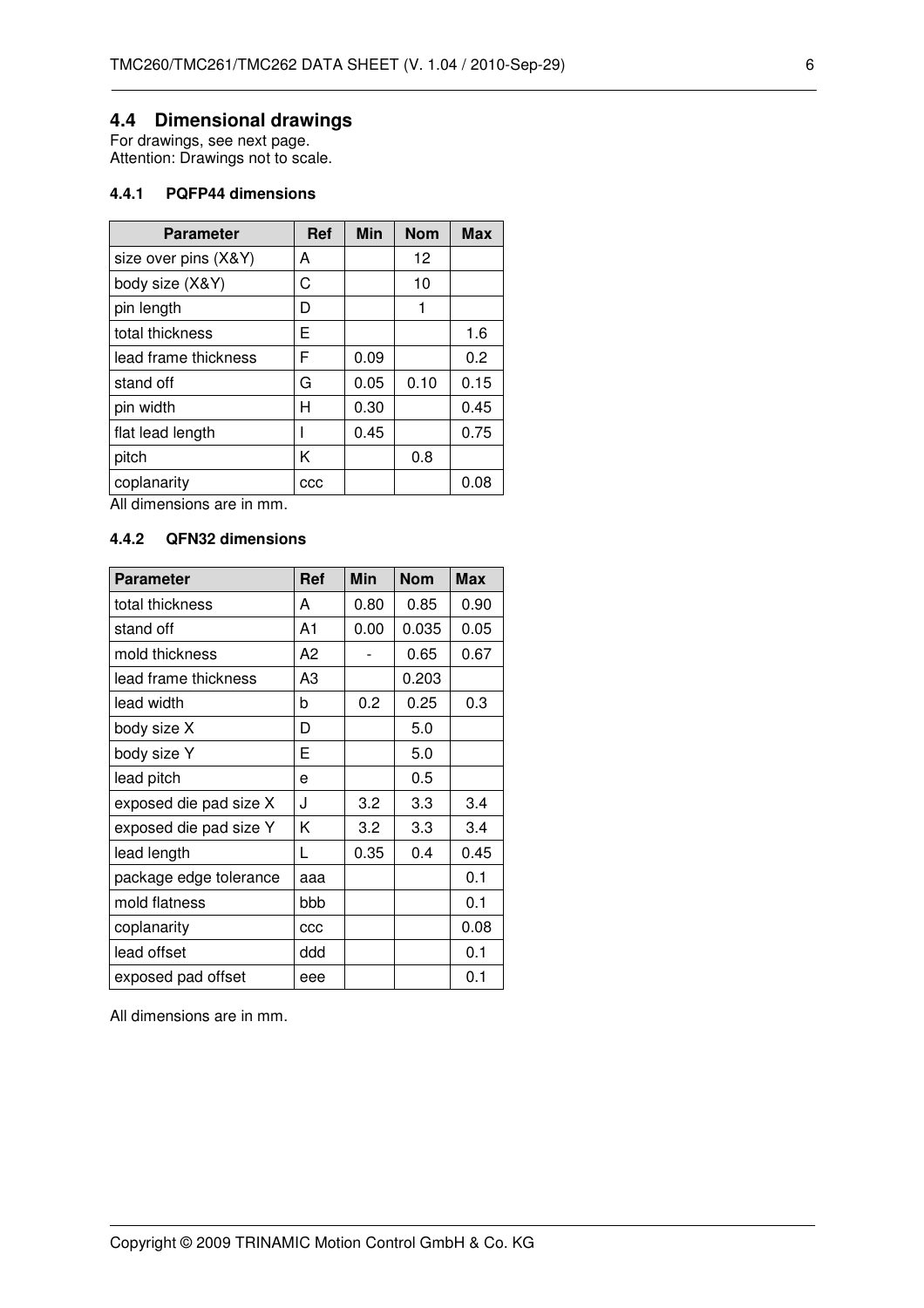

figure 4: PQFP44 dimensions



figure 5: QFN32 5x5 dimensions



Copyright © 2009 TRINAMIC Motion Control GmbH & Co. KG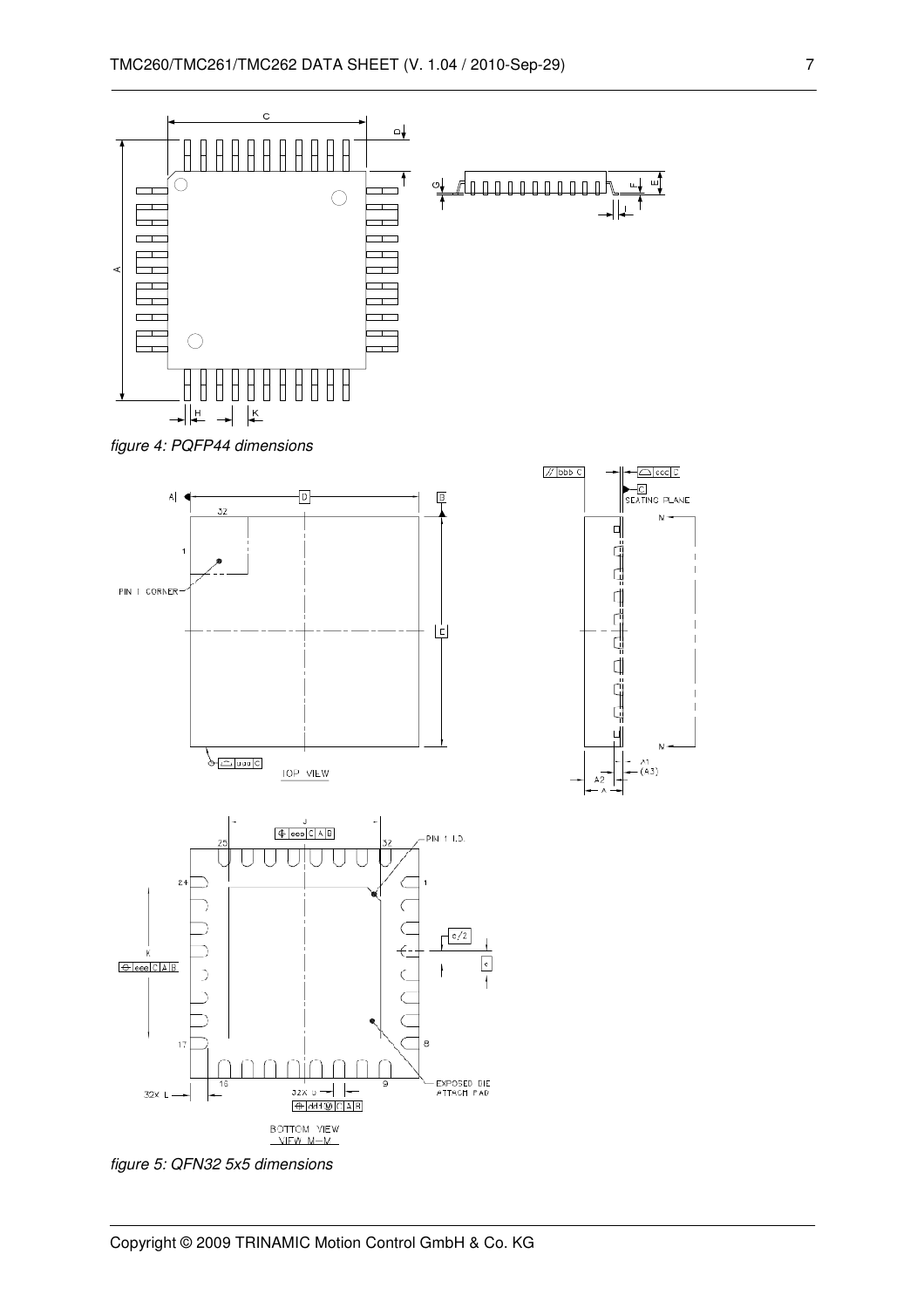## **5 Block diagram**



figure 6: TMC262 block and application diagram

The application diagram shows the basic building blocks of the IC and the connections to the power bridge transistors, as well as the power supply. The connection of the digital interface lines to the microcontroller and / or a motion controller is specific to the system architecture and the microcontroller type. Do not leave any input floating over extended periods of time, as there are no pull up or pull down resistors integrated. The choice of power MOSFETs for the TMC262 depends on the desired motor current and supply voltage. Please refer chapter 16.4. For even higher motor current capability, external MOSFET drivers can be added using full N channel bridges.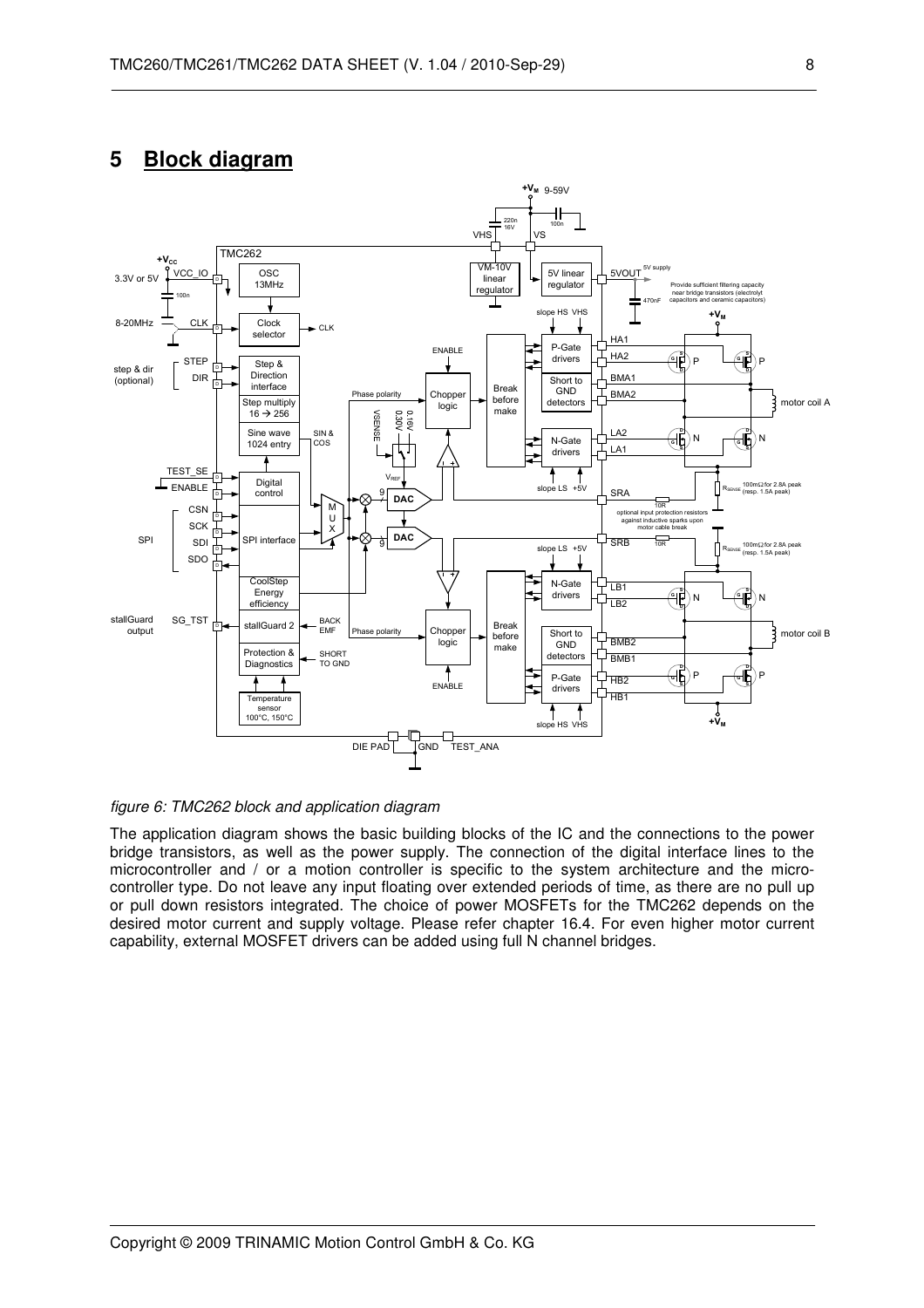

figure 7: TMC260 and TMC261 block and application diagram

The TMC260 and TMC261 integrate 40V resp. 60V MOSFETs capable of driving 1.2A RMS motors continuously. They are identical to the TMC262 in all other respects.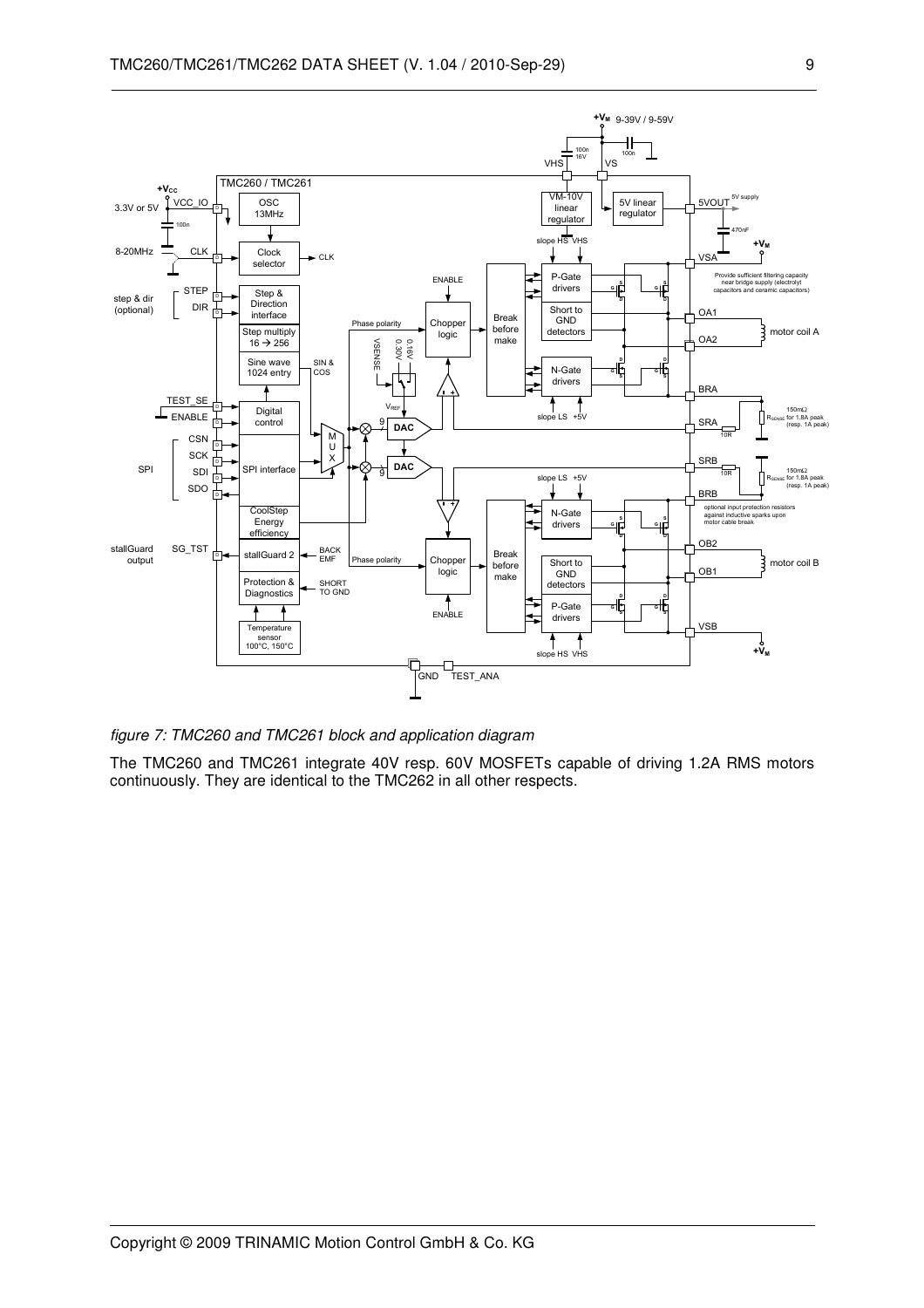## **5.1 Pin description of TMC262-LA**

| Pin                                  | <b>Number</b>  | <b>Type</b>     | <b>Function</b>                                                                                                                                                                                                                                                                                                                                                                                            |  |
|--------------------------------------|----------------|-----------------|------------------------------------------------------------------------------------------------------------------------------------------------------------------------------------------------------------------------------------------------------------------------------------------------------------------------------------------------------------------------------------------------------------|--|
| <b>GND</b>                           | 1, 13          |                 | Digital and analog low power GND                                                                                                                                                                                                                                                                                                                                                                           |  |
| <b>HAx</b><br><b>HB</b> <sub>x</sub> | 2, 3<br>22, 23 | O (VS)          | High side P-channel driver output. Becomes driven to VHS to switch<br>on MOSFET.                                                                                                                                                                                                                                                                                                                           |  |
| <b>BMAx</b><br><b>BMB</b> x          | 4, 5<br>20, 21 | I(VS)           | Sensing input for bridge outputs. Used for short to GND protection.<br>May be tied to VS if unused.                                                                                                                                                                                                                                                                                                        |  |
| LAx<br>LBx                           | 6, 7<br>18, 19 | O <sub>5V</sub> | Low side MOSFET driver output. Becomes driven to 5VOUT to<br>switch on MOSFET.                                                                                                                                                                                                                                                                                                                             |  |
| <b>SRA</b><br><b>SRB</b>             | 8<br>17        | AI              | Sense resistor input of chopper driver.                                                                                                                                                                                                                                                                                                                                                                    |  |
| 5VOUT                                | 9              |                 | Output of internal 5V linear regulator. This voltage is used to supply<br>the low side drivers and internal analog circuitry. An external<br>capacitor to GND close to the pin is required. Place the capacitor<br>near to pin 9 and pin 13. 470nF ceramic are sufficient for most<br>applications, an additional tantalum capacitor (10µF or more)<br>improves performance with high gate charge MOSFETs. |  |
| <b>SDO</b>                           | 10             | DO VIO          | Data output of SPI interface (Tristate)                                                                                                                                                                                                                                                                                                                                                                    |  |
| <b>SDI</b>                           | 11             | DI VIO          | Data input of SPI interface<br>(Scan test input in test mode)                                                                                                                                                                                                                                                                                                                                              |  |
| <b>SCK</b>                           | 12             | DI VIO          | Serial clock input of SPI interface<br>(Scan test shift enable input in test mode)                                                                                                                                                                                                                                                                                                                         |  |
| <b>CSN</b>                           | 14             | DI VIO          | Chip select input of SPI interface                                                                                                                                                                                                                                                                                                                                                                         |  |
| <b>ENN</b>                           | 15             | DI VIO          | Enable not input for drivers. Switches off all MOSFETs.                                                                                                                                                                                                                                                                                                                                                    |  |
| <b>CLK</b><br>16<br>DI VIO<br>down.  |                |                 | Clock input for all internal operations. Tie low to use internal<br>oscillator. A high signal disables the internal oscillator until power                                                                                                                                                                                                                                                                 |  |
| <b>VHS</b>                           | 24             |                 | High side supply voltage (motor supply voltage - 10V)                                                                                                                                                                                                                                                                                                                                                      |  |
| <b>VS</b>                            | 25             |                 | Motor supply voltage                                                                                                                                                                                                                                                                                                                                                                                       |  |
| TST ANA                              | 26             | AO VIO          | Analog mode test output. Leave open for normal operation.                                                                                                                                                                                                                                                                                                                                                  |  |
| SG_TST                               | 27             | DO VIO          | stallGuard2™ output. Signals motor stall (high active).                                                                                                                                                                                                                                                                                                                                                    |  |
| <b>GNDP</b>                          | 28             |                 | Power GND for MOSFET drivers. Connect directly to GND                                                                                                                                                                                                                                                                                                                                                      |  |
| VCC IO                               | 29             |                 | Input / output supply voltage VIO for all digital pins. Tie to digital<br>logic supply voltage. Allows operation in 3.3V and 5V systems.                                                                                                                                                                                                                                                                   |  |
| <b>DIR</b>                           | 30             | DI VIO          | Direction input. Is sampled upon detection of a step to determine<br>stepping direction. An internal glitch filter for 60ns is provided.                                                                                                                                                                                                                                                                   |  |
| <b>STEP</b>                          | 31             | DI VIO          | Step input. An internal glitch filter for 60ns is provided.                                                                                                                                                                                                                                                                                                                                                |  |
| TST MODE                             | 32             | DI VIO          | Test mode input. Puts IC into test mode. Tie to GND for normal<br>operation.                                                                                                                                                                                                                                                                                                                               |  |
| exposed die<br>pad                   |                | <b>GND</b>      | Connect the exposed die pad to a GND plane. It is used for cooling<br>of the IC and may either be left open or be connected to GND.                                                                                                                                                                                                                                                                        |  |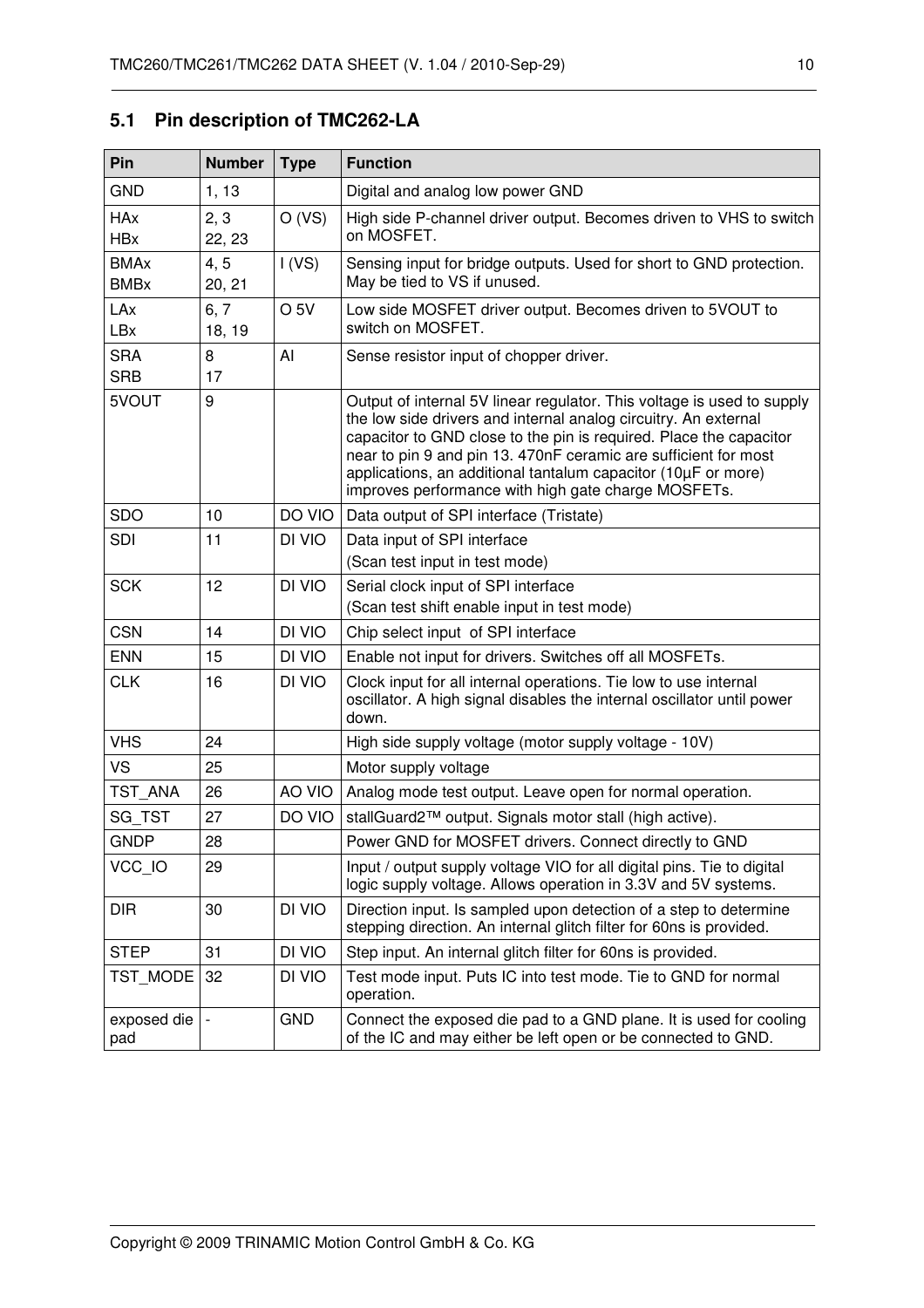| Pin                      | <b>Number</b>        | <b>Type</b> | <b>Function</b>                                                                                                                                                                                                                                                             |  |  |
|--------------------------|----------------------|-------------|-----------------------------------------------------------------------------------------------------------------------------------------------------------------------------------------------------------------------------------------------------------------------------|--|--|
| OA1                      | 2, 3<br>7,8          | O (VS)      | Bridge A1 output. Interconnect all pins using thick traces capable to<br>carry the motor current and distribute heat into the PCB. *)                                                                                                                                       |  |  |
| OA <sub>2</sub>          | 5, 6<br>10, 11       | O (VS)      | Bridge A2 output. Interconnect all pins using thick traces capable to<br>carry the motor current and distribute heat into the PCB. *)                                                                                                                                       |  |  |
| OB <sub>1</sub>          | 26, 27<br>31, 32     | O (VS)      | Bridge B1 output. Interconnect all pins using thick traces capable to<br>carry the motor current and distribute heat into the PCB. *)                                                                                                                                       |  |  |
| OB <sub>2</sub>          | 23, 24<br>28, 29     | O (VS)      | Bridge B2 output. Interconnect all pins using thick traces capable to<br>carry the motor current and distribute heat into the PCB. *)                                                                                                                                       |  |  |
| <b>VSA</b><br><b>VSB</b> | $\overline{4}$<br>30 |             | Bridge A/B positive power supply. Connect to VS and provide<br>sufficient filtering capacity for chopper current ripple.                                                                                                                                                    |  |  |
| <b>BRA</b><br><b>BRB</b> | 9<br>25              | Al          | Bridge A/B negative power supply via sense resistor in bridge foot<br>point.                                                                                                                                                                                                |  |  |
| <b>SRA</b><br><b>SRB</b> | 12<br>22             | AI          | Sense resistor sensing input of chopper driver.                                                                                                                                                                                                                             |  |  |
| 5VOUT<br>13              |                      |             | Output of internal 5V linear regulator. This voltage is used to supply<br>the low side drivers and internal analog circuitry. An external<br>capacitor to GND close to the pin is required. Place the capacitor<br>near to pin 13 and pin 17. 470nF ceramic are sufficient. |  |  |
| <b>SDO</b>               | 14                   | DO VIO      | Data output of SPI interface (Tristate)                                                                                                                                                                                                                                     |  |  |
| <b>SDI</b>               | 15                   | DI VIO      | Data input of SPI interface<br>(Scan test input in test mode)                                                                                                                                                                                                               |  |  |
| <b>SCK</b>               | 16                   | DI VIO      | Serial clock input of SPI interface<br>(Scan test shift enable input in test mode)                                                                                                                                                                                          |  |  |
| <b>GND</b>               | 17, 39,<br>44        |             | Digital and analog low power GND                                                                                                                                                                                                                                            |  |  |
| <b>CSN</b>               | 18                   | DI VIO      | Chip select input of SPI interface                                                                                                                                                                                                                                          |  |  |
| <b>ENN</b>               | 19                   | DI VIO      | Enable not input for drivers. Switches off all MOSFETs.                                                                                                                                                                                                                     |  |  |
| <b>CLK</b>               | 21                   | DI VIO      | Clock input for all internal operations. Tie low to use internal<br>oscillator. A high signal disables the internal oscillator until power<br>down.                                                                                                                         |  |  |
| <b>VHS</b>               | 35                   |             | High side supply voltage (motor supply voltage - 10V)                                                                                                                                                                                                                       |  |  |
| <b>VS</b>                | 36                   |             | Motor supply voltage                                                                                                                                                                                                                                                        |  |  |
| TST ANA                  | 37                   | AO VIO      | Analog mode test output. Leave open for normal operation.                                                                                                                                                                                                                   |  |  |
| SG TST                   | 38                   | DO VIO      | stallGuard2™ output. Signals motor stall (high active).                                                                                                                                                                                                                     |  |  |
| VCC IO                   | 40                   |             | Input / output supply voltage VIO for all digital pins. Tie to digital<br>logic supply voltage. Allows operation in 3.3V and 5V systems.                                                                                                                                    |  |  |
| <b>DIR</b>               | 41                   | DI VIO      | Direction input. Is sampled upon detection of a step to determine<br>stepping direction. An internal glitch filter for 60ns is provided.                                                                                                                                    |  |  |
| <b>STEP</b>              | 42                   | DI VIO      | Step input. An internal glitch filter for 60ns is provided.                                                                                                                                                                                                                 |  |  |
| TST MODE                 | 43                   | DI VIO      | Test mode input. Puts IC into test mode. Tie to GND for normal<br>operation.                                                                                                                                                                                                |  |  |

## **5.2 Pin description of TMC260-PA / TMC261-PA**

\*) The OA and OB dual pin outputs directly are connected electrically and thermally to the drain of the MOSFETs of the driver output stage. A symmetrical, thermally optimized layout is required to ensure proper heat dissipation of all MOSFETs into the PCB. Use thick traces and enough vias for the motor driver outputs.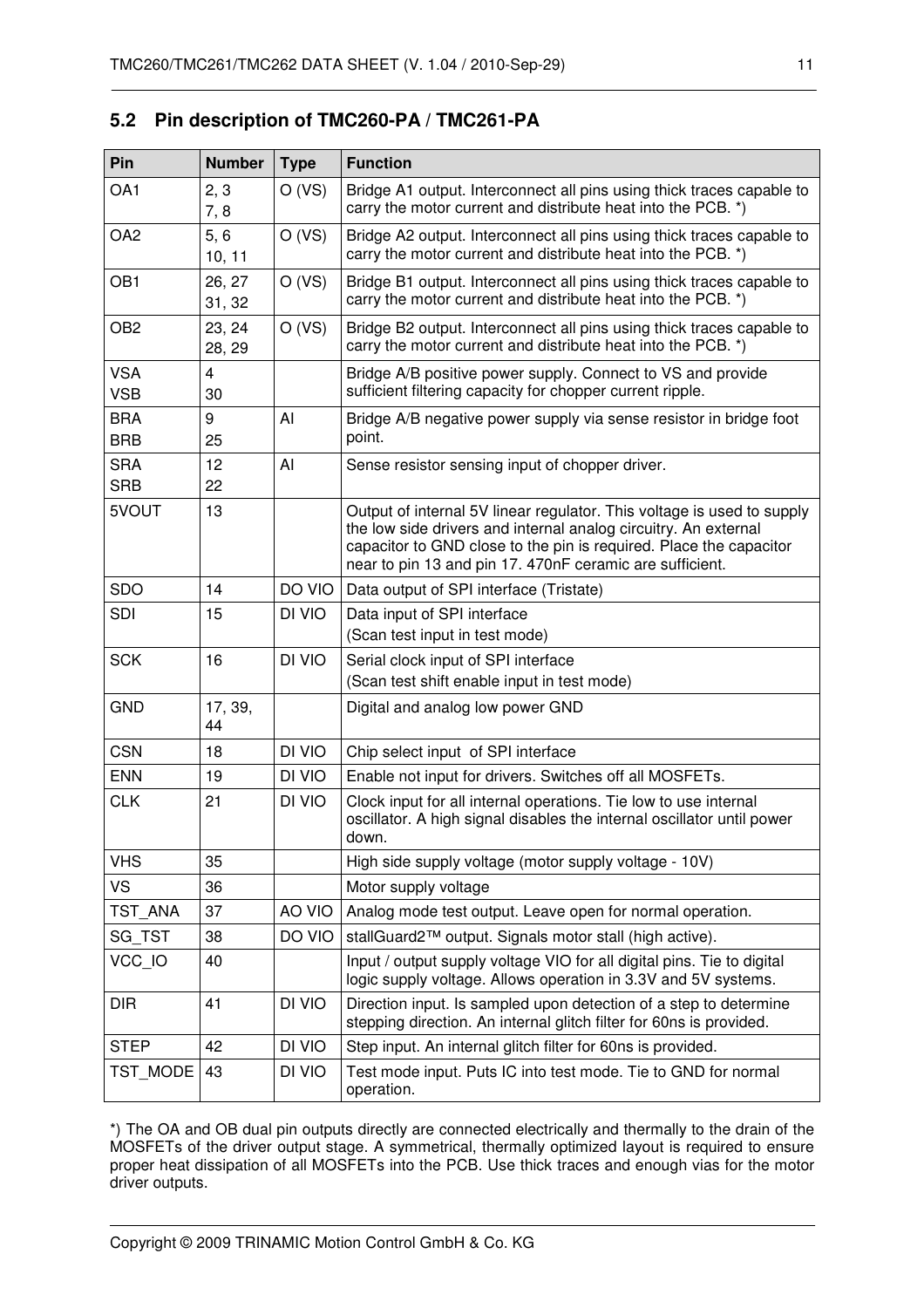## **6 SPI mode shift register**

The TMC26x requires a configuration via SPI prior to operation. Its SPI interface also allows for reading back status flags. The SPI interface can operate up to the half clock frequency. The MSB (bit 19) is transmitted first. See chapter 6 for details.

### **6.1 Overview (write)**

| Register/<br><b>Bit</b> | <b>DRVCTRL</b><br>$(SDOFF=1)$ | <b>DRVCTRL</b><br>$(SDOFF=0)$ | <b>CHOPCONF</b>   | <b>SMARTEN</b>     | <b>SGCSCONF</b>  | <b>DRVCONF</b>           |
|-------------------------|-------------------------------|-------------------------------|-------------------|--------------------|------------------|--------------------------|
| 19                      | $\mathbf{0}$                  | 0                             |                   |                    |                  |                          |
| 18                      | $\Omega$                      | $\mathbf 0$                   | $\mathbf 0$       | $\mathbf 0$        |                  |                          |
| 17                      | <b>PHA</b>                    |                               | $\overline{0}$    |                    | $\Omega$         |                          |
| 16                      | CA7                           | $\overline{a}$                | TBL <sub>1</sub>  | $\Omega$           | <b>SFILT</b>     | <b>TST</b>               |
| 15                      | CA6                           | $\overline{\phantom{0}}$      | TBL0              | <b>SEIMIN</b>      |                  | SLPH <sub>1</sub>        |
| 14                      | CA5                           | $\overline{\phantom{0}}$      | СНМ               | SEDN <sub>1</sub>  | SGT <sub>6</sub> | SLPH <sub>0</sub>        |
| 13                      | CA4                           | $\overline{\phantom{a}}$      | <b>RNDTF</b>      | <b>SEDN0</b>       | SGT <sub>5</sub> | SLPL <sub>1</sub>        |
| 12                      | CA <sub>3</sub>               | $\overline{a}$                | HDEC1             |                    | SGT4             | <b>SLPL0</b>             |
| 11                      | CA <sub>2</sub>               |                               | HDEC0             | SEMAX3             | SGT <sub>3</sub> |                          |
| 10                      | CA <sub>1</sub>               |                               | HEND <sub>3</sub> | SEMAX <sub>2</sub> | SGT <sub>2</sub> | DISS2G                   |
| 9                       | CA <sub>0</sub>               | <b>INTPOL</b>                 | HEND <sub>2</sub> | SEMAX1             | SGT <sub>1</sub> | <b>TS2G1</b>             |
| 8                       | <b>PHB</b>                    | <b>DEDGE</b>                  | HEND <sub>1</sub> | SEMAX0             | SGT <sub>0</sub> | TS2G0                    |
| 7                       | CB7                           |                               | <b>HEND0</b>      |                    |                  | <b>SDOFF</b>             |
| 6                       | CB6                           |                               | HSTRT2            | SEUP1              |                  | <b>VSENSE</b>            |
| 5                       | CB5                           | $\overline{\phantom{a}}$      | HSTRT1            | <b>SEUP0</b>       |                  | <b>RDSEL1</b>            |
| 4                       | CB4                           |                               | HSTRT0            |                    | CS4              | <i>RDSEL0</i>            |
| 3                       | CB3                           | MRES3                         | TOFF <sub>3</sub> | SEMIN <sub>3</sub> | CS <sub>3</sub>  |                          |
| $\overline{2}$          | CB <sub>2</sub>               | MRES2                         | TOFF <sub>2</sub> | SEMIN2             | CS <sub>2</sub>  | $\overline{\phantom{a}}$ |
| 1                       | CB <sub>1</sub>               | MRES1                         | TOFF1             | <b>SEMIN1</b>      | CS <sub>1</sub>  |                          |
| $\mathbf 0$             | CB <sub>0</sub>               | MRES0                         | TOFF0             | <b>SEMIN0</b>      | C <sub>S0</sub>  |                          |

## **6.2 Overview (read)**

| <b>Bit</b>     | <b>RDSEL=00</b>   | RDSEL=01        | RDSEL=10        |
|----------------|-------------------|-----------------|-----------------|
| 19             | MSTEP9            | SG <sub>9</sub> | SG9             |
| 18             | MSTEP8            | SG <sub>8</sub> | SG <sub>8</sub> |
| 17             | MSTEP7            | SG7             | SG7             |
| 16             | MSTEP6            | SG <sub>6</sub> | SG <sub>6</sub> |
| 15             | MSTEP5            | SG5             | SG <sub>5</sub> |
| 14             | MSTEP4            | SG4             | SE4             |
| 13             | MSTEP4            | SG <sub>3</sub> | SE <sub>3</sub> |
| 12             | MSTEP2            | SG <sub>2</sub> | SE <sub>2</sub> |
| 11             | MSTEP1            | SG <sub>1</sub> | SE <sub>1</sub> |
| 10             | MSTEP0            | SG <sub>0</sub> | SE0             |
| 9              |                   |                 |                 |
| 8              |                   |                 |                 |
| 7              | <b>STST</b>       |                 |                 |
| 6              | OLB               |                 |                 |
| 5              | OLA               |                 |                 |
| 4              | S <sub>2</sub> GB |                 |                 |
| 3              | S <sub>2</sub> GA |                 |                 |
| $\overline{2}$ | <b>OTPW</b>       |                 |                 |
| 1              | OT                |                 |                 |
| 0              | SG                |                 |                 |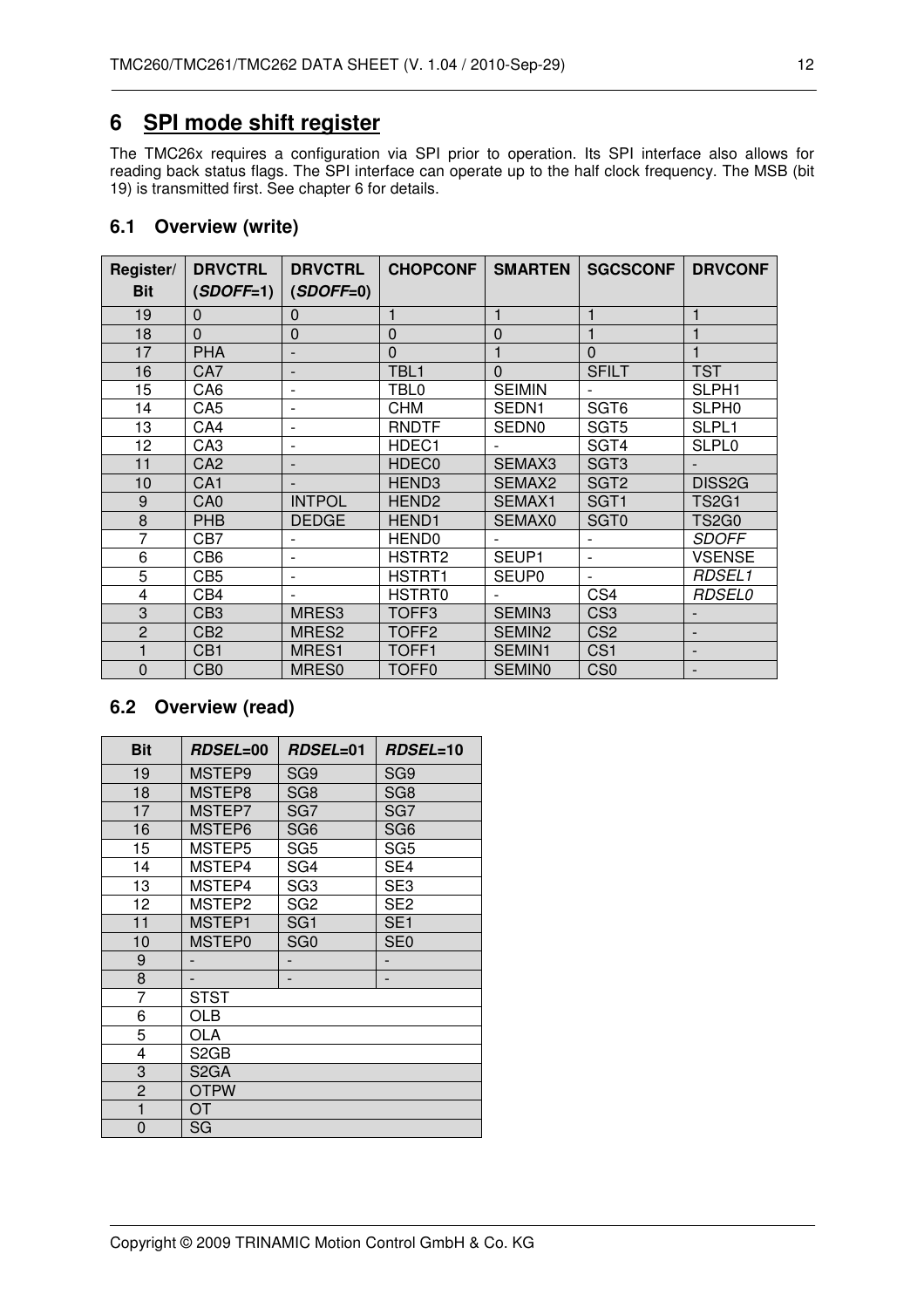### **6.3 Driver control register bit assignment**

The driver control register is used to operate the device in SPI mode. In StepDir mode, it selects specific step and direction interface specific parameters. They need to be initialized once upon power up, and whenever basic parameters are required to be changed. Only write access is possible.

The meaning of register 0 depends on the mode selection between SPI mode and StepDir mode as selected by SDOFF (configuration register 11, bit 7).

| <b>DRVCTRL</b> |                 | write 0xxx, SDOFF=1              |                                                            |
|----------------|-----------------|----------------------------------|------------------------------------------------------------|
| <b>Bit</b>     | <b>Name</b>     | <b>Function</b>                  | <b>Comment</b>                                             |
| 19             | <b>CFR</b>      | select configuration<br>register | 0: Operation mode dependent settings (see SDOFF)           |
| 18             | $\overline{a}$  | reserved                         | set to 0                                                   |
| 17             | <b>PHA</b>      | Polarity A                       |                                                            |
| 16             | CA7             | <b>Current A MSB</b>             | 0 to max. 248 if hysteresis or offset are used up to their |
| 15             | CA <sub>6</sub> |                                  | full extent. The resulting value is not allowed to         |
| 14             | CA <sub>5</sub> |                                  | overflow 255.                                              |
| 13             | CA4             |                                  |                                                            |
| 12             | CA <sub>3</sub> |                                  |                                                            |
| 11             | CA <sub>2</sub> |                                  |                                                            |
| 10             | CA <sub>1</sub> |                                  |                                                            |
| $9\,$          | CA <sub>0</sub> | <b>Current A LSB</b>             |                                                            |
| 8              | <b>PHB</b>      | Polarity B                       |                                                            |
| $\overline{7}$ | CB7             | <b>Current B MSB</b>             | 0 to max. 248 if hysteresis or offset are used up to their |
| 6              | CB <sub>6</sub> |                                  | full extent. The resulting value is not allowed to         |
| 5              | CB <sub>5</sub> |                                  | overflow 255.                                              |
| 4              | CB4             |                                  |                                                            |
| 3              | CB <sub>3</sub> |                                  |                                                            |
| $\overline{c}$ | CB <sub>2</sub> |                                  |                                                            |
| $\mathbf{1}$   | CB <sub>1</sub> |                                  |                                                            |
| $\mathbf 0$    | CB <sub>0</sub> | <b>Current B LSB</b>             |                                                            |

#### **6.3.1 Driver control register bit assignment in SPI mode**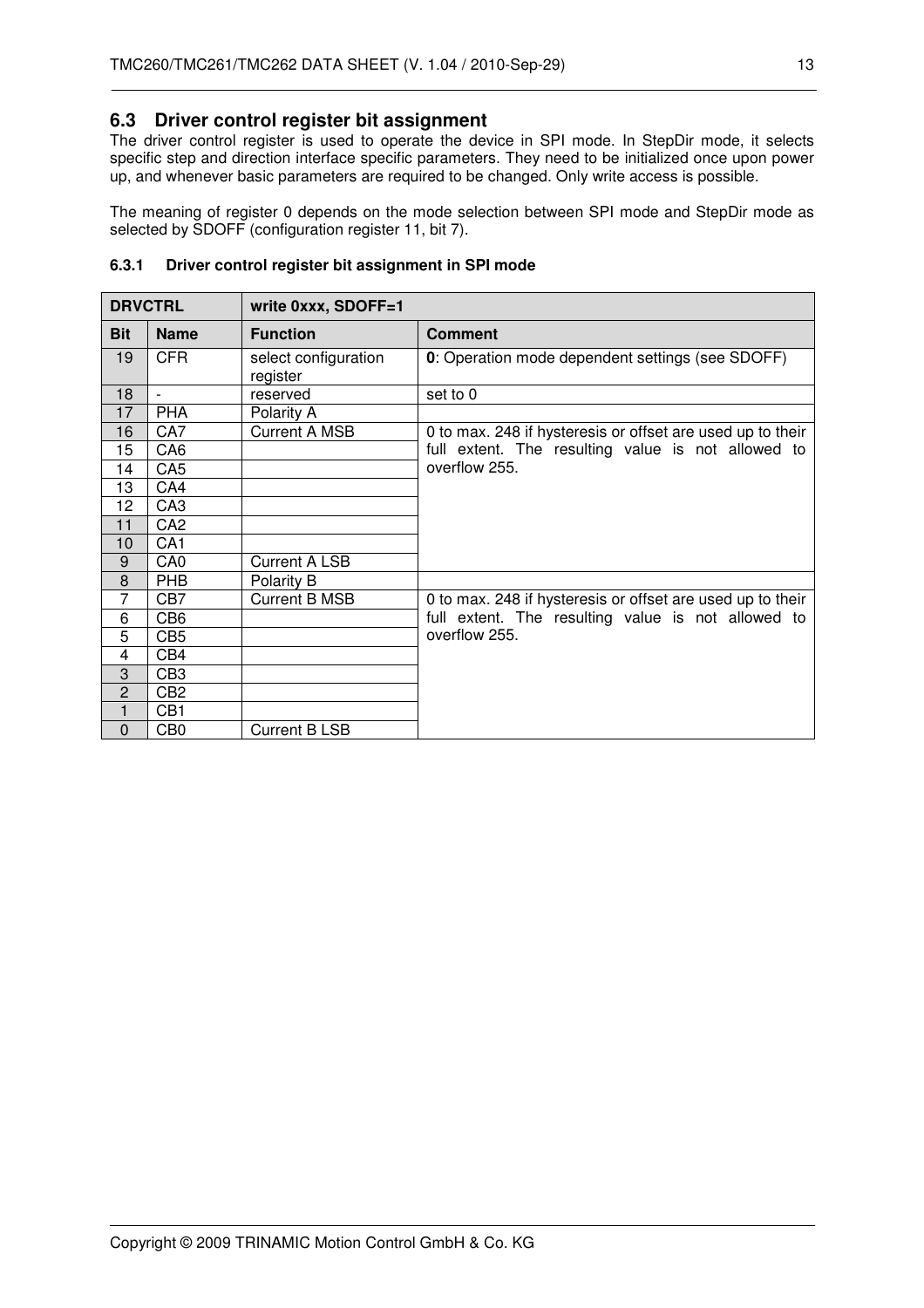|                | <b>DRVCTRL</b>           | write 0xxx, SDOFF=0               |                                                                                                                                                                                                                                       |  |
|----------------|--------------------------|-----------------------------------|---------------------------------------------------------------------------------------------------------------------------------------------------------------------------------------------------------------------------------------|--|
| <b>Bit</b>     | <b>Name</b>              | <b>Function</b>                   | <b>Comment</b>                                                                                                                                                                                                                        |  |
| 19             | <b>CFR</b>               | select configuration<br>register  | 0: Operation mode dependent settings (see SDOFF)                                                                                                                                                                                      |  |
| 18             | $\overline{\phantom{a}}$ | reserved                          | set to 0                                                                                                                                                                                                                              |  |
| 17             |                          | reserved                          | set to 0                                                                                                                                                                                                                              |  |
| 16             | $\overline{\phantom{a}}$ | reserved                          | set to 0                                                                                                                                                                                                                              |  |
| 15             | $\overline{\phantom{a}}$ | reserved                          | set to 0                                                                                                                                                                                                                              |  |
| 14             | $\overline{a}$           | reserved                          | set to 0                                                                                                                                                                                                                              |  |
| 13             | $\blacksquare$           | reserved                          | set to 0                                                                                                                                                                                                                              |  |
| 12             | $\overline{a}$           | reserved                          | set to 0                                                                                                                                                                                                                              |  |
| 11             | $\overline{a}$           | reserved                          | set to 0                                                                                                                                                                                                                              |  |
| 10             |                          | reserved                          | set to 0                                                                                                                                                                                                                              |  |
| 9              | <b>INTPOL</b>            | enable step<br>interpolation      | 1: Enable step impulse multiplication by 16. Only in<br>resolution 16x microsteps, the microstepping becomes<br>extrapolated to 256 microsteps. Interpolation is possible<br>starting below step distance of max. 2^20 clock periods. |  |
| 8              | <b>DEDGE</b>             | enable double edge<br>step pulses | 1: Enable step impulse at each step edge to reduce<br>step frequency requirement.                                                                                                                                                     |  |
| 7              | $\overline{\phantom{a}}$ | reserved                          | set to 0                                                                                                                                                                                                                              |  |
| 6              | $\overline{\phantom{a}}$ | reserved                          | set to 0                                                                                                                                                                                                                              |  |
| $\overline{5}$ | $\overline{a}$           | reserved                          | set to 0                                                                                                                                                                                                                              |  |
| 4              |                          | reserved                          | set to 0                                                                                                                                                                                                                              |  |
| 3              | MRES3                    | micro step resolution             | 00001000:                                                                                                                                                                                                                             |  |
| $\overline{2}$ | MRES2                    | for step/direction mode           | 256, 128, 64, 32, 16, 8, 4, 2, FULLSTEP                                                                                                                                                                                               |  |
| $\mathbf{1}$   | MRES1                    |                                   | Please take into account, that the microstep position                                                                                                                                                                                 |  |
| $\mathbf 0$    | MRES0                    |                                   | when switching to a lower resolution determines the<br>sequence of patterns.                                                                                                                                                          |  |

## **6.3.2 Driver control register bit assignment in StepDir mode**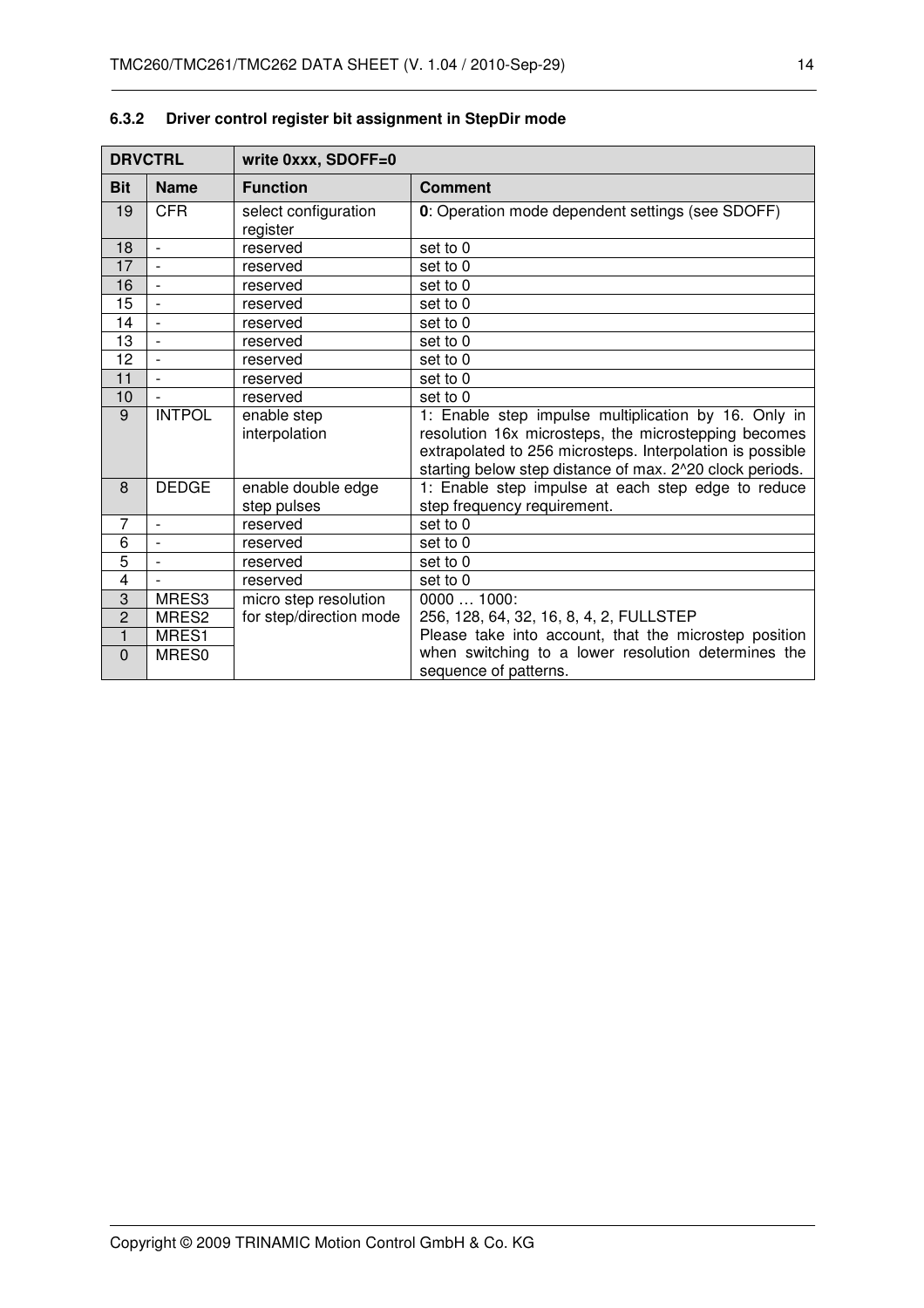### **6.4 Configuration register bit assignment**

The configuration registers select the mode of operation and set all motor and application dependent parameters. They need to be initialized once upon power up, and whenever basic parameters are required to be changed. Only write access is possible.

|                       | <b>CHOPCONF</b>                | write 100x: Chopper Configuration |                                                             |                                                                                                                                                                        |  |  |
|-----------------------|--------------------------------|-----------------------------------|-------------------------------------------------------------|------------------------------------------------------------------------------------------------------------------------------------------------------------------------|--|--|
| <b>Bit</b>            | <b>Name</b>                    | <b>Function</b>                   | <b>Comment</b>                                              |                                                                                                                                                                        |  |  |
| 19                    | <b>CFR</b>                     | select configuration<br>register  |                                                             | 1: Configuration register                                                                                                                                              |  |  |
| 18<br>17              | CFRSEL1<br><b>CFRSEL0</b>      | select configuration<br>register  |                                                             | 00: Chopper configuration register                                                                                                                                     |  |  |
| 16                    | TBL1                           | blank time select                 | $0011$ :                                                    |                                                                                                                                                                        |  |  |
| $\overline{15}$<br>14 | TBL <sub>0</sub><br><b>CHM</b> | chopper mode                      | 0                                                           | Set comparator blank time to 16, 24, 36 or 54 clocks<br>Standard mode (spreadCycle)                                                                                    |  |  |
|                       |                                |                                   | $\mathbf{1}$                                                | Constant $t_{\text{OFF}}$ with fast decay time.<br>Fast decay time is also terminated when the<br>negative nominal current is reached. Fast<br>decay is after on time. |  |  |
| 13                    | <b>RNDTF</b>                   | random TOFF time                  | $\pmb{0}$                                                   | Chopper off time is fixed as set by bits t <sub>OFF</sub>                                                                                                              |  |  |
|                       |                                |                                   | 1                                                           | Random mode, $t_{OFF}$ is random modulated by<br>$dNCLK = -12  +3 clocks.$                                                                                             |  |  |
| 12                    | HDEC1                          | hysteresis decrement              | $CHM=0$                                                     | Hysteresis decrement period setting:                                                                                                                                   |  |  |
| $\overline{11}$       | HDEC <sub>0</sub>              | interval                          |                                                             | 00  11: 16, 32, 48, 64 clocks                                                                                                                                          |  |  |
|                       |                                | or fast decay mode                | $CHM=1$                                                     | FDMODE setting:<br>HDEC1=1 disables current comparator usage<br>for termination of the fast decay cycle<br>HDEC0: MSB of fast decay time setting                       |  |  |
| 10                    | HEND3                          | hysteresis low value              | 00001111:                                                   |                                                                                                                                                                        |  |  |
| $9$                   | HEND <sub>2</sub>              | or                                |                                                             | Hysteresis is -3, -2, -1, 0, 1, , 12                                                                                                                                   |  |  |
| $\overline{8}$        | HEND1                          | sine wave offset                  |                                                             | (1/512 of this setting adds to current setting)                                                                                                                        |  |  |
| $\overline{7}$        | HEND <sub>0</sub>              |                                   |                                                             | With CHM=1 this is the sine wave offset.                                                                                                                               |  |  |
| $\overline{6}$        | HSTRT2                         | hysteresis start value<br>or      | $CHM=0$                                                     | DAC hysteresis setting:<br>$000111$ :                                                                                                                                  |  |  |
| $\overline{5}$<br>4   | HSTRT1<br><b>HSTRT0</b>        | fast decay time setting           |                                                             | add 1, 2, , 8 to hysteresis low value HEND                                                                                                                             |  |  |
|                       |                                |                                   |                                                             | (1/512 of this setting adds to current setting)<br>Attention:<br>Effective HEND+HSTRT must be $\leq 15$                                                                |  |  |
|                       |                                |                                   | $CHM=1$                                                     | Fast decay time setting (MSB: HDEC0):                                                                                                                                  |  |  |
|                       |                                |                                   |                                                             | 0000  1111: Fast decay time setting with<br>N <sub>CLK</sub> = 32*HSTRT (000: slow decay only)                                                                         |  |  |
| 3                     | TOFF <sub>3</sub>              | off time                          |                                                             | Off time setting for constant $t_{\text{OFF}}$ chopper                                                                                                                 |  |  |
| $\overline{2}$        | TOFF <sub>2</sub>              | and driver enable                 | $N_{CLK}$ = 12 + 32*t <sub>OFF</sub> (Minimum is 64 clocks) |                                                                                                                                                                        |  |  |
| $\mathbf{1}$          | TOFF1                          |                                   |                                                             | 0000: Driver disable, all bridges off                                                                                                                                  |  |  |
| $\mathbf 0$           | TOFF <sub>0</sub>              |                                   | 0001: not allowed                                           | 00101111:215                                                                                                                                                           |  |  |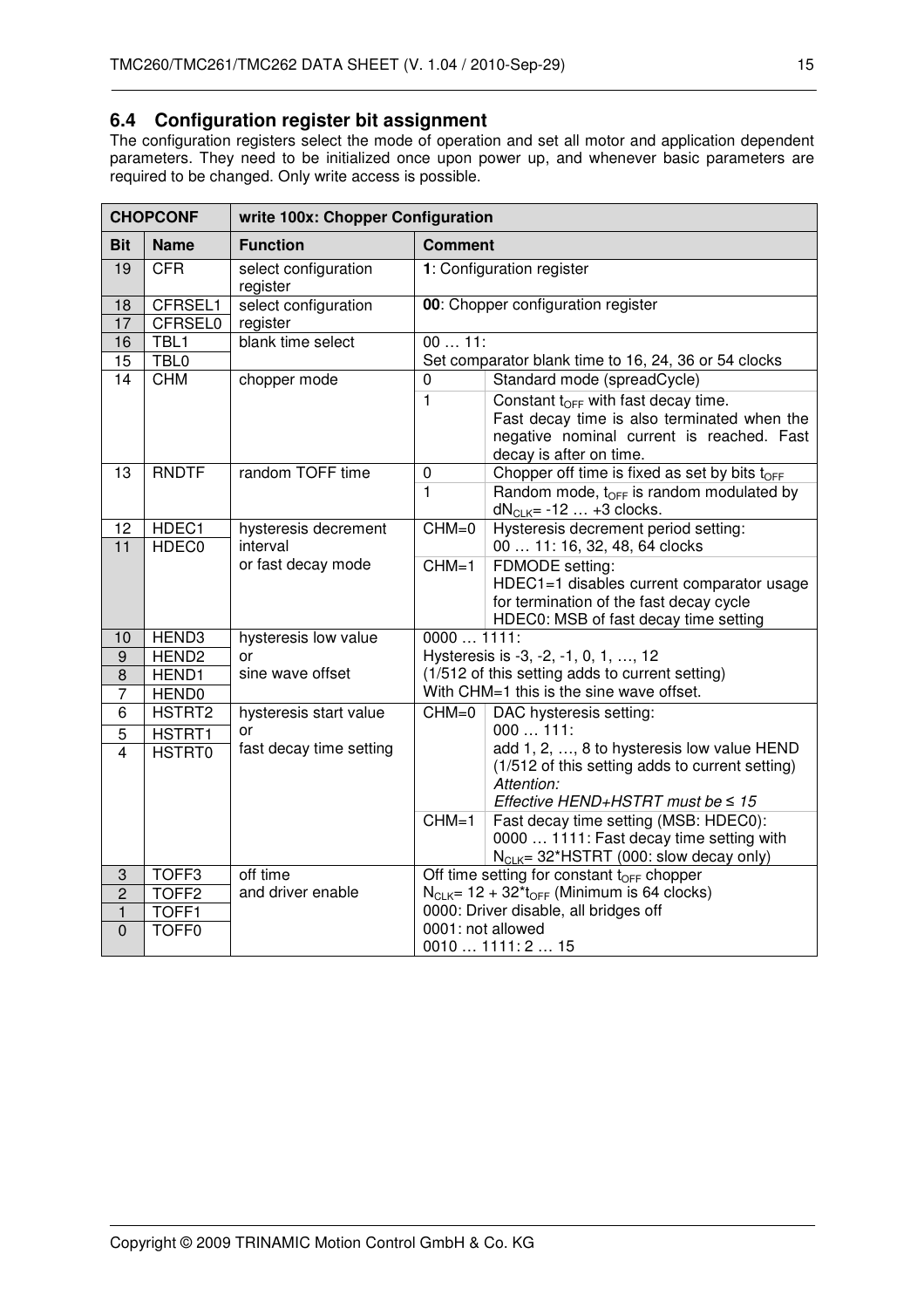|                | <b>SMARTEN</b>            | write 1010: Smart Energy control coolStep™   |                                                                                                   |  |  |
|----------------|---------------------------|----------------------------------------------|---------------------------------------------------------------------------------------------------|--|--|
| <b>Bit</b>     | <b>Name</b>               | <b>Function</b>                              | <b>Comment</b>                                                                                    |  |  |
| 19             | <b>CFR</b>                | select configuration<br>register             | 1: configuration register                                                                         |  |  |
| 18<br>17       | CFRSEL1<br><b>CFRSEL0</b> | select configuration<br>register             | 01: Smart energy current control configuration register                                           |  |  |
| 16             |                           | reserved                                     | set to 0                                                                                          |  |  |
| 15             | <b>SEIMIN</b>             | minimum current for<br>smart current control | 0: 1/2 of current setting (CS)<br>1: 1/4 of current setting (CS)                                  |  |  |
| 14             | SEDN1                     | current down step                            | 00: for each 32 stallGuard values decrease by one                                                 |  |  |
| 13             | SEDN <sub>0</sub>         | speed                                        | 01: for each 8 stallGuard values decrease by one                                                  |  |  |
|                |                           |                                              | 10: for each 2 stallGuard values decrease by one<br>11: for each stallGuard value decrease by one |  |  |
| 12             |                           | reserved                                     | set to 0                                                                                          |  |  |
| 11             | SEMAX3                    | stallGuard hysteresis                        | If the stallGuard result is equal to or above                                                     |  |  |
| 10             | SEMAX2                    | value for smart current                      | (SEMIN+SEMAX+1)*32, the motor current becomes                                                     |  |  |
| 9              | SEMAX1                    | control                                      | decreased to save energy.                                                                         |  |  |
| 8              | SEMAX0                    |                                              | 00001111:015                                                                                      |  |  |
| 7              |                           | reserved                                     | set to 0                                                                                          |  |  |
| 6              | SEUP1                     | current up step width                        | Current steps per measured stallGuard value                                                       |  |  |
| 5              | SEUP <sub>0</sub>         |                                              | 0011:1, 2, 4, 8                                                                                   |  |  |
| $\overline{4}$ |                           | reserved                                     | set to 0                                                                                          |  |  |
| 3              | SEMIN3                    | minimum stallGuard                           | If the stallGuard result falls below SEMIN*32, the motor                                          |  |  |
| $\overline{c}$ | SEMIN2                    | value for smart current                      | current becomes increased to reduce motor load angle.                                             |  |  |
| $\mathbf{1}$   | SEMIN1                    | control and                                  | 0000: smart current control off                                                                   |  |  |
| $\overline{0}$ | <b>SEMINO</b>             | smart current enable                         | 00011111:115                                                                                      |  |  |

|                | <b>SGCSCONF</b>          | write 110x: Load measurement stallGuard2™ and Current Setting |                                                                                                                          |  |  |
|----------------|--------------------------|---------------------------------------------------------------|--------------------------------------------------------------------------------------------------------------------------|--|--|
| <b>Bit</b>     | <b>Name</b>              | <b>Function</b>                                               | <b>Comment</b>                                                                                                           |  |  |
| 19             | <b>CFR</b>               | select configuration<br>register                              | 1: Configuration register                                                                                                |  |  |
| 18             | CFRSEL1                  | select configuration                                          | 10: stallGuard and current configuration register                                                                        |  |  |
| 17             | <b>CFRSEL0</b>           | register                                                      |                                                                                                                          |  |  |
| 16             | <b>SFILT</b>             | stallGuard filter enable                                      | Standard mode, high time resolution for stallGuard<br>$\Omega$                                                           |  |  |
|                |                          |                                                               | Filtered mode, stallGuard signal updated for each<br>1<br>four fullsteps only to compensate for motor pole<br>tolerances |  |  |
| 15             | $\overline{a}$           | reserved                                                      | set to 0                                                                                                                 |  |  |
| 14             | SGT <sub>6</sub>         | stallGuard threshold                                          | This signed value controls stallGuard level for stall                                                                    |  |  |
| 13             | SGT <sub>5</sub>         | value                                                         | output and sets the optimum measurement range for                                                                        |  |  |
| 12             | SGT4                     |                                                               | readout. A lower value gives a higher sensitivity. Zero is                                                               |  |  |
| 11             | SGT <sub>3</sub>         |                                                               | the starting value working with most motors.                                                                             |  |  |
| 10             | SGT <sub>2</sub>         |                                                               | -64 to +63: A higher value makes stallGuard less                                                                         |  |  |
| $9$            | SGT <sub>1</sub>         |                                                               | sensitive and requires more torque to                                                                                    |  |  |
| 8              | SGT <sub>0</sub>         |                                                               | indicate a stall.                                                                                                        |  |  |
| $\overline{7}$ |                          | reserved                                                      | set to 0                                                                                                                 |  |  |
| 6              | $\overline{\phantom{0}}$ | reserved                                                      | set to 0                                                                                                                 |  |  |
| 5              |                          | reserved                                                      | set to 0                                                                                                                 |  |  |
| 4              | CS4                      | current scale                                                 | Current scaling for SPI and step/direction operation                                                                     |  |  |
| 3              | CS <sub>3</sub>          | (scales digital currents                                      | 00000  11111: 1/32, 2/32, 3/32,  32/32                                                                                   |  |  |
| $\overline{2}$ | CS <sub>2</sub>          | A and B)                                                      |                                                                                                                          |  |  |
| 1              | CS <sub>1</sub>          |                                                               |                                                                                                                          |  |  |
| 0              | CS <sub>0</sub>          |                                                               |                                                                                                                          |  |  |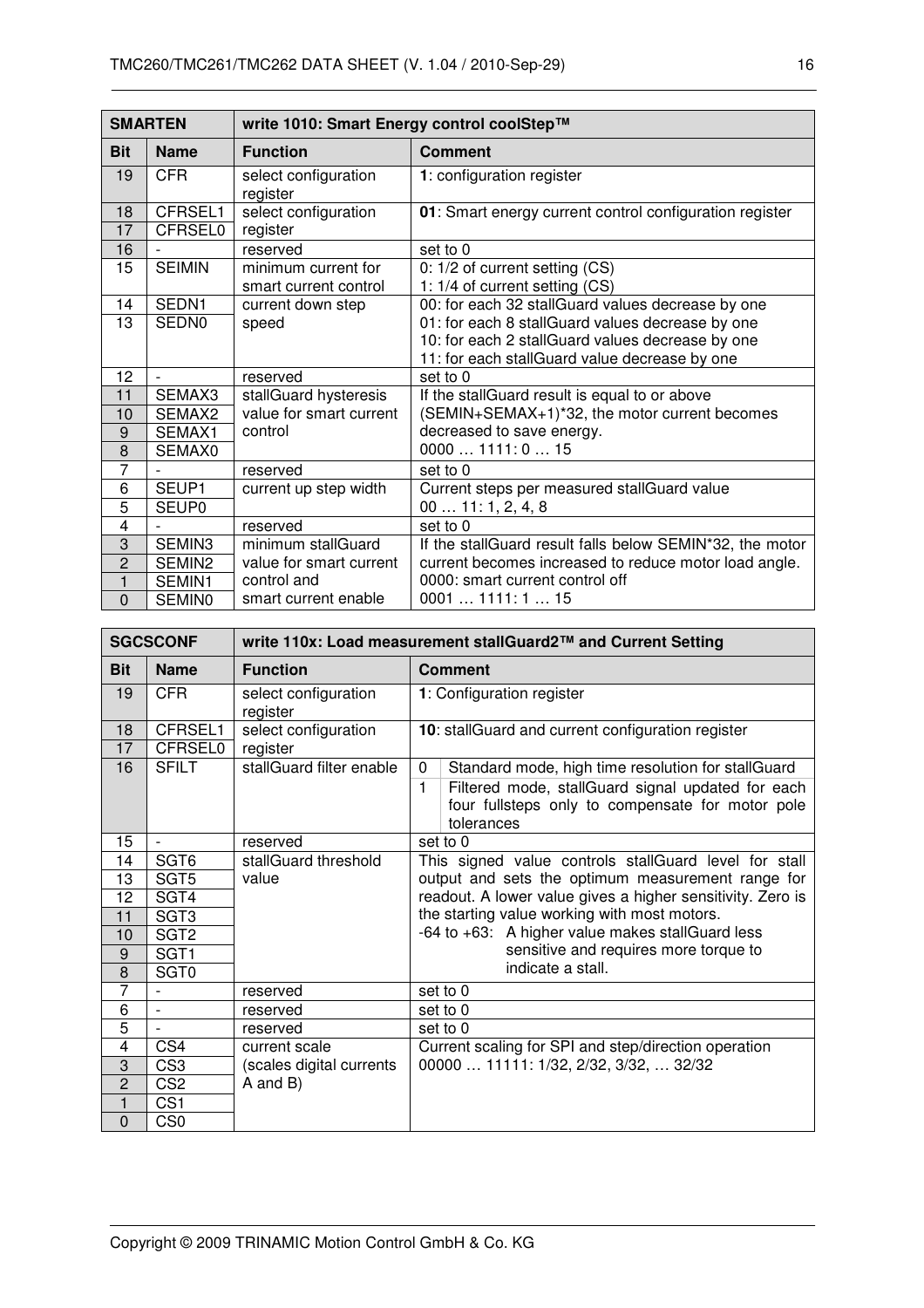|                         | <b>DRVCONF</b>            | write 111x: Driver Configuration                |                                                                                                                                                                                                                                                                           |  |  |
|-------------------------|---------------------------|-------------------------------------------------|---------------------------------------------------------------------------------------------------------------------------------------------------------------------------------------------------------------------------------------------------------------------------|--|--|
| <b>Bit</b>              | <b>Name</b>               | <b>Function</b>                                 | <b>Comment</b>                                                                                                                                                                                                                                                            |  |  |
| 19                      | <b>CFR</b>                | select configuration<br>register                | 1: Configuration register                                                                                                                                                                                                                                                 |  |  |
| 18<br>17                | CFRSEL1<br><b>CFRSEL0</b> | select configuration<br>register                | 11: Driver configuration register                                                                                                                                                                                                                                         |  |  |
| 16                      | <b>TST</b>                | reserved TEST mode                              | Set to 0. When 1, SG_TST outputs digital test values,<br>and TEST_ANA outputs analog test values. Selection is<br>done by SGT1 and SGT0 (00  11):<br>For TEST_ANA: anatest_2vth, anatest_dac_out,<br>anatest vdd half.<br>For SG TST:<br>comp_A, comp_B, CLK, on_state_xy |  |  |
| 15                      | SLPH1                     | Slope control high side                         | 00: min, 01: min + tc, 10: med + tc, 11: max                                                                                                                                                                                                                              |  |  |
| $\overline{14}$         | SLPH <sub>0</sub>         |                                                 | In temperature compensated mode (tc), the driver<br>strength is increased if the overtemperature prewarning<br>temperature is reached. This compensates for tem-<br>perature dependence of high side slope control.                                                       |  |  |
| 13                      | SLPL1                     | Slope control low side                          | 00, 01: min, 10: med, 11: max                                                                                                                                                                                                                                             |  |  |
| $\overline{12}$         | <b>SLPL0</b>              |                                                 |                                                                                                                                                                                                                                                                           |  |  |
| 11                      |                           | reserved                                        | set to 0                                                                                                                                                                                                                                                                  |  |  |
| 10                      | DISS2G                    | short to GND protection<br>disable              | 0: Short to GND protection is on<br>1: Short to GND protection is disabled                                                                                                                                                                                                |  |  |
| $\boldsymbol{9}$        | <b>TS2G1</b>              | short to GND detection                          | $00:3.2\mu s$                                                                                                                                                                                                                                                             |  |  |
| 8                       | <b>TS2G0</b>              | timer                                           | $01:1.6 \mu s$<br>10: $1.2 \mu s$<br>$11:0.8\mu s$                                                                                                                                                                                                                        |  |  |
| $\overline{7}$          | <b>SDOFF</b>              | Step Direction input off                        | 0: Enable step and direction mode (StepDir)<br>1: Enable SPI mode                                                                                                                                                                                                         |  |  |
| 6                       | <b>VSENSE</b>             | sense resistor voltage<br>based current scaling | 0: Full scale sense resistor voltage is 305mV<br>1: Full scale sense resistor voltage is 165mV<br>(refers to a current setting of 31 and DAC value 255)                                                                                                                   |  |  |
| 5                       | RDSEL1                    | Select value for read                           | Microstep position read back<br>00                                                                                                                                                                                                                                        |  |  |
| $\overline{\mathbf{4}}$ | <b>RDSEL0</b>             | out (RD bits)                                   | stallGuard level read back<br>01                                                                                                                                                                                                                                          |  |  |
|                         |                           |                                                 | stallGuard and smart current level read back<br>10                                                                                                                                                                                                                        |  |  |
|                         |                           |                                                 | 11<br>Reserved, do not use                                                                                                                                                                                                                                                |  |  |
| 3                       | $\overline{a}$            | reserved                                        | set to 0                                                                                                                                                                                                                                                                  |  |  |
| $\overline{2}$          | $\overline{\phantom{m}}$  | reserved                                        | set to 0                                                                                                                                                                                                                                                                  |  |  |
| $\mathbf{1}$            | $\overline{a}$            | reserved                                        | set to 0                                                                                                                                                                                                                                                                  |  |  |
| $\overline{0}$          | $\mathbf{r}$              | reserved                                        | set to 0                                                                                                                                                                                                                                                                  |  |  |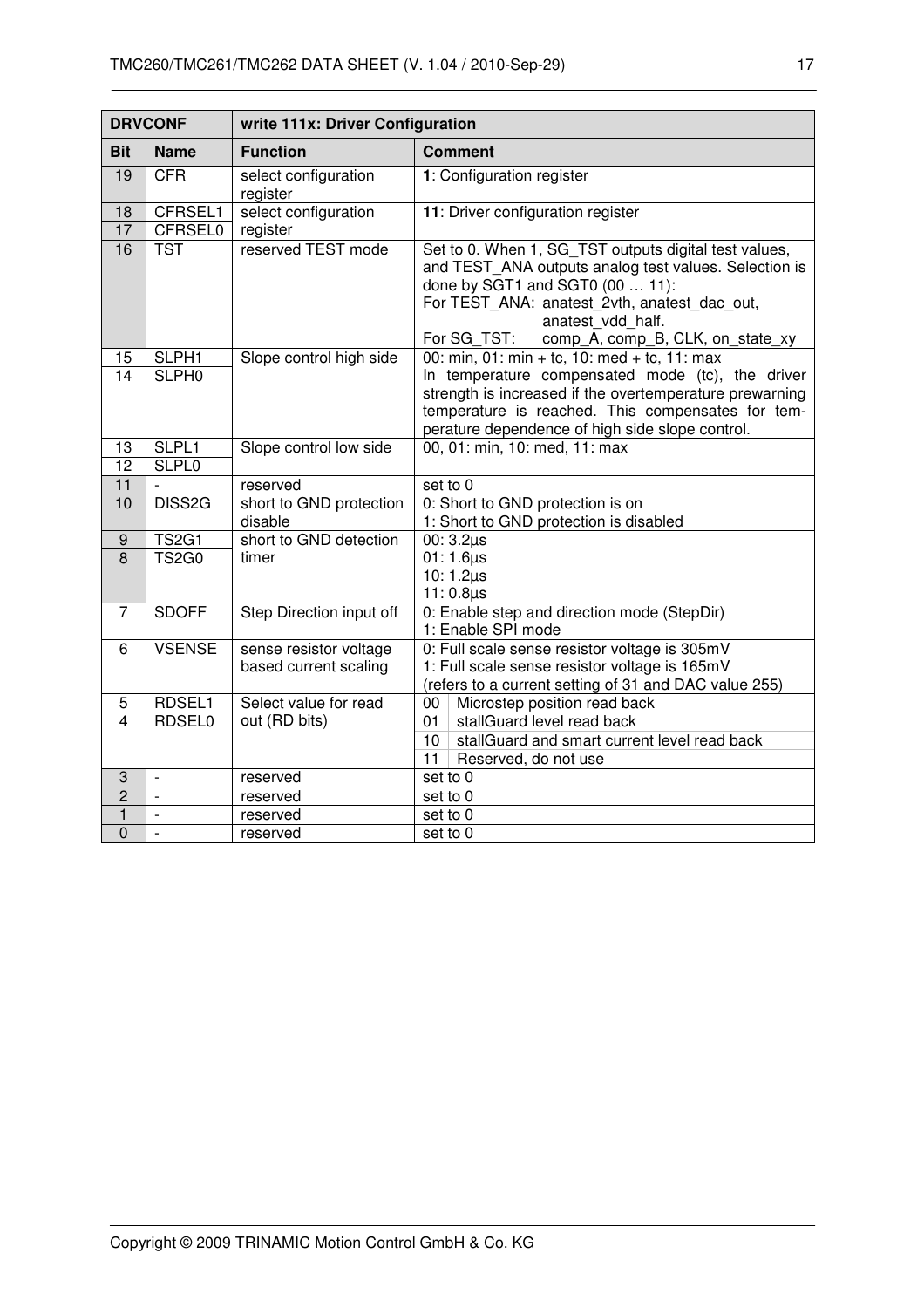### **6.5 Bit assignment for read**

Information can be read back from the driver on each access. Different information may be required, depending on the application. This is selected by the bits RDSEL in the register DRVCONF.

|                | <b>DRVSTATUS</b>            | read status information - Partially selected by RDSEL in DRVCONF |                                                                                                                             |                                                                                                           |  |  |  |
|----------------|-----------------------------|------------------------------------------------------------------|-----------------------------------------------------------------------------------------------------------------------------|-----------------------------------------------------------------------------------------------------------|--|--|--|
| <b>Bit</b>     | <b>Name</b>                 | <b>Function</b>                                                  | <b>Comment</b>                                                                                                              |                                                                                                           |  |  |  |
| 19             | RD <sub>9</sub>             | microstep position in                                            | RDSEL=00                                                                                                                    | Actual microstep position in sine table for                                                               |  |  |  |
| 18             | RD <sub>8</sub>             | internal sine table for                                          |                                                                                                                             | phase A in step/direction operation                                                                       |  |  |  |
| 17             | RD <sub>7</sub>             | phase A                                                          |                                                                                                                             | (MSTEP) (MSTEP9=PHA)                                                                                      |  |  |  |
| 16             | RD <sub>6</sub>             | 0r                                                               | RDSEL=01                                                                                                                    | Bits 9  0 of stallGuard result (SG)                                                                       |  |  |  |
| 15             | RD5                         | stallGuard bits 9 to 0                                           | RDSEL=10                                                                                                                    | Bits 9  5 of stallGuard result (SG)                                                                       |  |  |  |
| 14             | RD4                         | or                                                               |                                                                                                                             | and actual current control scaling                                                                        |  |  |  |
| 13             | RD <sub>3</sub>             | stallGuard bits 9 to 5                                           |                                                                                                                             | Bits 4  0                                                                                                 |  |  |  |
| 12             | RD <sub>2</sub>             | and current control scale                                        |                                                                                                                             | for monitoring smart energy current                                                                       |  |  |  |
| 11             | RD1                         |                                                                  |                                                                                                                             | setting (SE)                                                                                              |  |  |  |
| 10             | R <sub>D</sub> <sub>0</sub> |                                                                  |                                                                                                                             |                                                                                                           |  |  |  |
| 9              | $\mathbf 0$                 | reserved                                                         |                                                                                                                             |                                                                                                           |  |  |  |
| $\overline{8}$ | $\mathbf 0$                 | reserved                                                         |                                                                                                                             |                                                                                                           |  |  |  |
| $\overline{7}$ | <b>STST</b>                 | stand still step indicator                                       | 1: Indicates, that no step impulse occurred on the step<br>input during the last 2^20 clock cycles.                         |                                                                                                           |  |  |  |
| 6              | <b>OLB</b>                  | open load indicator                                              | Flag becomes set, if no chopper event has happened                                                                          |                                                                                                           |  |  |  |
| $\overline{5}$ | <b>OLA</b>                  |                                                                  | during the last period with constant coil polarity. Only a<br>current above 1/16 of maximum setting can reset this<br>flag! |                                                                                                           |  |  |  |
| 4              | S <sub>2</sub> GB           | short to GND detection                                           |                                                                                                                             | 1: Short condition is detected, driver is currently shut                                                  |  |  |  |
| $\overline{3}$ | S <sub>2</sub> GA           | bits on high side                                                |                                                                                                                             | down (clear short condition by disabling driver)                                                          |  |  |  |
|                |                             | transistors                                                      |                                                                                                                             | In a short circuit condition, the chopper cycle becomes                                                   |  |  |  |
|                |                             |                                                                  |                                                                                                                             | terminated. The short counter is increased by each<br>short circuit. It becomes decreased by one for each |  |  |  |
|                |                             |                                                                  |                                                                                                                             |                                                                                                           |  |  |  |
|                |                             |                                                                  | phase polarity change. The driver becomes shut down<br>when the counter reaches 3, until the short condition                |                                                                                                           |  |  |  |
|                |                             |                                                                  | becomes reset by disabling and re-enabling the driver.                                                                      |                                                                                                           |  |  |  |
| $\overline{2}$ | <b>OTPW</b>                 | overtemperature pre-<br>warning                                  |                                                                                                                             | 1: Warning threshold is exceeded                                                                          |  |  |  |
| 1              | OT                          | overtemperature                                                  |                                                                                                                             | 1: Driver is shut down due to overtemperature                                                             |  |  |  |
| $\overline{0}$ | $\overline{\text{SG}}$      | stallGuard status                                                |                                                                                                                             | 1: stallGuard threshold is reached, SG output high                                                        |  |  |  |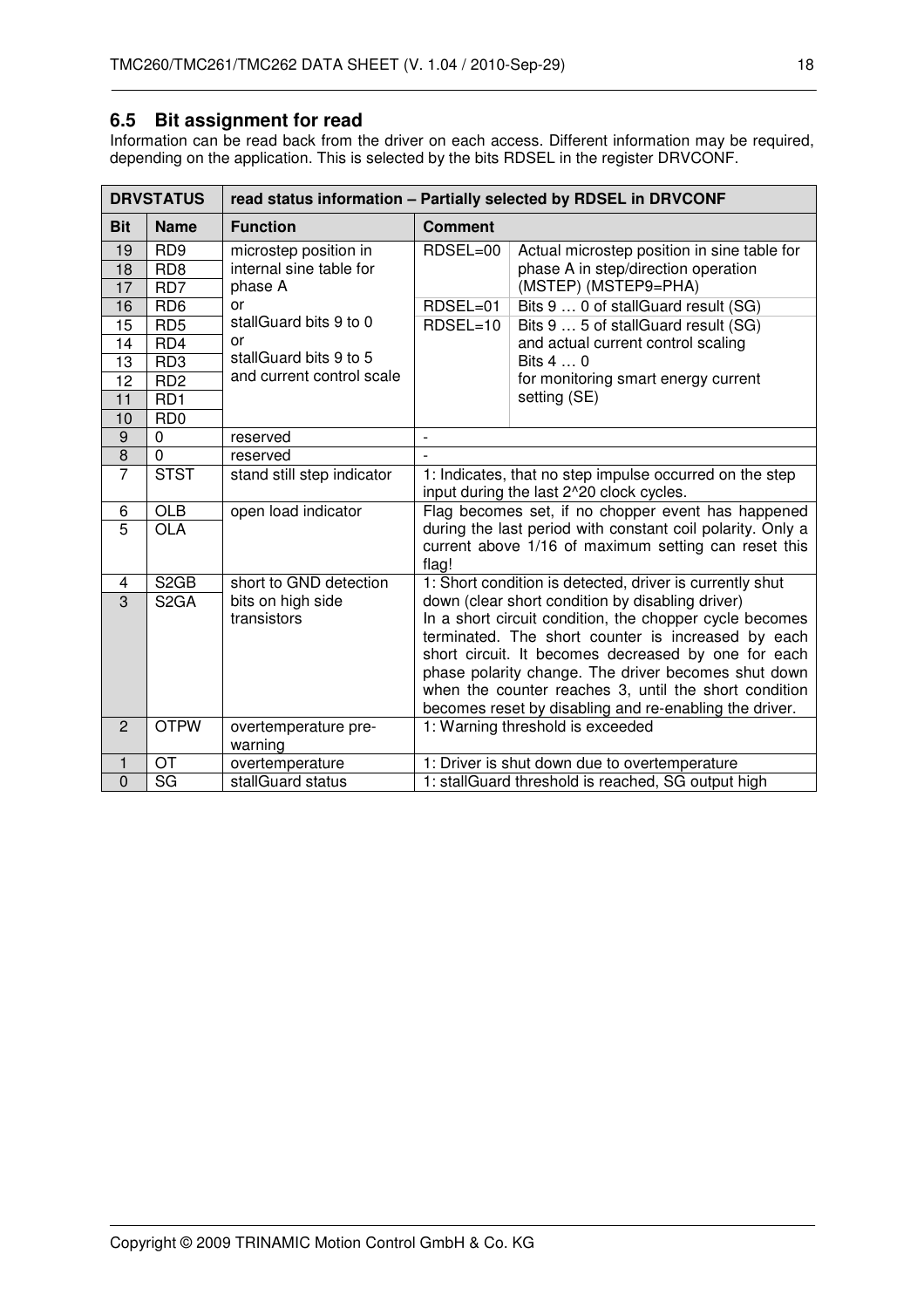## **6.6 SPI timing**

The SPI interface uses the system clock to synchronize all input and output signals. This limits the SPI clock frequency to at maximum half of the system clock frequency. For an asynchronous system using the internal clock, some 10 percent of safety margin should be used, assuming the minimum internal and maximum SPI master clock frequency, in order to ensure a reliable data transmission.

All SPI inputs as well as the ENN input are internally filtered to avoid triggering on short time glitches.



figure 8: SPI timing

| <b>SPI interface timing</b>                         | <b>AC-Characteristics</b><br>clock period is t <sub>CLK</sub> |                                                                                                      |                                              |                      |                |             |
|-----------------------------------------------------|---------------------------------------------------------------|------------------------------------------------------------------------------------------------------|----------------------------------------------|----------------------|----------------|-------------|
| <b>Parameter</b>                                    | <b>Symbol</b>                                                 | <b>Conditions</b>                                                                                    | <b>Min</b>                                   | <b>Typ</b>           | <b>Max</b>     | <b>Unit</b> |
| SCK valid before or after change<br>of CSN          | $t_{\rm CC}$                                                  |                                                                                                      | 10                                           |                      |                | ns          |
| CSN high time                                       | $t_{\text{CSH}}$                                              | *) Min time is for syn-<br>chronous CLK with SCK<br>high one t <sub>CH</sub> before CSN<br>high only | $t_{CLK}$ <sup>*)</sup>                      | $>2t_{CLK}$<br>$+10$ |                | ns          |
| SCK low time                                        | $t_{CL}$                                                      | *) Min time is for syn-<br>chronous CLK only                                                         | $t_{CLK}$ <sup>*)</sup>                      | $>t_{CLK}+10$        |                | ns          |
| SCK high time                                       | $t_{CH}$                                                      | *) Min time is for syn-<br>chronous CLK only                                                         | $t_{\scriptstyle\textrm{CLK}}^{\quad \  *})$ | $>t_{CLK}+10$        |                | ns          |
| SCK frequency using internal<br>clock               | $f_{\mathsf{SCK}}$                                            | assumes minimum<br>OSC frequency                                                                     |                                              |                      | 4              | <b>MHz</b>  |
| SCK frequency using external<br>16MHz clock         | $f_{\rm SCK}$                                                 | assumes<br>synchronous CLK                                                                           |                                              |                      | 8              | <b>MHz</b>  |
| SDI setup time before rising<br>edge of SCK         | $t_{DU}$                                                      |                                                                                                      | 10                                           |                      |                | ns          |
| SDI hold time after rising edge of<br><b>SCK</b>    | t <sub>DH</sub>                                               |                                                                                                      | 10                                           |                      |                | ns          |
| Data out valid time after falling<br>SCK clock edge | $t_{DO}$                                                      | no capacitive load<br>on SDO                                                                         |                                              |                      | $t_{FILT} + 5$ | ns          |
| SDI, SCK and CSN filter delay<br>time               | $t_{\text{FILT}}$                                             | rising and falling<br>edge                                                                           | 12                                           | 20                   | 30             | ns          |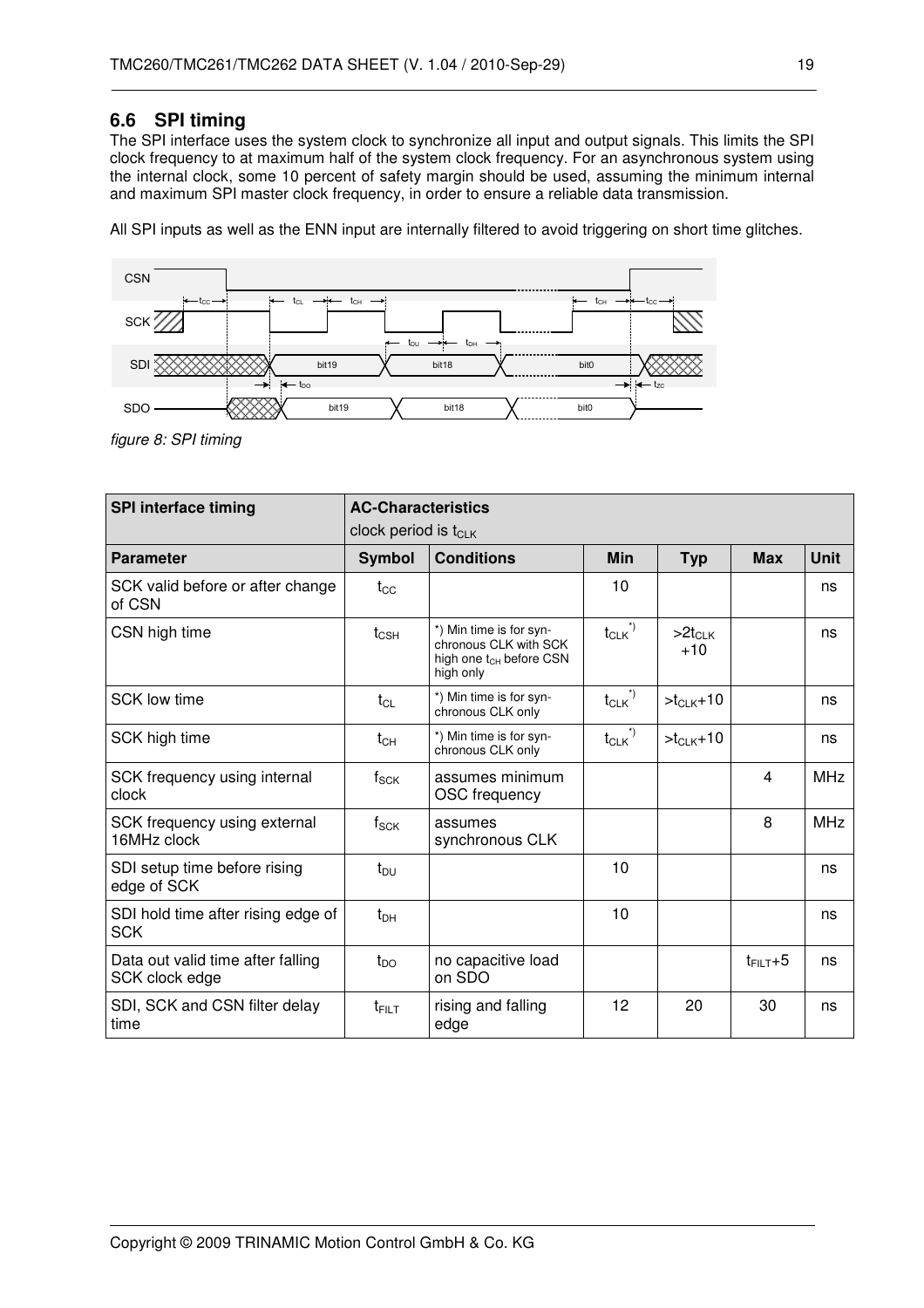## **7 Step and direction interface**

The step and direction interface allows easy movement of the motor and is a simple real time interface for a motion controller. Its pulse rate multiplier allows smooth motor operation even with reduced pulse bandwidth.

## **7.1 Timing**

The step and direction interface pins are sampled synchronously with the clock signal. An internal analog filter removes disturbances caused by glitches on the signals, e.g. caused by long PCB traces. Despite this, the signals should be filtered and / or differentially transmitted, if the step source is far from the TMC26x and especially if the step signals are interconnected via cables.



figure 9: STEP and DIR timing

| <b>STEP and DIR interface timing</b>                  | <b>AC-Characteristics</b>        |                                    |                                     |                     |                                |             |
|-------------------------------------------------------|----------------------------------|------------------------------------|-------------------------------------|---------------------|--------------------------------|-------------|
|                                                       | clock period is t <sub>CLK</sub> |                                    |                                     |                     |                                |             |
| <b>Parameter</b>                                      | <b>Symbol</b>                    | <b>Conditions</b>                  | <b>Min</b>                          | <b>Typ</b>          | <b>Max</b>                     | <b>Unit</b> |
| step frequency (at maximum                            | $f_{\sf STEP}$                   | $DEGDE=0$                          |                                     |                     | $\frac{1}{2}$ f <sub>CLK</sub> |             |
| microstep resolution)                                 |                                  | $DEDGE=1$                          |                                     |                     | $\frac{1}{4}f_{CLK}$           |             |
| fullstep frequency                                    | $f_{\mathsf{FS}}$                |                                    |                                     |                     | $f_{CLK}/512$                  |             |
| STEP input low time                                   | t <sub>SL</sub>                  |                                    | $max(t_{FILTSD},$<br>$t_{CLK}$ +20) |                     |                                | ns          |
| STEP input high time                                  | $\mathsf{t}_{\mathsf{SH}}$       |                                    | $max(t_{FILTSD},$<br>$t_{CLK}$ +20) |                     |                                | ns          |
| DIR to STEP setup time                                | t <sub>DSU</sub>                 |                                    | 20                                  |                     |                                | ns          |
| DIR after STEP hold time                              | $t_{\sf DSH}$                    |                                    | 20                                  |                     |                                | ns          |
| STEP and DIR spike filtering<br>time                  | <b>TFILTSD</b>                   | rising and falling<br>edge         | 36                                  | 60                  | 85                             | ns          |
| STEP and DIR sampling relative<br>to rising CLK input | t <sub>SDCLKHI</sub>             | before rising edge of<br>CLK input |                                     | t <sub>FILTSD</sub> |                                | ns          |

## **7.2 Internal microstep table**

The internal microstep table uses 1024 sine wave entries to generate the wave. Its amplitude is +/-248 rather than +/-255, leaving enough headroom for a positive offset correction or hysteresis setting within an 8 bit amplitude range. The step width depends on the microstep resolution setting. Due to the symmetry of the sine wave, only a quarter of the table needs to be stored. The cosine wave uses a phase shift of 90°. Despite many entries in the last quarter of the table being equal, the electrical angle continuously changes, because either sine wave or cosine wave is in an area, where the current vector changes monotonously from position to position.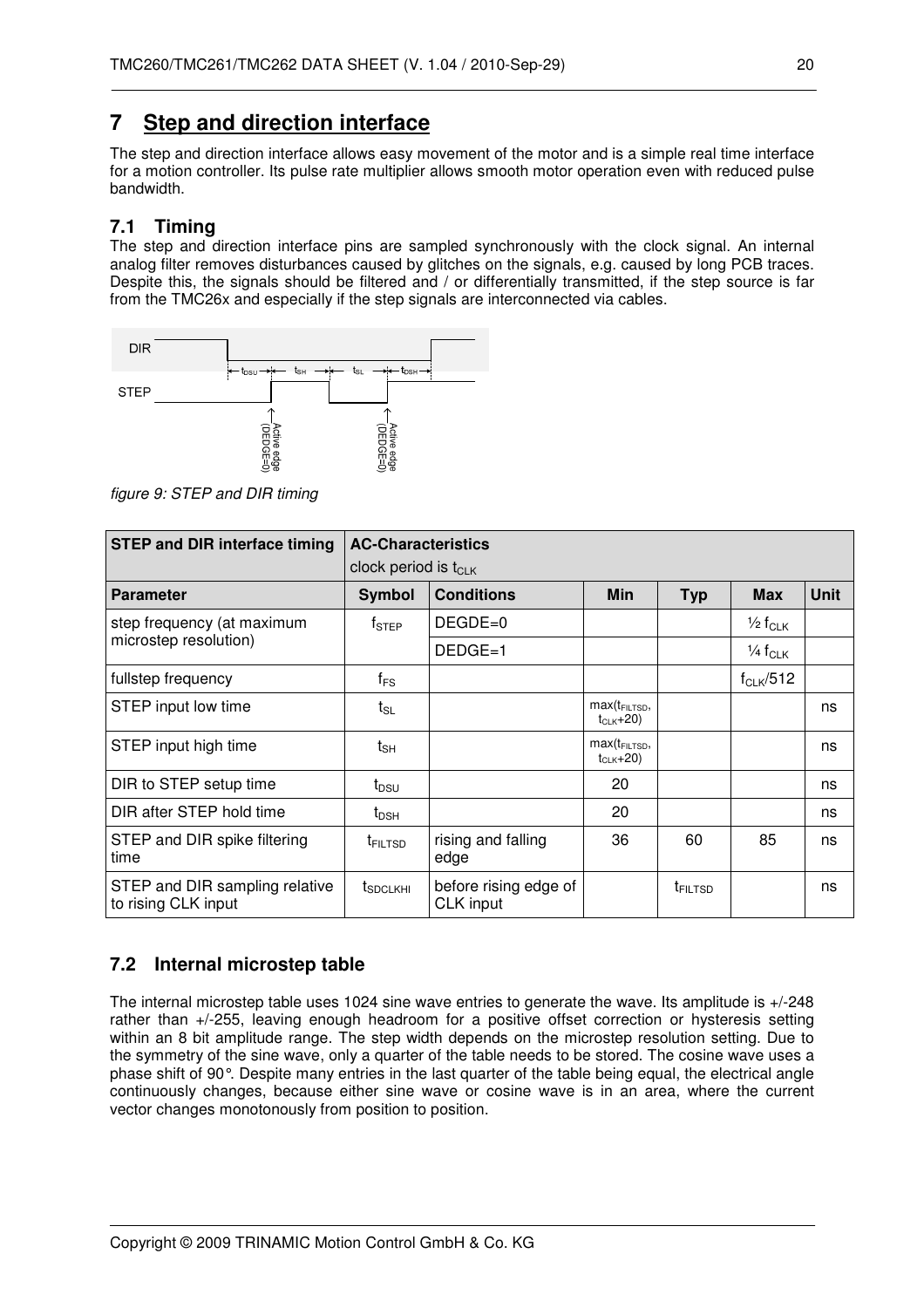| <b>Entry</b>    | $0 - 31$        | $32 - 63$       | 64-95 | 96-127 | 128-159 | 160-191 | 192-223 | 224-255 |
|-----------------|-----------------|-----------------|-------|--------|---------|---------|---------|---------|
| $\bf{0}$        | 1               | 49              | 96    | 138    | 176     | 207     | 229     | 243     |
| 1               | $\overline{c}$  | $\overline{51}$ | 97    | 140    | 177     | 207     | 230     | 244     |
| $\overline{2}$  | 4               | $\overline{52}$ | 98    | 141    | 178     | 208     | 231     | 244     |
| $\overline{3}$  | 5               | 54              | 100   | 142    | 179     | 209     | 231     | 244     |
| 4               | 7               | $\overline{55}$ | 101   | 143    | 180     | 210     | 232     | 244     |
| 5               | 8               | $\overline{57}$ | 103   | 145    | 181     | 211     | 232     | 245     |
| $\overline{6}$  | 10              | $\overline{58}$ | 104   | 146    | 182     | 212     | 233     | 245     |
| $\overline{7}$  | 11              | 60              | 105   | 147    | 183     | 212     | 233     | 245     |
| 8               | 13              | 61              | 107   | 148    | 184     | 213     | 234     | 245     |
| $\overline{9}$  | 14              | 62              | 108   | 150    | 185     | 214     | 234     | 246     |
| 10              | 16              | 64              | 109   | 151    | 186     | 215     | 235     | 246     |
| $\overline{11}$ | 17              | 65              | 111   | 152    | 187     | 215     | 235     | 246     |
| $\overline{12}$ | 19              | 67              | 112   | 153    | 188     | 216     | 236     | 246     |
| 13              | 21              | 68              | 114   | 154    | 189     | 217     | 236     | 246     |
| 14              | 22              | 70              | 115   | 156    | 190     | 218     | 237     | 247     |
| 15              | 24              | 71              | 116   | 157    | 191     | 218     | 237     | 247     |
| 16              | 25              | $\overline{73}$ | 118   | 158    | 192     | 219     | 238     | 247     |
| 17              | 27              | $\overline{74}$ | 119   | 159    | 193     | 220     | 238     | 247     |
| 18              | 28              | 76              | 120   | 160    | 194     | 220     | 238     | 247     |
| 19              | 30              | 77              | 122   | 161    | 195     | 221     | 239     | 247     |
| 20              | $\overline{31}$ | $\overline{79}$ | 123   | 163    | 196     | 222     | 239     | 247     |
| 21              | 33              | 80              | 124   | 164    | 197     | 223     | 240     | 247     |
| 22              | 34              | 81              | 126   | 165    | 198     | 223     | 240     | 248     |
| 23              | 36              | 83              | 127   | 166    | 199     | 224     | 240     | 248     |
| 24              | $\overline{37}$ | 84              | 128   | 167    | 200     | 225     | 241     | 248     |
| 25              | 39              | 86              | 129   | 168    | 201     | 225     | 241     | 248     |
| 26              | 40              | 87              | 131   | 169    | 201     | 226     | 241     | 248     |
| 27              | 42              | 89              | 132   | 170    | 202     | 226     | 242     | 248     |
| 28              | 43              | 90              | 133   | 172    | 203     | 227     | 242     | 248     |
| 29              | 45              | 91              | 135   | 173    | 204     | 228     | 242     | 248     |
| 30              | 46              | 93              | 136   | 174    | 205     | 228     | 243     | 248     |
| 31              | 48              | 94              | 137   | 175    | 206     | 229     | 243     | 248     |

figure 10: internal microstep table showing the first quarter of the sine wave

## **7.3 Switching between different microstep resolutions**

In principle, the microstep resolution can be changed at any time. The microstep resolution determines the increment respectively the decrement, the TMC26x uses for advancing in the microstep table. At maximum resolution, it advances one step for each step pulse. At half resolution, it advances two steps and so on. This way, a change of resolution is possible transparently at each time.

#### **7.3.1 Working with half- and fullstep resolution**

Fullstepping is desirable in some applications, where maximum torque at maximum velocity with a given motor is desired. Especially at low microstep resolutions like full- or halfstepping, the absolute current values and thus the absolution positions in the table are important for best motor performance. Thus, a software which uses resolution switching in order to get maximum torque and velocity from the drive, should switch the resolution at or near certain positions, as shown in the following table.

| <b>Step position</b> | <b>MSTEP value</b> | current coil A | current coil B |
|----------------------|--------------------|----------------|----------------|
| half step 0          |                    | $0\%$          | 100%           |
| full step 0          | 128                | 70.7%          | 70.7%          |
| half step 1          | 256                | 100%           | 0%             |
| full step 1          | 384                | 70.7%          | $-70.7%$       |
| half step 2          | 512                | $0\%$          | $-100%$        |
| full step 2          | 640                | $-70.7%$       | $-70.7%$       |
| half step 3          | 768                | $-100%$        | 0%             |
| full step 3          | 896                | $-70.7%$       | 70.7%          |

figure 11: optimum position sequence for half- and full stepping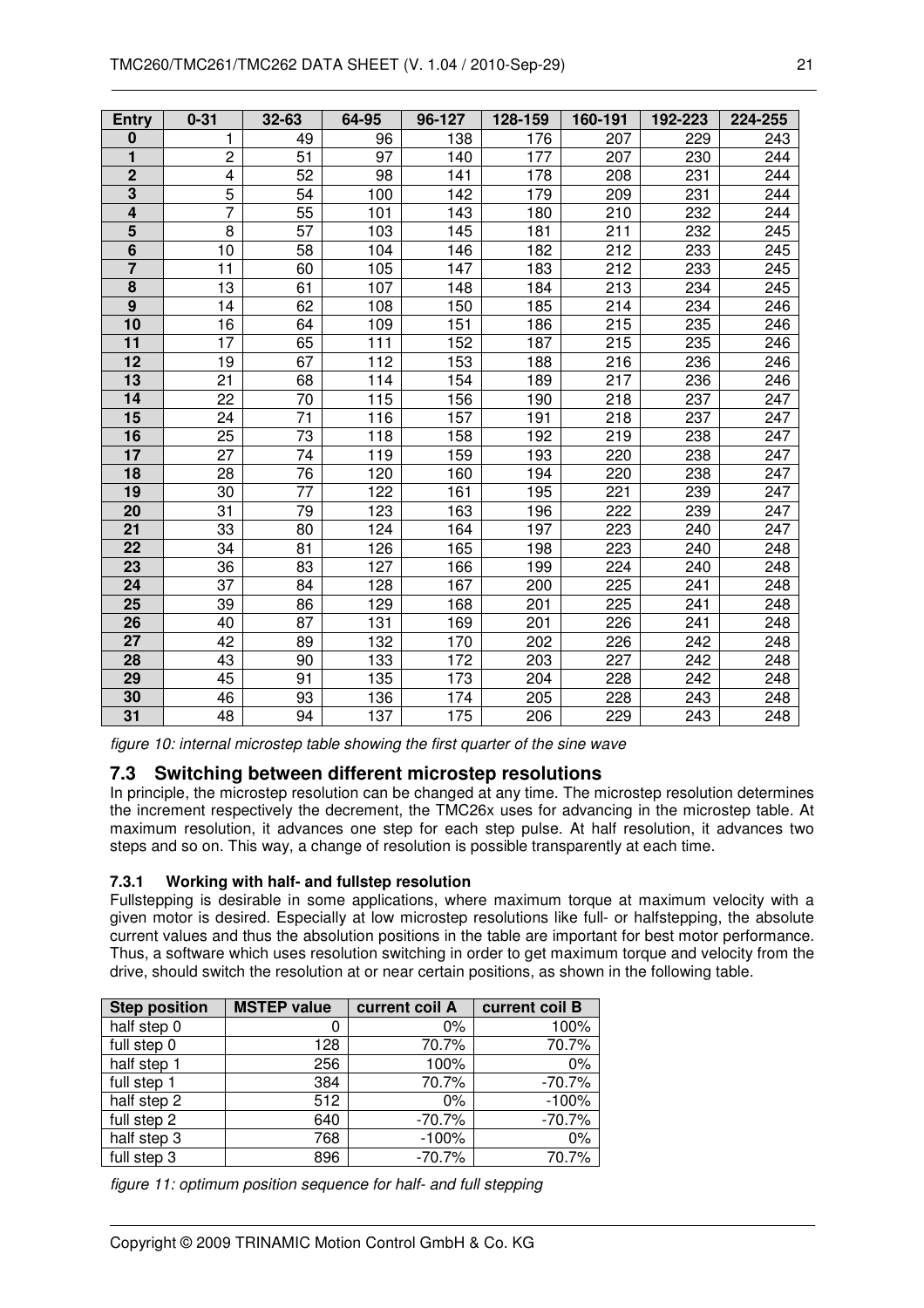#### **7.4 Step rate multiplier and stand still detection**

The step rate multiplier can be enabled by setting the INTPOL bit. It supports a 16 microstep setting and Step/Dir mode, only. In this setting, each step impulse at the input causes the execution of 16 times 1/256 microsteps. The step rate for the 16 microsteps is determined by measuring the time interval of the previous step pulses and dividing it into 16 equal parts. This way, a smooth motor movement like in 256 microstep resolution is achieved. The maximum time between two microsteps corresponds to 2^20 i.e. roughly one million clock cycles, in order to reach evenly distributed 1/256 steps. At 16MHz clock frequency, this results in a minimum step input frequency of 16Hz for step rate multiplier operation, i.e. one fullstep per second. A lower step rate causes the stand still flag to be set, and execution of microsteps with a frequency of 1/(2^16) clock frequency.





figure 12: operation of the step multiplier in different situations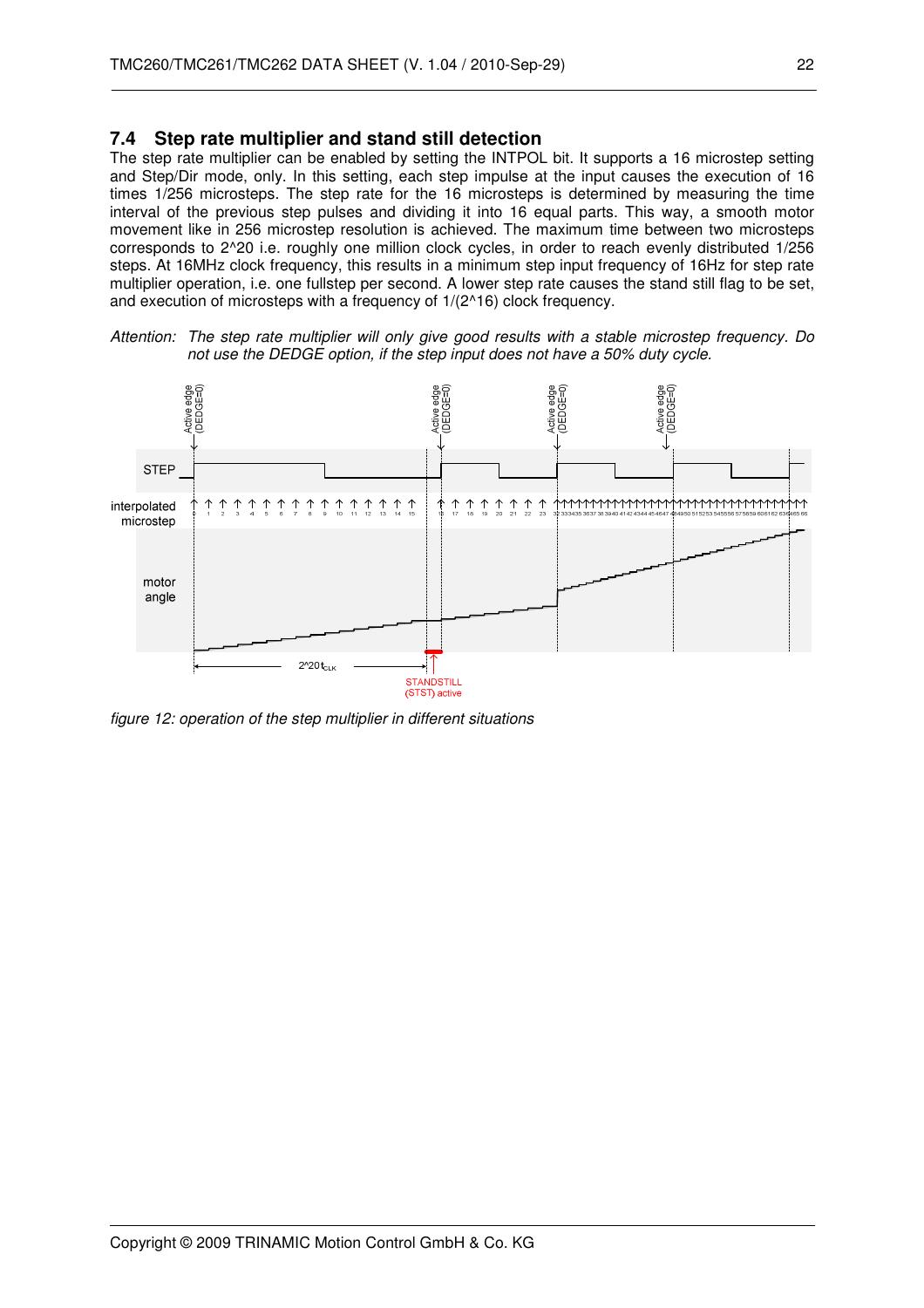## **8 Current setting**

The internal 5V supply voltage is used as a reference. To adapt the motor current, and to allow for different values of sense resistors, the voltage divider for full scale can be chosen as  $V_{FS(HI)} = 1/16$  VDD or  $V_{FS(LO)}=1/30$  of VDD. With this, the peak sense resistor voltage at a digital DAC control level of 255 is roughly 0.16V or 0.3V.

Using the internal sine wave table, which has the amplitude of 248, the RMS motor current thus can be calculated by:

$$
I_{RMS} = \frac{248}{256} * \frac{CS + 1}{32} * \frac{V_{FS}}{R_{SENSE}} * \frac{1}{\sqrt{2}}
$$

The momentary motor current is calculated by:

$$
I_{MOT} = \frac{CURRENT_{A/B}}{256} * \frac{CS + 1}{32} * \frac{V_{FS}}{R_{SENSE}}
$$

CS is the current scale setting as set by the CS bits and smart current scaler.

 $V_{FS}$  is the full scale voltage as determined by VSENSE control bit (please refer electrical characteristics).

 $\textit{CURRENT}_{AB}$  is the value set by the current setting in SPI mode, or, the actual value from the internal sine wave table in Step/Dir mode.

| <b>Parameter</b> | <b>Description</b>                                                                                                                                                                                                                                                                                                                                                                                                                 | Range | <b>Comment</b>                                |
|------------------|------------------------------------------------------------------------------------------------------------------------------------------------------------------------------------------------------------------------------------------------------------------------------------------------------------------------------------------------------------------------------------------------------------------------------------|-------|-----------------------------------------------|
| CS               | Current scale. Scales both coil current values as<br>taken from the internal sine wave table or from the<br>SPI interface. For high precision motor operation,<br>work with a current scaling factor in the range 16<br>to 31, because scaling down the current values<br>reduces the effective microstep resolution by<br>making microsteps coarser. This setting also<br>controls the maximum current value set by<br>coolStep™. | 031   | scaling factor:<br>031:<br>1/32, 2/32,  32/32 |
| <b>VSENSE</b>    | Allows control of the sense resistor <i>voltage range</i> $\vert 0/1$<br>or adaptation of one electronic module to different<br>maximum motor currents.                                                                                                                                                                                                                                                                            |       | 0:305mV<br>1:165mV                            |

#### **8.1 Considerations on the current sense resistors and layout**

Sense resistors should be carefully selected. The full motor current flows through each sense resistor. They also see the switching spikes from the MOSFET bridges. A low inductance type resistor is required to prevent spikes causing ringing on the current measurement leading to instable measurement results. A low inductivity, low resistance layout is essential. Also, any common GND path of the two sense resistors needs to be prevented, because this would lead to coupling between both current sense signals. A massive GND plane is best. Especially for high current drivers or long motor cables, a spike damping with parallel capacitors can make sense (see figure 13). As the TMC26x is susceptible to negative over voltages on the sense resistor inputs, an additional input protection resistor helps preventing damage in case of motor cable break or increased ringing on the motor lines in case of long motor cables.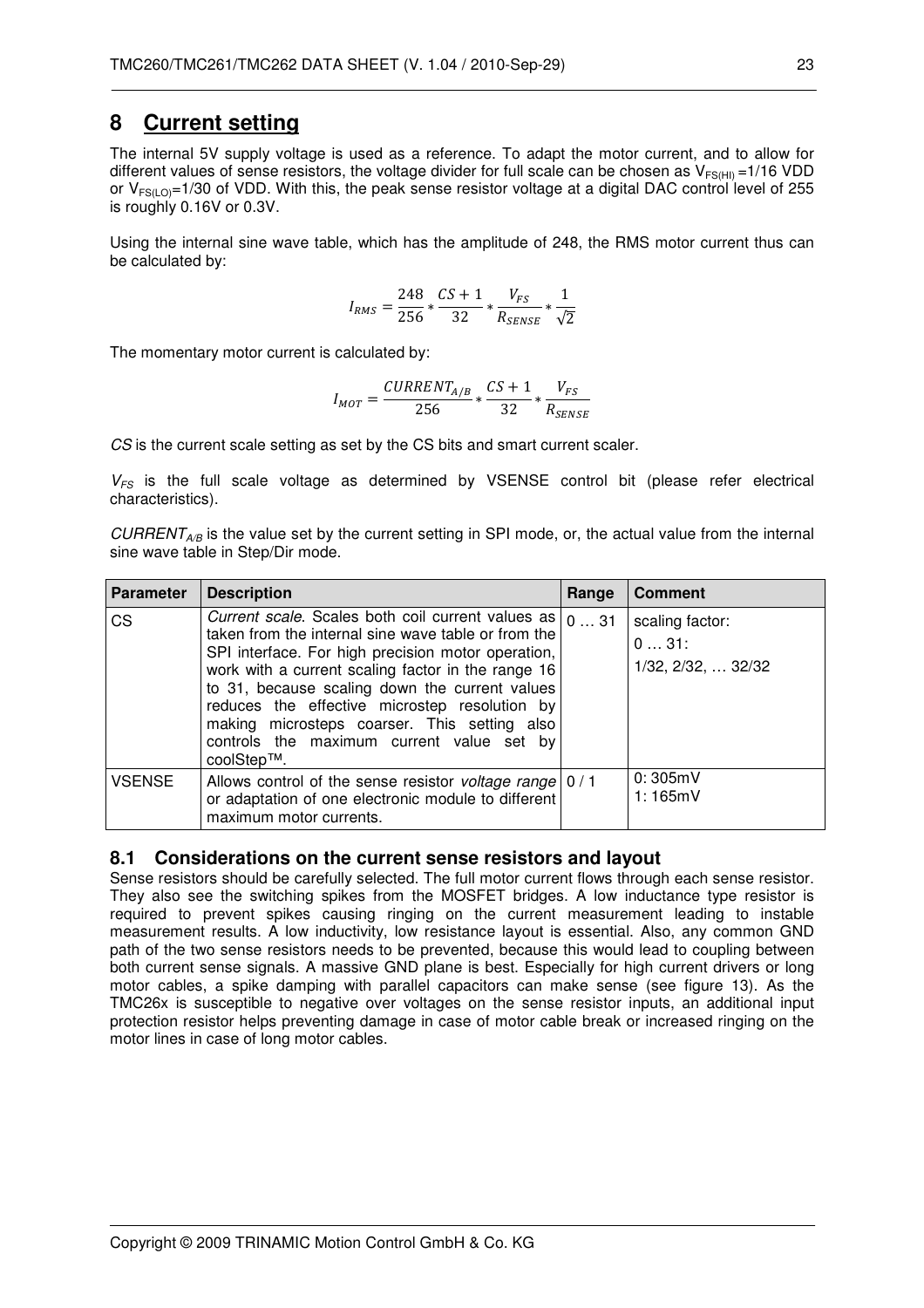

figure 13: sense resistor grounding and optional parts

The sense resistor needs to be able to conduct the peak motor coil current in motor stand still situations, unless standby power is reduced. Under normal conditions, the sense resistor sees a bit less than the coil RMS current, because no current flows through the sense resistor during the slow decay states.

Peak sense resistor power dissipation:

$$
P_{RSMAX} = \frac{\left(VSENSE * \frac{CS + 1}{32}\right)^2}{R_{SENSE}}
$$

For high current applications, power dissipation is halved by using the low VSENSE setting and using an adapted resistance value. Please be aware, that in this case any voltage drop in PCB traces has a larger influence on the result. A compact power stage layout with massive ground plane is best to avoid parasitic effects.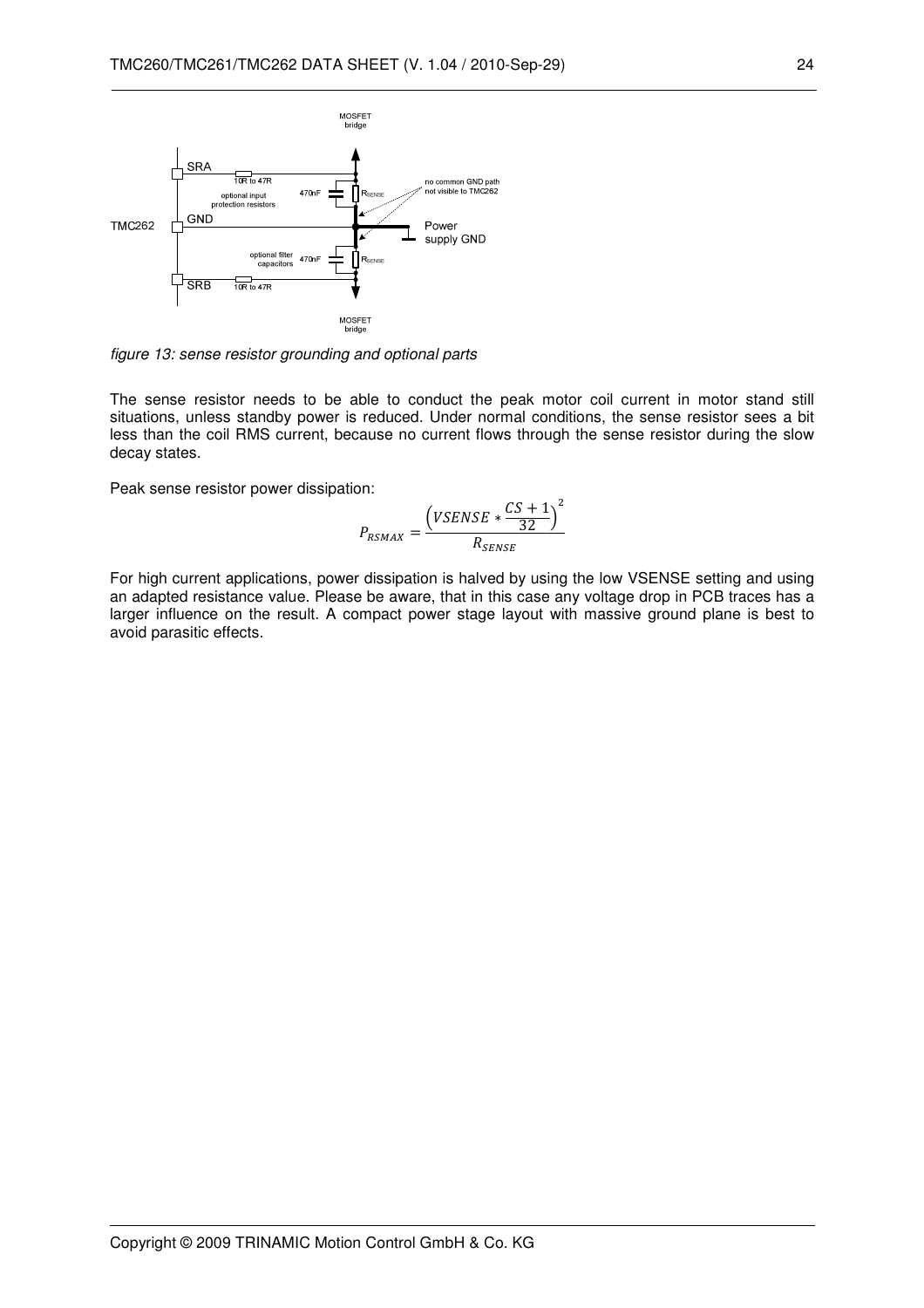## **9 Chopper operation of the motor coils**

Both motor coils are operated using a chopper principle. The chopper for both coils works independently of each other. In figure 14 the different phases of a chopper cycles are shown. In the on-phase, the current is actively driven into the coils by connecting them to the power supply in the direction of the target current. A fast decay phase reverses the polarity of the coil voltage to actively reduce the current. The slow decay phase shorts the coil in order to let the current re-circulate. While in principle the current could be regulated using only on phases and fast decay phases, insertion of the slow decay phase is important to reduce current ripple in the motor and electrical losses. The duration of the slow decay phase sets an upper limit to the chopper frequency. The current comparator can measure coil current, when the current flows through the sense resistor. Whenever the coil becomes switched, spikes at the sense resistors occur due to charging and discharging parasitic capacities. During this time (typically one or two microseconds), the current cannot be measured. It needs to be covered by the blank time setting.



figure 14: chopper phases in motor operation

There are two chopper modes available: A new high performance chopper scheme, and a proven constant off time chopper with a programmable portion of fast decay.

| <b>Parameter</b> | <b>Description</b>                                                                                                                                                                                                                                                                                                                   | Range     | <b>Comment</b>                               |
|------------------|--------------------------------------------------------------------------------------------------------------------------------------------------------------------------------------------------------------------------------------------------------------------------------------------------------------------------------------|-----------|----------------------------------------------|
| <b>TOFF</b>      | The <i>off time</i> setting controls the minimum chopper<br>frequency. For most applications an off time within<br>the range of 5µs to 20µs will fit.<br>Setting this parameter to zero completely disables<br>all driver transistors and the motor can free-wheel.                                                                  | ١o<br>215 | 0: chopper off<br>215: off time setting      |
| TBL              | Selects the comparator <i>blank time</i> . This time $\vert_{03}$<br>needs to safely cover the switching event and the<br>duration of the ringing on the sense resistor. For<br>most low current drivers, a setting of 1 or 2 is<br>good. For high current applications with large<br>MOSFETs, a setting of 2 or 3 will be required. |           | 0: min. setting<br>3: max. setting           |
| CHM              | Selection of the chopper mode                                                                                                                                                                                                                                                                                                        | 0/1       | 0: spreadCycle<br>1: classic const. off time |

## **9.1 spreadCycle chopper**

The spreadCycle chopper scheme (pat.fil.) is a precise and simple to use chopper principle, which automatically determines the optimum fast decay portion for the motor. Anyhow, a number of settings can be made in order to optimally fit the driver to the motor.

Each chopper cycle is comprised of an on phase, a slow decay phase, a fast decay phase and a second slow decay phase (see figure 15). The slow decay phases limit the maximum chopper frequency and are important for low motor and driver power dissipation. The hysteresis start setting limits the chopper frequency by forcing the driver to introduce a minimum amount of current ripple into the motor coils. The motor inductivity determines the ability to follow a changing motor current. The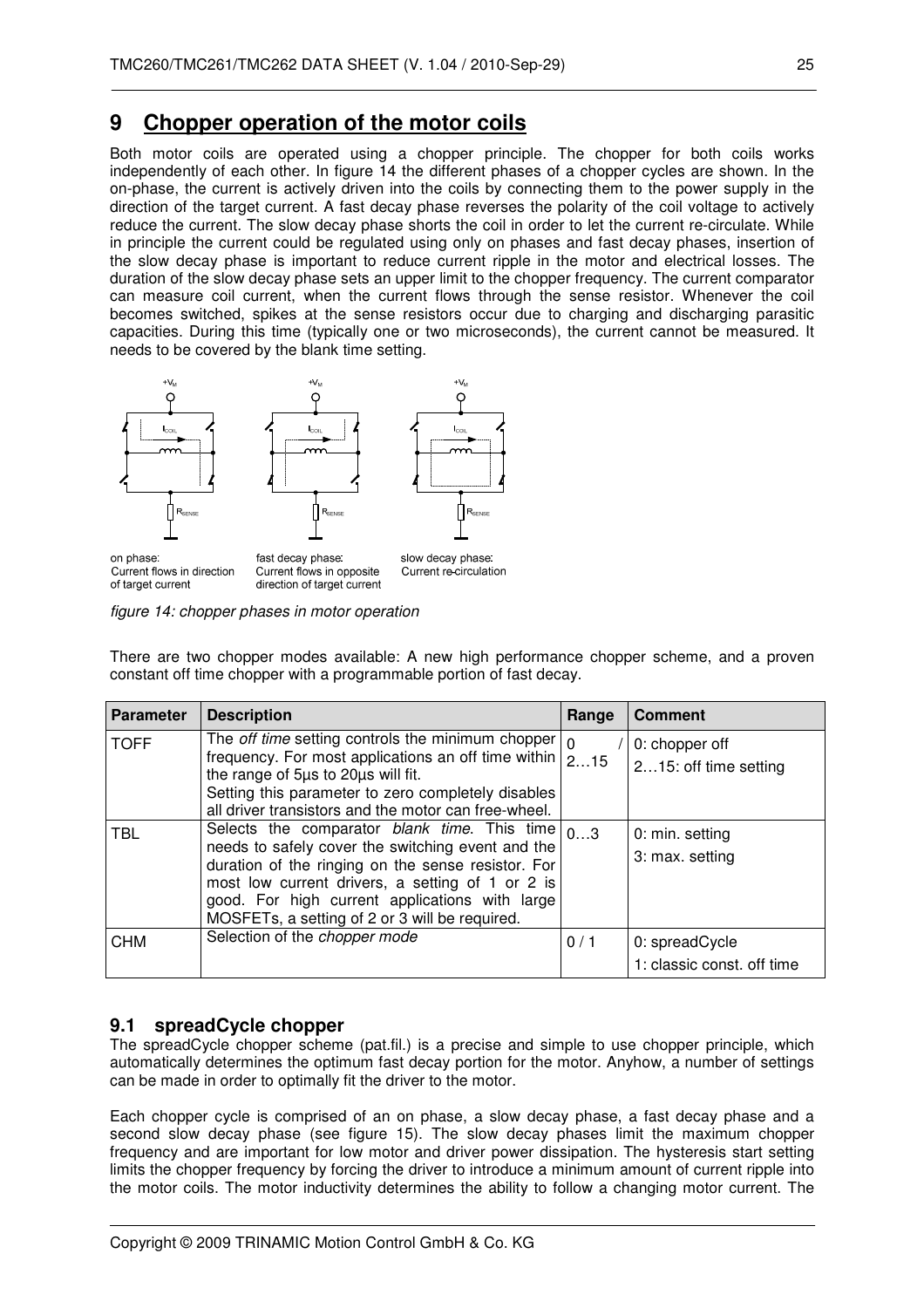duration of the on- and fast decay phase needs to cover at least the blank time, because the current comparator is disabled during this time. This is satisfied by choosing a positive value for the hysteresis as can be estimated by the following calculation:

$$
dI_{COLBLANK} = V_M * \frac{t_{BLANK}}{L_{COL}}
$$

$$
dI_{COLLSD} = R_{COLL} * I_{COLL} * \frac{2 * t_{SD}}{L_{COLL}}
$$

where  $dl_{COLBLANK}$  is the coil current change during the blank time and  $dl_{COLSD}$  is the coil current change during the slow decay time,  $t_{SD}$  is the slow decay time,  $t_{BLANK}$  is the blank time (as set by TBL),  $V_M$  is the motor supply voltage,  $I_{COII}$  is the peak motor coil current at the maximum motor current setting CS, and  $R_{COL}$  and  $L_{COL}$  are motor coil inductivity and motor coil resistance.

With this, a lower limit for the start hysteresis setting can be determined:

$$
Hysteresis Start \geq (dI_{COLBLANK} + dI_{COLSD}) * \frac{2 * 248}{I_{COL}} * \frac{CS + 1}{32}
$$

Example:

For a 42mm stepper motor with 7.5mH, 4.5Ω phase and 1A RMS current at CS=31, i.e. 1.41A peak current, at 24V with a blank time of 1.5µs:  $\sim$ 

$$
dl_{COLBLANK} = 24V * \frac{2\mu s}{7.5mH} = 6.4mA
$$

$$
dl_{COLSD} = 4.5\Omega * 1.41A * \frac{2 * 5\mu s}{7.5mH} = 8.5mA
$$

With this, the minimum hysteresis start setting is 5.2. A value in the range 6 to 10 can be used.

As experiments show, the setting is quite independent of the motor, as higher current motors typically also have a lower coil resistance. Choosing a default value with enough safety margins normally fits most applications.

The setting can also be determined by experimenting with the motor: A too low setting will result in reduced microstep accuracy, while a too high setting will lead to more chopper noise and motor power dissipation.

The hysteresis principle could in some cases lead to the chopper frequency becoming too low, e.g. when the coil resistance is high when compared to the supply voltage. This is avoided by a second set of parameters: The hysteresis end value and the hysteresis decrement speed (HDEC). This set of additional parameters reduces the hysteresis from the start value to the end value within each chopper cycle. This way, the chopper frequency becomes stabilized at high amplitudes, in case it tends to get too low. This avoids the chopper frequency reaching the audible range.



figure 15: spreadCycle (pat.fil.) chopper scheme showing the coil current within a chopper cycle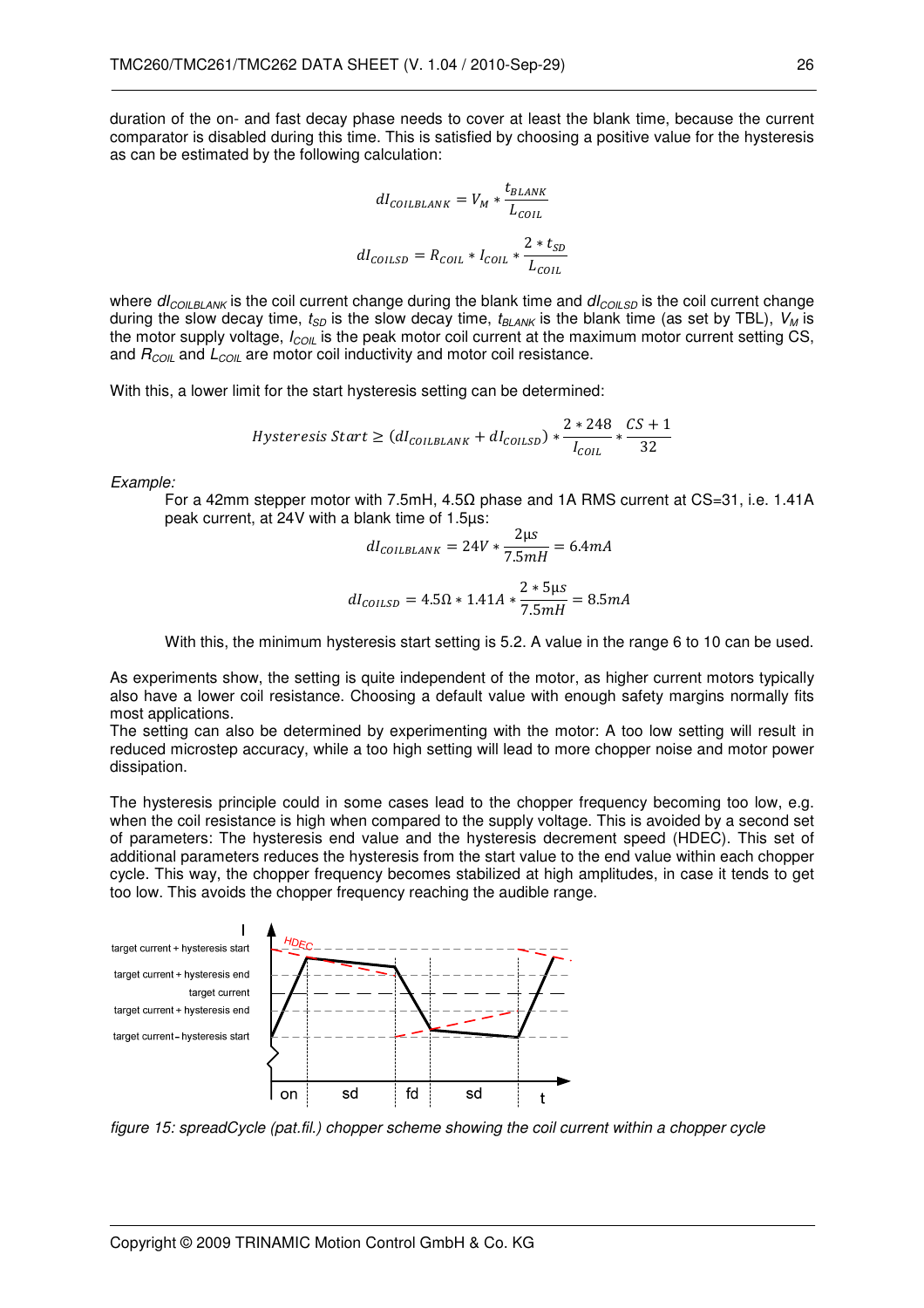| <b>Parameter</b> | <b>Description</b>                                                                                                                          | Range  | <b>Comment</b>                                            |
|------------------|---------------------------------------------------------------------------------------------------------------------------------------------|--------|-----------------------------------------------------------|
| <b>HSTART</b>    | Hysteresis start setting. Please remark, that this<br>value is an offset to the hysteresis end value<br>HEND.                               | 18     | This setting adds to<br>HEND.                             |
| <b>HEND</b>      | Hysteresis end setting. Sets the hysteresis end<br>value after a number of decrements. Decrement<br>interval time is controlled by HDEC.    | $-312$ | -3-1: negative HEND<br>0: zero HEND<br>112: positive HEND |
| <b>HDEC</b>      | Hysteresis decrement setting. This setting $ _{03}$<br>determines the slope of the hysteresis during on<br>time and during fast decay time. |        | 0: fast decrement<br>3: very slow decrement               |

Example:

In the example above a hysteresis start of 7 has been chosen. The hysteresis end is set to about half of this value, e.g. 3. The resulting configuration register values are as follows:

HEND=6 (sets an effective end value of 3)

 $HSTART=3$  (sets an effective start value of hysteresis end +4)<br> $HDEC=0$  (Hysteresis decrement becomes used) (Hysteresis decrement becomes used)

### **9.2 Classic constant off time chopper**

The classic constant off time chopper uses a fixed portion of fast decay following each on phase. While the duration of the on time is determined by the chopper comparator, the fast decay time needs to be set by the user in a way, that the current decay is enough for the driver to be able to follow the falling slope of the sine wave, and on the other hand it should not be too long, in order to minimize motor current ripple and power dissipation. This best can be tuned using an oscilloscope or trying out motor smoothness at different velocities. A good starting value is a fast decay time setting similar to the slow decay time setting.



figure 16: classic const. off time chopper with offset showing the coil current within two cycles

After tuning of the fast decay time, the offset should be determined, in order to have a smooth zero transition. This is necessary, because the fast decay phase leads to the absolute value of the motor current being lower than the target current (see figure 17). If the zero offset is too low, the motor stands still for a short moment during current zero crossing, if it is set too high, it makes a larger microstep. Typically, a positive offset setting is required for optimum operation.



figure 17: zero crossing with classic chopper and correction using sine wave offset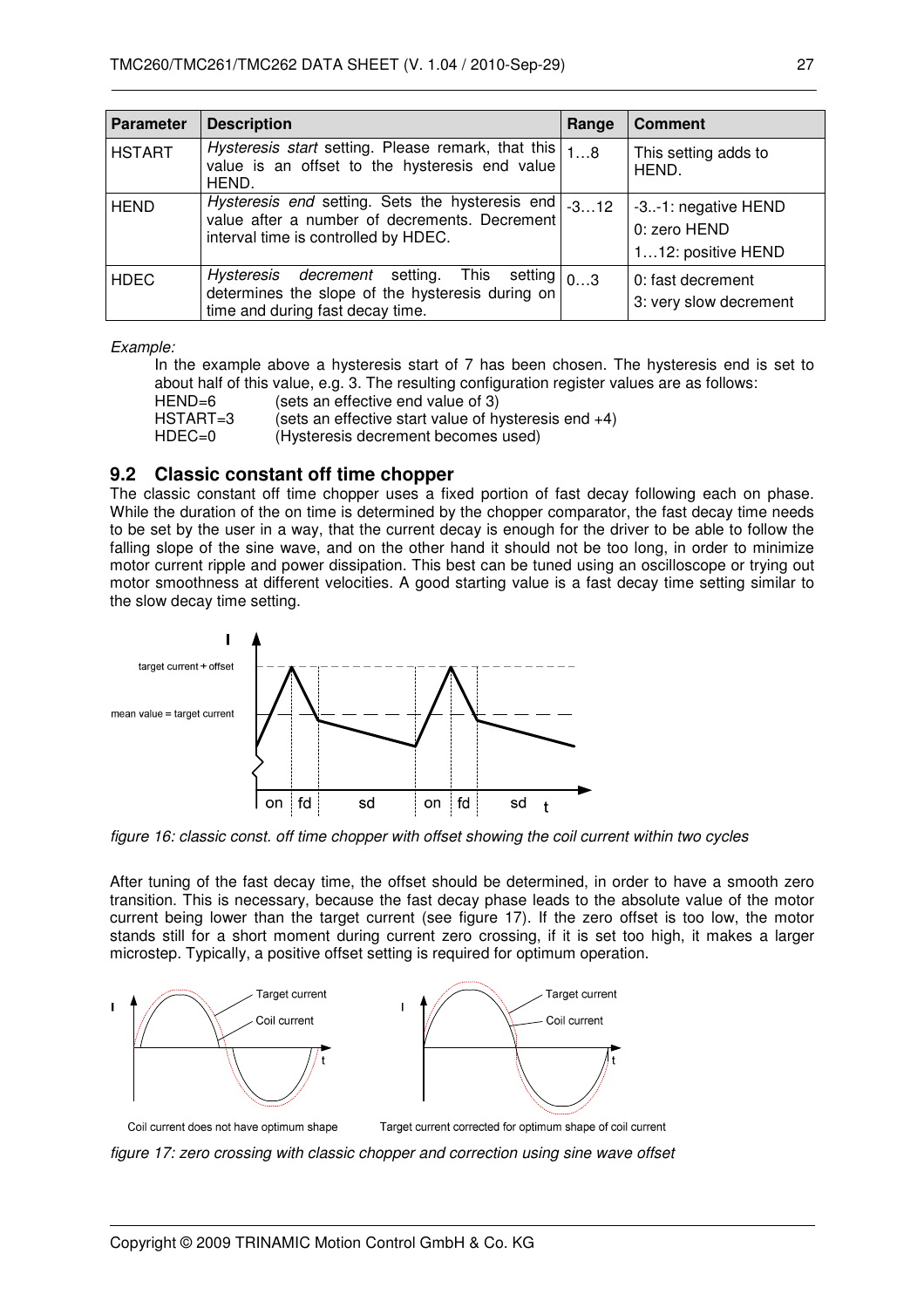| <b>Parameter</b>                  | <b>Description</b>                                                                                                                                                                                                                                           | Range  | <b>Comment</b>                                                                    |
|-----------------------------------|--------------------------------------------------------------------------------------------------------------------------------------------------------------------------------------------------------------------------------------------------------------|--------|-----------------------------------------------------------------------------------|
| <b>TFD</b><br>(HSTART &<br>HDEC0) | Fast decay time setting. With CHM=1, these bits<br>control the portion of fast decay for each chopper<br>cycle. They must cover                                                                                                                              | 015    | 0: slow decay only<br>115: duration of fast<br>decay phase                        |
| <b>OFFSET</b><br>(HEND)           | Sine wave offset. With CHM=1, these bits control<br>the sine wave offset. A positive offset corrects for<br>zero crossing error.                                                                                                                             | $-312$ | -3-1: negative offset<br>$0:$ no offset<br>112: positive offset                   |
| <b>NCCFD</b><br>(HDEC1)           | Selects usage of the current comparator for $ 0/1$<br>termination of the fast decay cycle. If current<br>comparator is enabled, it terminates the fast decay<br>cycle in case the current reaches a higher<br>negative value than the actual positive value. |        | 0: enable comparator<br>termination of fast decay<br>cycle<br>1: end by time only |

#### **9.3 Random off time**

One drawback of the constant off time chopper schemes is that both coil choppers are not synchronized. A beat could occur between the chopper frequencies, especially when they are near to each other. This typically occurs at a few microstep positions within each quarter wave. Factors influencing this are also a bad PCB layout which causes coupling of both sense resistor voltages. A beat between the frequencies can lead to low amplitude mechanical oscillations on the motor as well as to audible chopper noise.

In order to minimize the effect of beat between both chopper frequencies, a random generator can be used to modify the slow decay time setting. It is switched on by the RNDTF bit.

| Parameter    | Description                                                                                                                                             | Range | Comment                        |
|--------------|---------------------------------------------------------------------------------------------------------------------------------------------------------|-------|--------------------------------|
| <b>RNDTF</b> | This bit switches on a <i>random off time</i> generator, $ 0/1$<br>which slightly modulates the off time t <sub>OFF</sub> using a<br>random polynomial. |       | 1: random modulation<br>enable |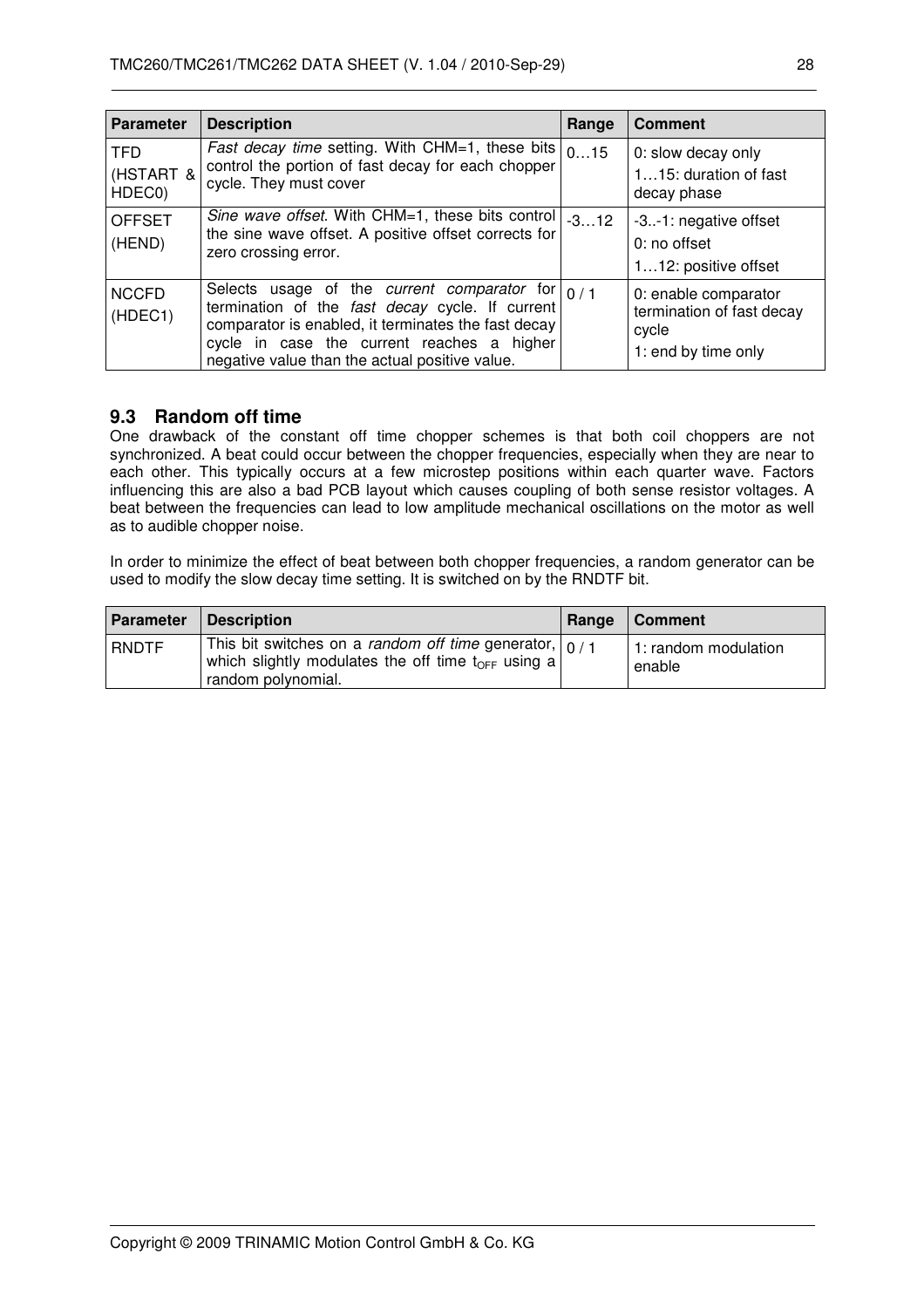## **10 MOSFET driver stage**

The TMC262 provides a two full bridge driver stage for N&P channel MOSFETs. TMC260 and TMC261 already integrate the power MOSFETs. The gate driver current for the power MOSFETs can be adapted to match the MOSFETs and to influence the slew rate at the coil outputs. Main features of the driver stage:

- 5V gate drive voltage for low side N MOS driver, 8V for high side P MOS driver.
- The drivers protect the bridges actively against cross conduction via an internal  $Q_{GD}$  protection that holds MOSFET safely off.
- Automatic brake-before-make logic minimizes dead time and diode conduction time.
- Integrated short to ground protection detects a short of the motor wires and protects the driver.

## **10.1 Principle of operation**

The low side gate driver is supplied by the 5VOUT pin. The low side driver supplies 0V to the MOSFET gate to close the MOSFET, and 5VOUT to open it. The high side gate driver voltage is supplied by the VS and the VHS pin. VHS is more negative than VS and allows opening the VS referenced high side MOSFET. The high side driver supplies VS to the P channel MOSFET gate to close the MOSFET, and VHS to open it. The effective low side gate voltage is roughly 5V; the effective high side gate voltage is roughly 8V.

| <b>Parameter</b> | <b>Description</b>                                                                                                                                                                                                                                                                                                                                       | Range | <b>Comment</b>                                 |
|------------------|----------------------------------------------------------------------------------------------------------------------------------------------------------------------------------------------------------------------------------------------------------------------------------------------------------------------------------------------------------|-------|------------------------------------------------|
| <b>SLPL</b>      | Low side slope control. Controls the MOSFET<br>gate driver current.<br>For TMC262, set a value fitting the external<br>MOSFET gate charge and the desired slope.<br>For TMC260 and TMC261 set to 0 or to 1. Slopes<br>are fast in order to minimize package power<br>dissipation.                                                                        | 03    | $0, 1: \text{min. setting}$<br>3: max. setting |
| <b>SLPH</b>      | High side slope control. Controls the MOSFET<br>gate driver current.<br>For TMC262, set to a value fitting the external<br>MOSFET gate charge and the desired slope.<br>For TMC260 set to 0 or to 1. Slopes are fast in<br>order to minimize package power dissipation.<br>For TMC261 set to 0 or 1 for medium slope; 2 to<br>match fast low side slope. | 03    | 0: min. setting<br>3: max. setting             |

#### **10.2 Break-before-make logic**

Each half-bridge has to be protected against cross conduction during switching events. When switching off the low-side MOSFET, its gate first needs to be discharged, before the high side MOSFET is allowed to be switched on. The same goes when switching off the high-side MOSFET and switching on the low-side MOSFET. The time for charging and discharging of the MOSFET gates depends on the MOSFET gate charge and the driver current set by SLPL resp. SLPH. The BBM (break-before-make) logic measures the gate voltage and automatically delays switching on of the opposite bridge transistor, until its counterpart is discharged. This way, the bridge will always switch with optimized timing independent of the MOSFETs used and independent of the slope setting.

#### **10.3 ENN input**

The motor driver outputs can be completely disabled by hardware, by pulling the ENN input high. This way, the motor can free-wheel. The function however is identical to a software disable, which is achieved by setting the register TOFF to zero. The hardware disable may be used in cases, where the motor is to be hot plugged. For the TMC260, it can be used in overvoltage situations. It can withstand voltages of up to 60V when the driver MOSFETs are disabled.

For normal operation tie ENN low.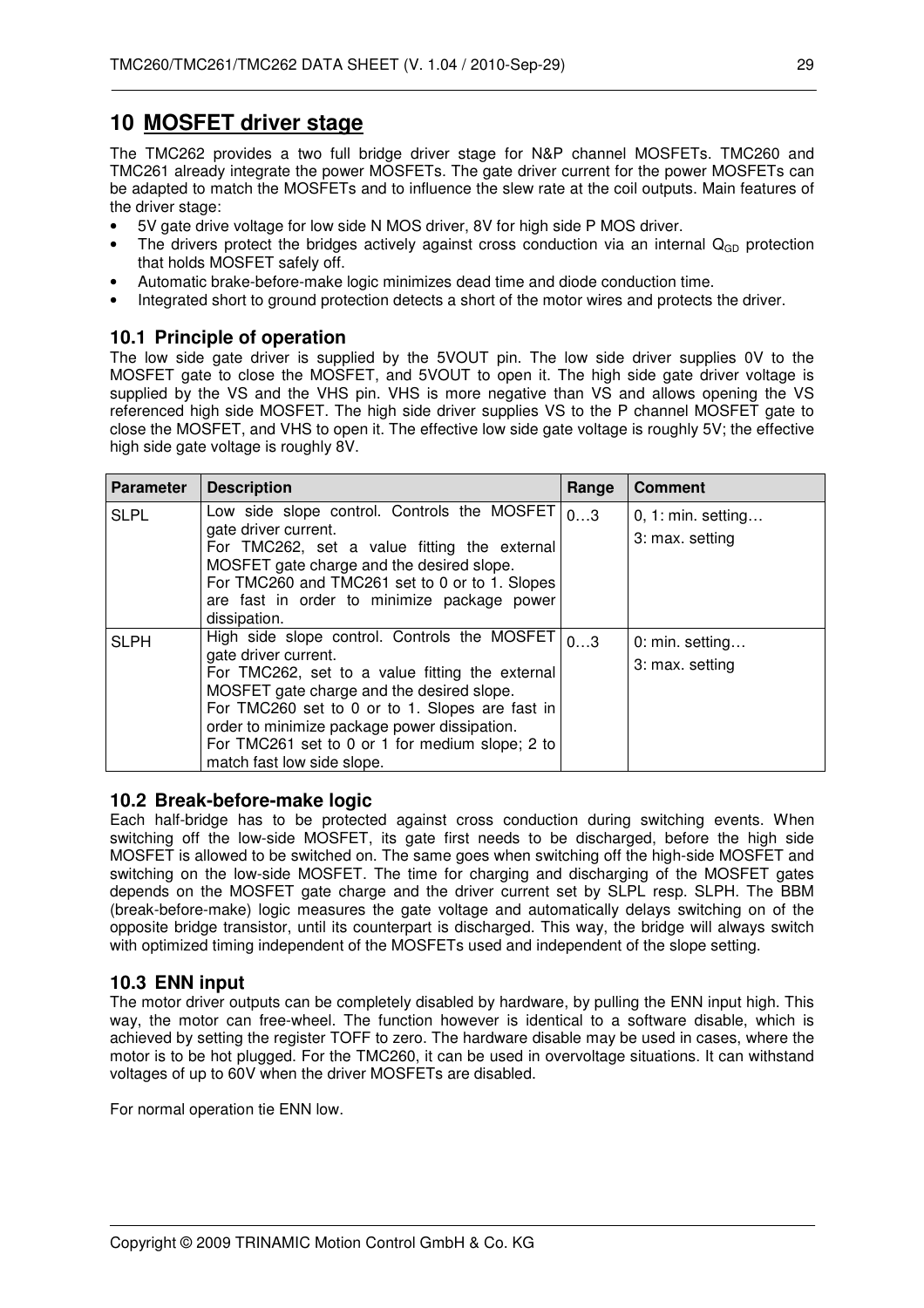#### **10.4 Slope control in TMC262**

The TMC262 driver stage provides a constant current output stage slope control. This allows to adapt driver strength to the drive requirements of the power MOSFETs and to adjust the output slope by providing for a controlled gate charge and discharge. A slower slope causes less electromagnetic emission, but at the same time power dissipation of the power transistors rises. The duration of the complete switching event depends on the total gate charge. The voltage transition of the output takes place during the so called miller plateau (see figure 18). The miller plateau results from the gate to drain capacity of the MOSFET charging / discharging during the switching. From the datasheet of the transistor it can be seen, that the miller plateau typically covers only a part (e.g. one quarter) of the complete charging event. The gate voltage level, where the miller plateau starts, depends on the gate threshold voltage of the transistor and on the actual load current.





$$
t_{SLOPE} = \frac{Q_{MILLER}}{I_{GATE}}
$$

Whereas  $Q_{MILLER}$  is the charge the power transistor needs for the switching event, and  $I_{GATE}$  is the driver current setting of the TMC262.

Taking into account, that a slow switching event means high power dissipation during switching, and, on the other side a fast switching event can cause EMV problems, the desired slope will be in some ratio to the switching (chopper) frequency of the system. The chopper frequency is typically slightly outside the audible range, i.e. 18 kHz to 40 kHz. The lower limit for the slope is dictated by the reverse recovery time of the MOSFET internal diodes, unless additional Schottky diodes are used in parallel to the MOSFETs source-drain diode. Thus, for most applications a switching time between 100ns and 750ns is chosen.

The required slope time can be calculated as follows:

$$
t_{SLOPE} = \frac{Q_{MILLER}}{I_{GATE}}
$$

Example:

A circuit using the transistor from the diagram above is operated with a gate current setting of 15mA. The miller charge of the transistor is about 2.5nC.

$$
t_{SLOPE} = \frac{2.5nC}{15mA} = 166ns
$$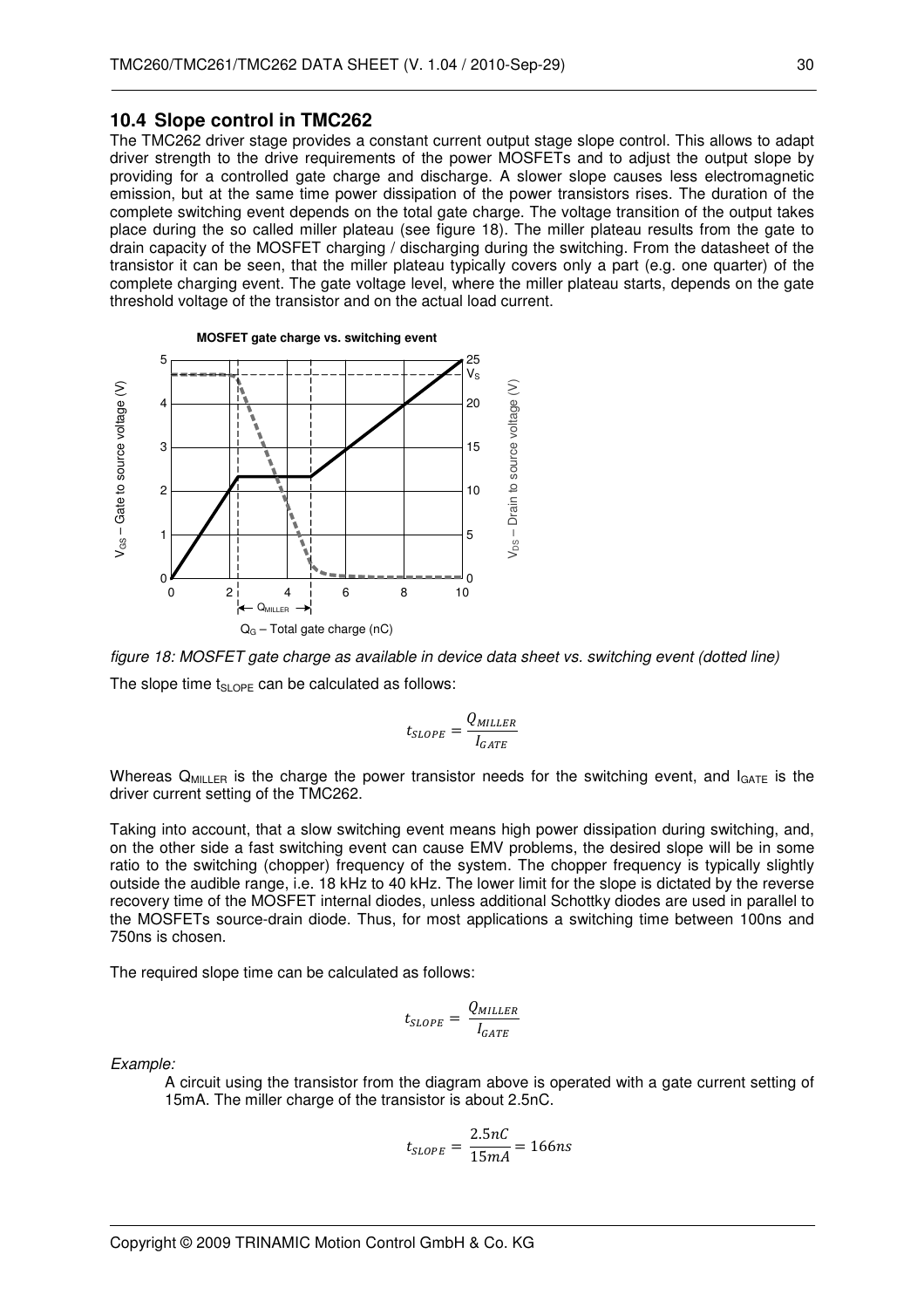## **11 Diagnostics and protection**

#### **11.1 Short to GND detection**

The short to GND detection prevents the high side power MOSFETs to be destroyed by accidentally shorting the motor outputs to ground. It disables the driver, if a short condition persists, only. A temporary event like an ESD event could look like a short, too. This becomes sorted out by the short detection logic. In case of a short being detected, the bridge will be switched off instantaneously. The chopper cycle on the affected coil becomes terminated and the short counter is increased by each short circuit. It becomes decreased by one for each phase polarity change. The driver becomes shut down when the counter reaches 3, until the short condition is reset by disabling the driver and reenabling it.

| <b>Status flag</b> | Description                                                                                                    | Range | Comment                     |
|--------------------|----------------------------------------------------------------------------------------------------------------|-------|-----------------------------|
| S <sub>2</sub> GA  | These bits identify a short to GND condition on $\vert_{0/1}$<br>phase A resp. phase B persisting for multiple |       | 1: short condition detected |
| S <sub>2</sub> GB  | chopper cycles. The flags become cleared when<br>disabling the driver.                                         |       |                             |

An overload condition of the high side MOSFET ("short to GND") is detected by the TMC26x, by monitoring the BM voltage during high side on time. Under normal conditions, the high side power MOSFET reaches the bridge supply voltage minus a small voltage drop during on time. If the bridge is overloaded, the voltage cannot rise to the detection level within a limited time, defined by the internal detection delay setting. Upon detection of an error, the bridge becomes switched off.

The short to GND detection delay needs to be adapted to the slope time, because it must cover the slope.



figure 19: timing of the short to GND detector

| <b>Parameter</b>  | Description                                                                                                                            | Range | Comment                            |
|-------------------|----------------------------------------------------------------------------------------------------------------------------------------|-------|------------------------------------|
| TS <sub>2</sub> G | $\sqrt{1}$ This setting controls the short to GND detection $\vert_{03}$<br>delay time. It needs to cover the switching slope<br>time. |       | 0: maximum time<br>3: minimum time |

## **11.2 Open load detection**

The open load detection detects, if a motor coil has an open condition, for example due to a loose contact. When driving in fullstep mode, the open load detection will also detect when the motor current cannot be reached within each step, i.e. due to a too high motor velocity where the back EMF voltage exceeds the supply voltage. The flag just has an informational character and an active open load condition does not in all cases indicate that the motor is not working properly. The flag becomes updated during normal operation of the motor whenever the polarity of the respective phase toggles.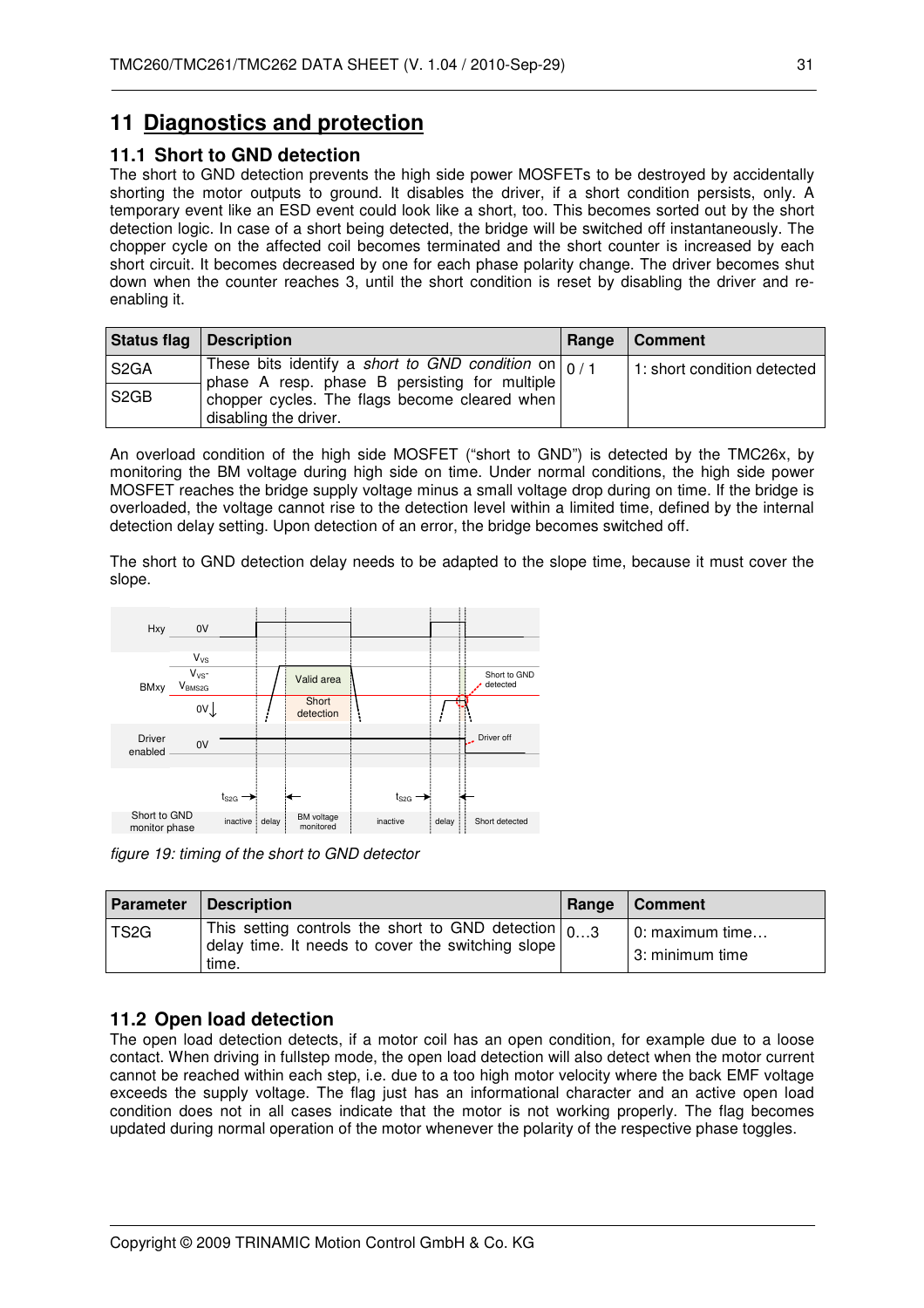| <b>Status flag   Description</b> |                                                                                                                                                                                    | Range | <b>Comment</b>        |
|----------------------------------|------------------------------------------------------------------------------------------------------------------------------------------------------------------------------------|-------|-----------------------|
| <b>OLA</b>                       | These bits indicate an open load condition on $\vert_{0/1}$<br>phase A resp. phase B. The flags become set, if                                                                     |       | 1: open load detected |
| <b>OLB</b>                       | no chopper event has happened during the last<br>period with constant coil polarity. The flag is not<br>updated with too low actual coil current below 1/16<br>of maximum setting. |       |                       |

#### **11.3 Temperature measurement**

The TMC26x integrates a two level temperature sensor (100°C prewarning and 150°C thermal shutdown) for diagnostics and for protection of the driver stage. The temperature detector can detect heat accumulation on the board, i.e. due to missing convection cooling. It cannot detect overheating of the power transistors in all cases, because heat transfer between power transistors and driver chip depends on the PCB layout and environmental conditions. Most critical situations, where the driver MOSFETs could be overheated, are avoided when using the short to GND protection. For many applications, the overtemperature prewarning will indicate an abnormal operation situation and can be used to initiate user warning or power reduction measures. If continuous operation in hot environments is necessary, a more precise processor based temperature measurement should be used to realize application specific overtemperature detection. The thermal shutdown is just an emergency measure and temperature rising to the shutdown level should be prevented by design.

The highside P-channel gate drivers within the TMC26x have a temperature dependency, which can be compensated up to some extent by increasing driver current as soon as the warning temperature threshold is reached. The TMC26x automatically corrects the temperature dependency at two settings, marked as +tc in the SPI register documentation. In these settings, the driver current is increased by one step when the temperature warning threshold is reached.

| <b>Status flag</b> | <b>Description</b>                                                                                                                                                                        | Range | <b>Comment</b>                                |
|--------------------|-------------------------------------------------------------------------------------------------------------------------------------------------------------------------------------------|-------|-----------------------------------------------|
| <b>OTPW</b>        | Overtemperature pre-warning. This bit indicates $\frac{1}{0}$ / 1<br>that the pre-warning level is reached. The<br>controller can react to this setting by reducing<br>power dissipation. |       | 1: temperature prewarning<br>level reached    |
| ΩT                 | Overtemperature warning. This bit indicates that $\vert_{0/1}$<br>the overtemperature threshold has been reached<br>and that the driver is switched off due to<br>overtemperature.        |       | 1: driver shut down due to<br>overtemperature |

## **11.4 Undervoltage detection**

The undervoltage detector monitors both, the internal logic supply voltage and the driver supply voltage. It prevents operation of the chip at voltages, where a proper control of the MOSFET switches cannot be guaranteed due to too low gate drive voltage. Be sure to operate the IC significantly above the undervoltage threshold in order to assure reliable operation.

At undervoltage, the logic control block becomes reset and the driver is disabled. All MOSFETs become switched off. The processor thus also should monitor the supply voltage to detect an undervoltage condition. If the processor does not have an access to the voltage, the TMC26x can directly be monitored via its SPI interface sending out only zero bits and not shifting through information. A reset due to undervoltage or an actual undervoltage condition can be determined for example by monitoring the current setting via its read back function. The current value becomes reset to zero.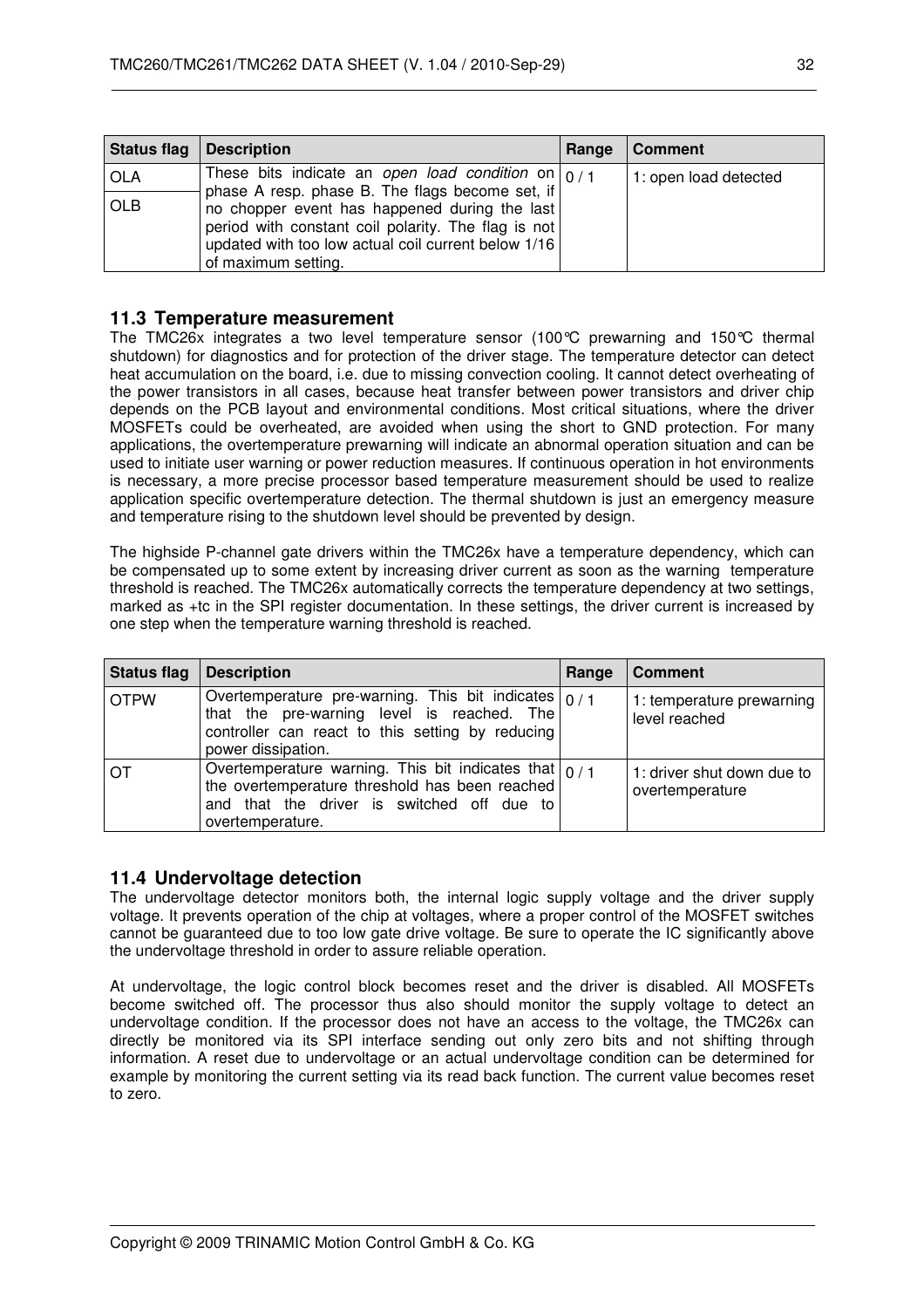## **12 stallGuard2™ sensorless load measurement**

stallGuard2™ delivers a sensorless load measurement of the motor as well as a stall detection signal. The measured value changes linear with the load on the motor in a wide range of load, velocity and current settings. At maximum motor load the stallGuard™ value goes to zero. This corresponds to a load angle of 90° between the magnetic field of the stator and magnets in the rotor. This also is the most energy efficient point of operation for the motor.



figure 20: principle function of stallGuard2

In order to use stallGuard2™ and coolStep™, the stallGuard2™ sensitivity should first be tuned using the ST setting.

## **12.1 Tuning the stallGuard2™ threshold SGT**

The sensorless motor measurement depends on a number of motor specific parameters and operation parameters. The easiest way to find a parameter set which fits to a specific motor type and operating conditions is interactive tuning:

Operate the motor at a reasonable velocity (taking into account your application) and monitor the stallGuard™ value (SG). Now, apply slowly increasing mechanical load to the motor. If the motor stalls before the stallGuard™ value reaches zero, decrease the stallGuard threshold value (SGT). A good starting value is zero. You can apply negative values and positive values. If the SG value reaches zero far before the motor stalls, increase the SGT value.

The optimum setting is reached, when the stallGuard2™ value reaches zero at increasing load shortly before the motor stalls due to overload. However, this point can be shifted above 100% load, too. In this case, activation of the stall output indicates, that a step has been lost.

Please be aware, that the driver clock frequency influences this setting. You should provide an external stabilized clock for best performance. As the measurement has a high resolution, there are a number of additional possibilities to enhance the absolute precision in order to give a good match to the mechanical load on the motor. The optimum SGT value depends on a number of operating parameters which can be compensated for, as shown in the next chapters.

#### **12.1.1 Variable velocity operation**

At varying velocities, a correction of the stallGuard2™ threshold value SGT can improve the exactness of the load measurement and thus of coolStep™, which is based on the load measurement value. A linear interpolation between two SGT values optimized for different velocities provides a higher accuracy when operating with widely varying velocities. Linear interpolation can be used to reduce the required parameter set (see curve for simplified SGT setting in the example in figure 21).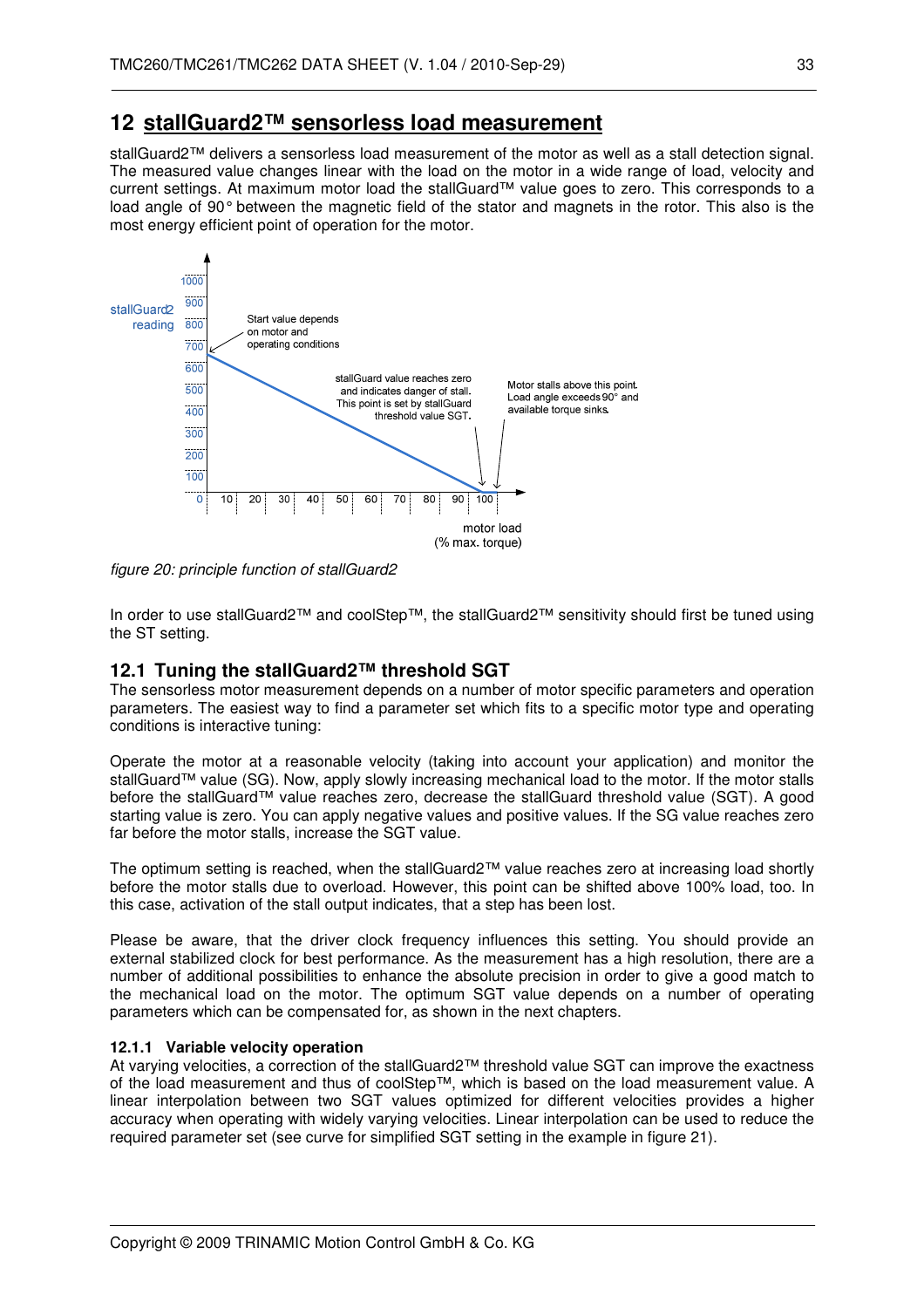

figure 21: optimum SGT setting and stallGuard2 reading with an example motor at 24V

#### **12.1.2 Small motors with high torque ripple and resonance**

Motors with a high detent torque also show an increased dependency of the stallGuard2™ reading with varying (lower) motor currents. For these motors, the current dependency might need to be modeled for best result.

#### **12.1.3 Temperature dependence of motor coil resistance**

For motors working in a large temperature range, also the motor temperature may be taken into account, because motor coil resistance increases with rising temperature. This will show as a linear reduction of the stallGuard2™ reading at increasing temperature, as the efficiency of the motor sinks.

#### **12.1.4 Accuracy and reproducibility of stallGuard2™ measurement**

It might be desired to work with a fixed SGT value within an application for one motor type. Most of the stray in stallGuard2™ reading will result from motor production stray. Other factors which can be compensated for are motor temperature, motor driver supply voltage and TMC26x clock frequency. A stabilized driver supply voltage and an external clock source should be used in these applications. The measurement error of stallGuard2™ – provided that all other parameters remain stable – can be assumed as low as:

stallGuard measurement error =  $\pm max(1, |SGT|)$ 

#### **12.2 stallGuard2™ measurement frequency and filtering**

The stallGuard2™ value becomes updated with each full step of the motor. This is enough to safely detect a stall, as stalling of the motor always means the loss of four full steps. In a practical application, especially when using coolStep™, a more precise measurement might be more important than an update for each fullstep, taking into account that mechanical load never changes instantaneously from one step to the next. Therefore, a filtering function is available: The SFILT bit enables filtering of the motor load measurement over a number of 4 measurements. The filter should always be enabled when a precise measurement is desired. It compensates for anisotropies in the construction of the motor, e.g. due to misalignment of the phase A to phase B magnets. Only if very fast response to increasing load is required, the bit should be cleared.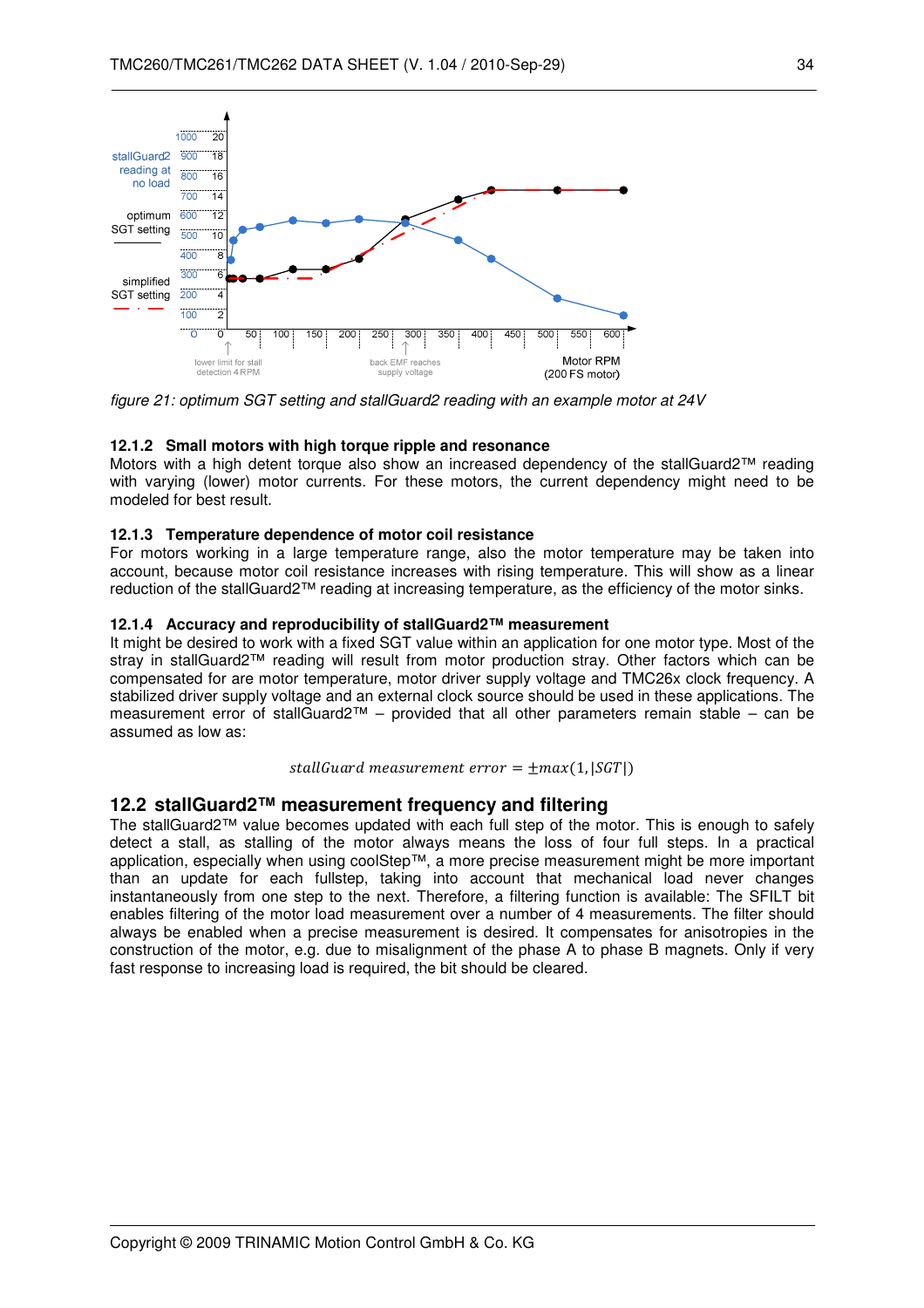| <b>Parameter</b>      | <b>Description</b>                                                                                                                                                                                                                                                                                                                         | Range                     | <b>Comment</b>                                                                  |
|-----------------------|--------------------------------------------------------------------------------------------------------------------------------------------------------------------------------------------------------------------------------------------------------------------------------------------------------------------------------------------|---------------------------|---------------------------------------------------------------------------------|
| SGT                   | This signed value controls stallGuard2™ threshold<br>level for stall output and sets the optimum<br>measurement range for readout. A lower value<br>gives a higher sensitivity. Zero is the starting value<br>working with most motors. A higher value makes<br>stallGuard less sensitive and requires more torque<br>to indicate a stall. | -64<br>$\ddotsc$<br>$+63$ | 0: indifferent value<br>$+1+63$ : less sensitivity<br>-1-64: higher sensitivity |
| <b>SFILT</b>          | Enables the stall Guard $2^{TM}$ filter for more precision   0 / 1<br>measurement. If set, reduces<br>the<br>the<br>Ωf<br>measurement frequency to one measurement per<br>four fullsteps.                                                                                                                                                  |                           | 0: standard mode<br>1: filtered mode                                            |
| <b>Status</b><br>word | <b>Description</b>                                                                                                                                                                                                                                                                                                                         | Range                     | <b>Comment</b>                                                                  |
| SG                    | This is the <i>stallGuard</i> $2^{\pi}$ result. A higher reading $\vert 0$<br>indicates less mechanical load. A lower reading<br>indicates a higher load and thus a higher load<br>angle. Tune the SGT setting to show a SG reading<br>of 0 at maximum load before motor stall. This is<br>also signaled by the output SG TST.             | 1023                      | 0: maximum load<br>>1: less load                                                |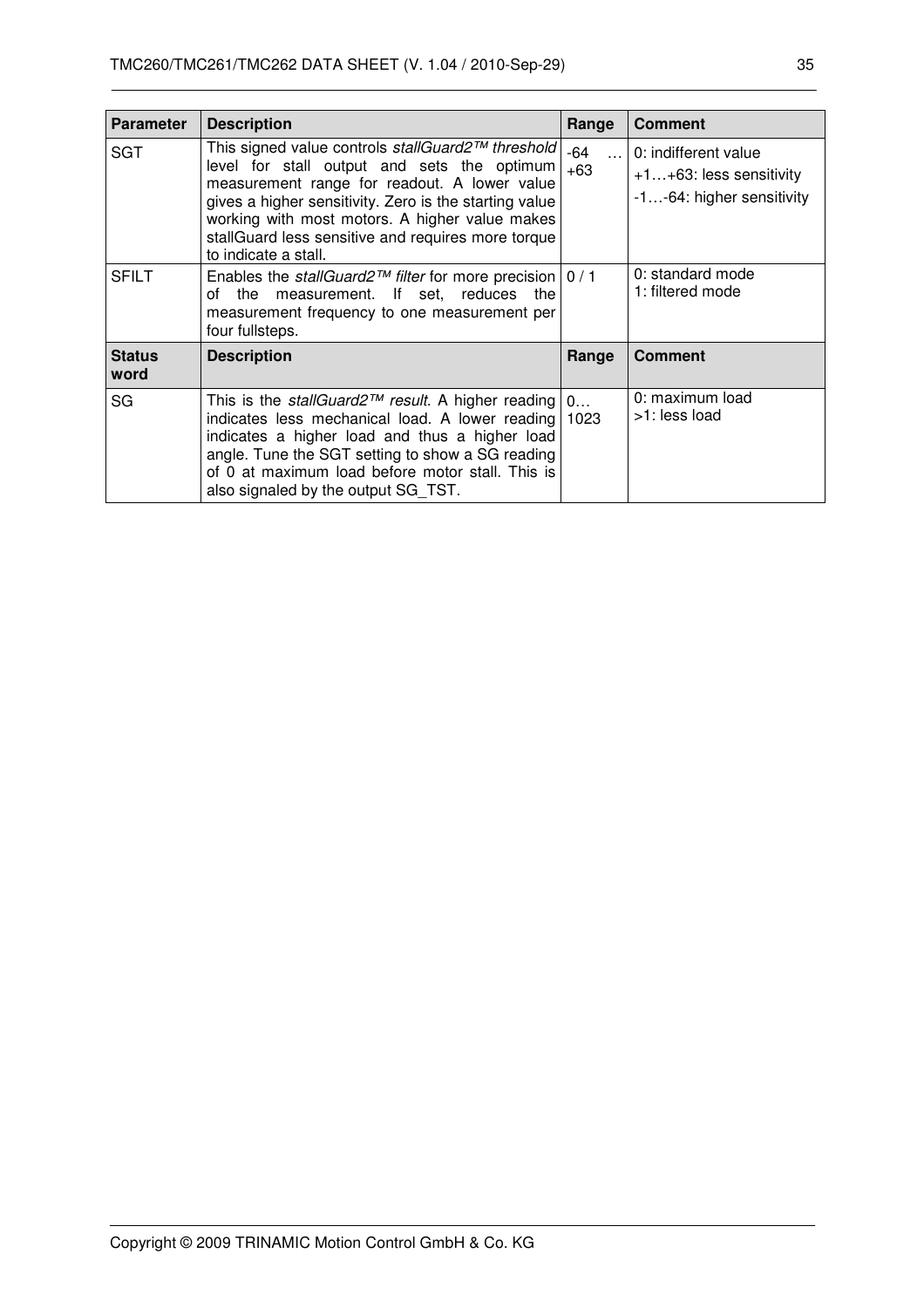## **13 coolStep™ smart energy operation**

In order to use coolStep™, you should first tune the stallGuard2™ sensitivity. coolStep™ uses the stallGuard2™ measurement, to operate the motor near the optimum load angle of +90°. See example figure.



figure 22: motor current control via coolStep adapts motor current to motor load

#### **13.1 coolStep™ smart energy current regulator**

The coolStep™ current regulator allows to control the reaction of the driver to increasing or decreasing load. The internal regulator uses two thresholds to determine the minimum and the maximum load angle for optimum motor operation. The current increment speed and the current decrement speed can be adapted to the application. Additionally, the lower current limit can be set in relation to the upper current limit set by the current scale parameter CS.

#### **13.1.1 Adaptation to the load situation**

To allow the motor current to quickly respond to increasing motor load, use a high current increment step. If the motor load changes only slowly, a lower current increment step can be used. The current decrement can then be adapted to work as quickly as possible, while avoiding oscillations of the motor. Keep in mind, that enabling the stallGuard2™ filter via SFILT quarters the measurement speed and thus the regulation speed.

#### **13.1.2 Low velocity and standby operation**

Since coolStep™ is not able to detect the motor load in standstill and at very low RPM operation, the current at low velocities should be set to an application specific default value and should be combined with a stand still current reduction.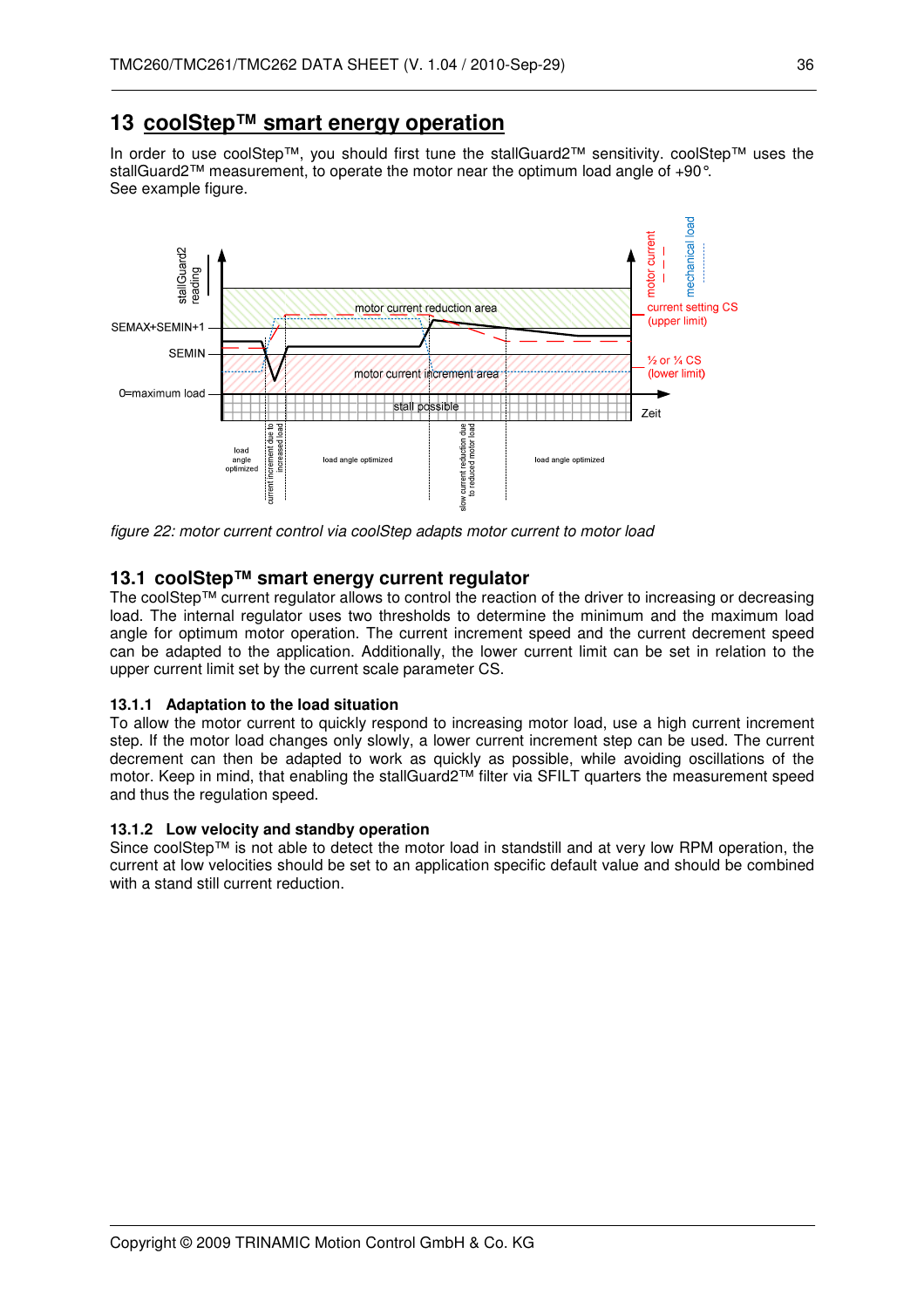| <b>Parameter</b>      | <b>Description</b>                                                                                                                                                                       | Range | <b>Comment</b>                                                           |
|-----------------------|------------------------------------------------------------------------------------------------------------------------------------------------------------------------------------------|-------|--------------------------------------------------------------------------|
| <b>SEMIN</b>          | Sets the lower threshold for stallGuard2™ reading.<br>Below this value, the motor current becomes<br>increased.<br>Set SEIMIN to zero to disable coolStep™.                              | 015   | lower stallGuard threshold:<br>SEIMIN*32                                 |
| <b>SEMAX</b>          | Sets the <i>distance</i> between the lower and the 015<br>upper threshold for stallGuard2™ reading. Above<br>the upper threshold the motor current becomes<br>increased.                 |       | upper stallGuard<br>threshold:<br>(SEIMIN+SEIMAX+1)*32                   |
| SEUP                  | Sets the <i>current increment step</i> . The current $ 03 $<br>each<br>becomes incremented<br>for<br>measured<br>stallGuard2™ value below the lower threshold.                           |       | current increment step<br>size:<br>03:1, 2, 4, 8                         |
| <b>SEDN</b>           | Sets the number of stallGuard2™ readings above<br>the upper threshold necessary for each current<br><i>decrement</i> of the motor current.                                               | 03    | number of stallGuard<br>measurements per<br>decrement:<br>03:32, 8, 2, 1 |
| <b>SEIMIN</b>         | Sets the <i>lower motor current limit</i> for coolStep™<br>operation by scaling the CS value.                                                                                            | 0/1   | minimum motor current:<br>$0:1/2$ of $CS$<br>1: $1/4$ of $CS$            |
| <b>Status</b><br>word | <b>Description</b>                                                                                                                                                                       | Range | <b>Comment</b>                                                           |
| <b>SE</b>             | This status value provides the actual motor current<br>setting as controlled by coolStep™. The value<br>goes up to the CS value and down to the portion<br>of CS as specified by SEIMIN. | 031   | actual motor current<br>scaling factor:<br>031:<br>1/32, 2/32,  32/32    |

#### **13.2 User benefits, save energy, reduce power and cooling infrastructure**

coolStep™ allows saving a lot of energy, especially for motors which see varying loads and operate at a high duty cycle. Taking into account that a stepper motor application needs to work with a torque reserve of 30% to 50%, even a constant load application allows saving lots of energy, because the driver automatically enables torque reserve when required. The reduction in power dissipation further keeps the system cooler and increases life time and allows savings in the power supply and cooling infrastructure. Keep in mind, that half motor current means a quarter of the power dissipation in the motor coils. This power dissipation makes up for most of the stepper motor losses!

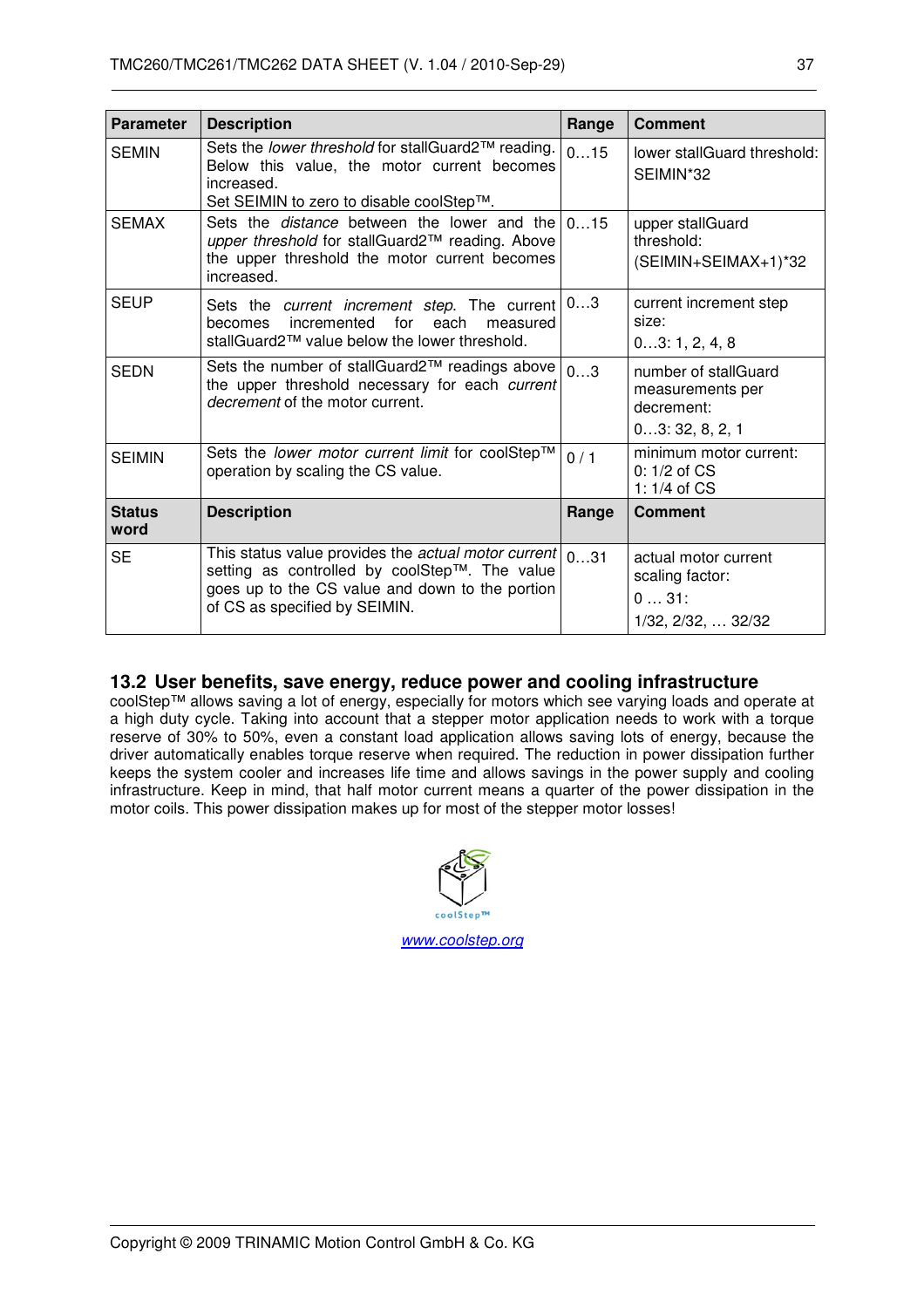## **14 Clock oscillator and clock input**

The internal clock frequency for all operations is nominal 13MHz. An external clock of 10MHz to 20MHz (16MHz recommended for optimum performance) can be supplied for more exact timing, especially when using coolStep™ and stallGuard2™. Alternatively, the internal clock frequency can be measured, by measuring the delay time after the last step, until the TMC26x raises the STANDSTILL flag. From this measurement, chopper timing parameters can be corrected, as the internal oscillator is relatively stable over a wide range of environment temperatures.

An external clock frequency of up to 20MHz can be supplied. The external clock is enabled with the first positive polarity seen on the CLK input. Tie the CLK input to GND near to the TMC26x if the internal clock oscillator is to be used. Switching off the external clock frequency prevents the driver from operating normally. Be careful to switch off the motor before switching off the clock (e.g. using the enable input), because otherwise the chopper would stop and the motor current level could rise uncontrolled. The short to GND detection stays active even without clock, if enabled.

## **14.1 Considerations on the frequency**

A higher frequency allows faster step rates, faster SPI operation and higher chopper frequencies. On the other hand, it may cause more electromagnetic emission and causes more power dissipation in the TMC26x digital core. Generally a frequency of 8MHz to 16MHz should be sufficient for most applications, unless the motor is to operate very fast. For reduced requirements concerning the motor dynamics, a clock frequency of 4 to 8MHz should be considered.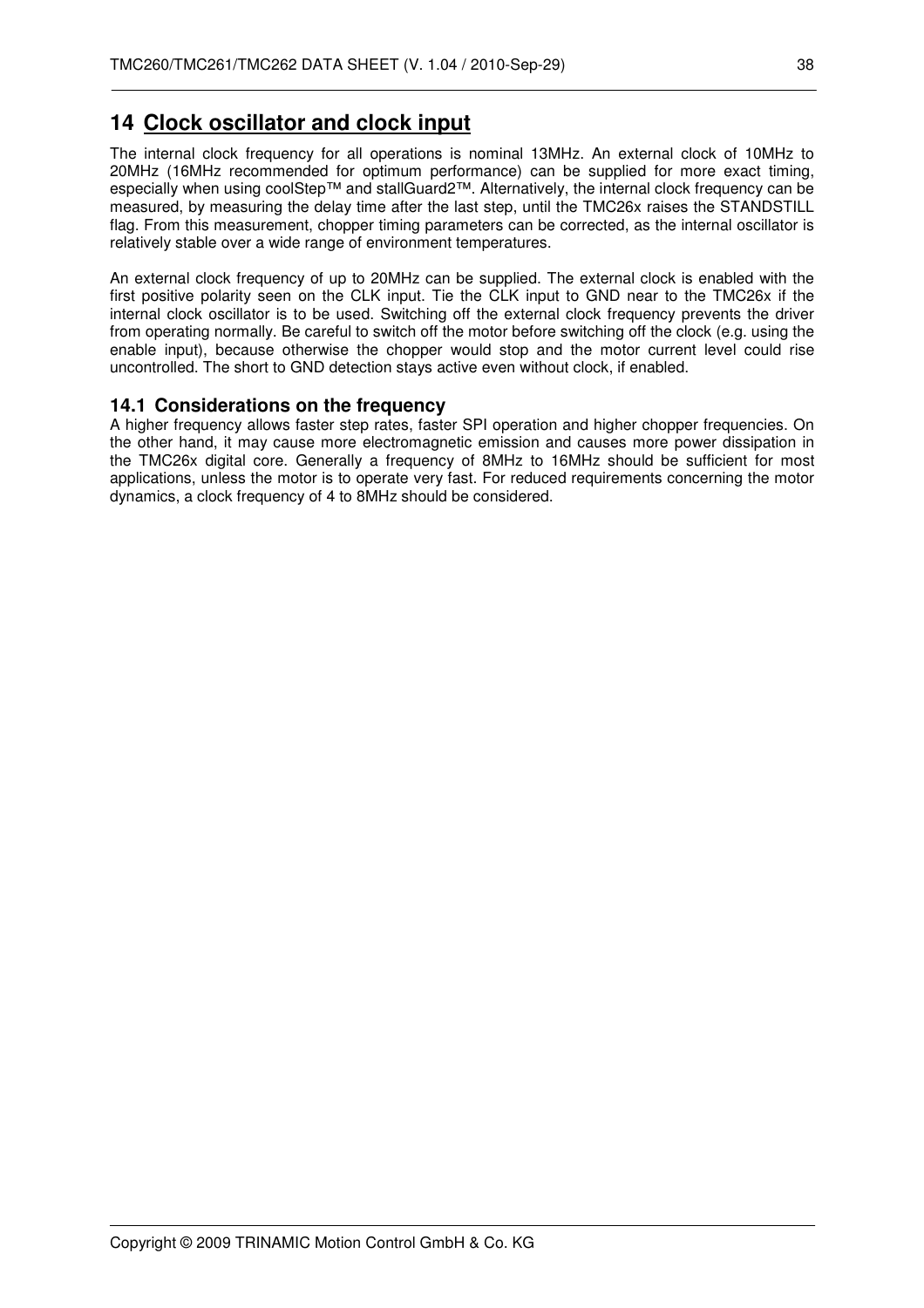## **15 Absolute Maximum Ratings**

The maximum ratings may not be exceeded under any circumstances. Operating the circuit at or near more than one maximum rating at a time for extended periods shall be avoided by application design.

| <b>Parameter</b>                                                               | <b>Symbol</b>          | Min               | <b>Max</b>   | <b>Unit</b>   |
|--------------------------------------------------------------------------------|------------------------|-------------------|--------------|---------------|
| Supply voltage (TMC261, TMC262)                                                |                        | $-0.5$            | 60           | $\vee$        |
| Supply voltage (TMC260)                                                        | $V_{VS}$               | $-0.5$            | 40           | $\vee$        |
| Supply and bridge voltage max. 20000s (TMC262)                                 |                        |                   | 65           | $\vee$        |
| Logic supply voltage                                                           | $V_{VCC}$              | $-0.5$            | 6.0          | $\vee$        |
| I/O supply voltage                                                             | V <sub>VO</sub>        | $-0.5$            | 6.0          | $\vee$        |
| Logic input voltage                                                            | V <sub>1</sub>         | $-0.5$            | $VVIO+0.5$   | $\vee$        |
| Analog input voltage                                                           | $V_{IA}$               | $-0.5$            | $V_{CC}+0.5$ | $\vee$        |
| Voltages on low side driver pins (LSx)                                         | $V_{OLS}$              | $-0.7$            | $V_{CC}+0.7$ | $\vee$        |
| Voltages on high side driver pins (HSx)                                        | <b>V<sub>OHS</sub></b> | $V_{HS}$ -<br>0.7 | $VVM+0.7$    | $\vee$        |
| Voltages on BM pins (BMx)                                                      | $V_{IBM}$              | -5                | $VVM+5$      | $\vee$        |
| Relative high side driver voltage $(V_{VM} - V_{HS})$                          | $V_{HSVM}$             | $-0.5$            | 15           | $\vee$        |
| Maximum current to / from digital pins<br>and analog low voltage I/Os          | $I_{10}$               |                   | $+/-10$      | mA            |
| Non destructive short time peak current into input / output pins               | $I_{10}$               |                   | 500          | mA            |
| 5V regulator output current                                                    | $I_{5VOUT}$            |                   | 50           | mA            |
| 5V regulator peak power dissipation (V <sub>VM</sub> -5V) * I <sub>5VOUT</sub> | $P_{5VOUT}$            |                   | 1            | W             |
| Junction temperature                                                           | $T_{\rm J}$            | -50               | 150          | $\mathcal{C}$ |
| Storage temperature                                                            | T <sub>STG</sub>       | $-55$             | 150          | $\mathcal{C}$ |
| ESD-Protection (Human body model, HBM), in application                         | <b>VESDAP</b>          |                   | 1            | kV            |
| ESD-Protection (Human body model, HBM), device handling                        | $V_{ESDDH}$            |                   | 300          | V             |

## **16 Electrical Characteristics**

## **16.1 Operational Range**

| <b>Parameter</b>              | <b>Symbol</b>   | Min  | Max  | Unit |
|-------------------------------|-----------------|------|------|------|
| Junction temperature          |                 | -40  | 125  | °C   |
| Supply voltage TMC261, TMC262 | $V_{VS}$        | 9    | 59   |      |
| Supply voltage TMC260         | $V_{VS}$        | 9    | 39   |      |
| I/O supply voltage            | V <sub>VO</sub> | 3.00 | 5.25 |      |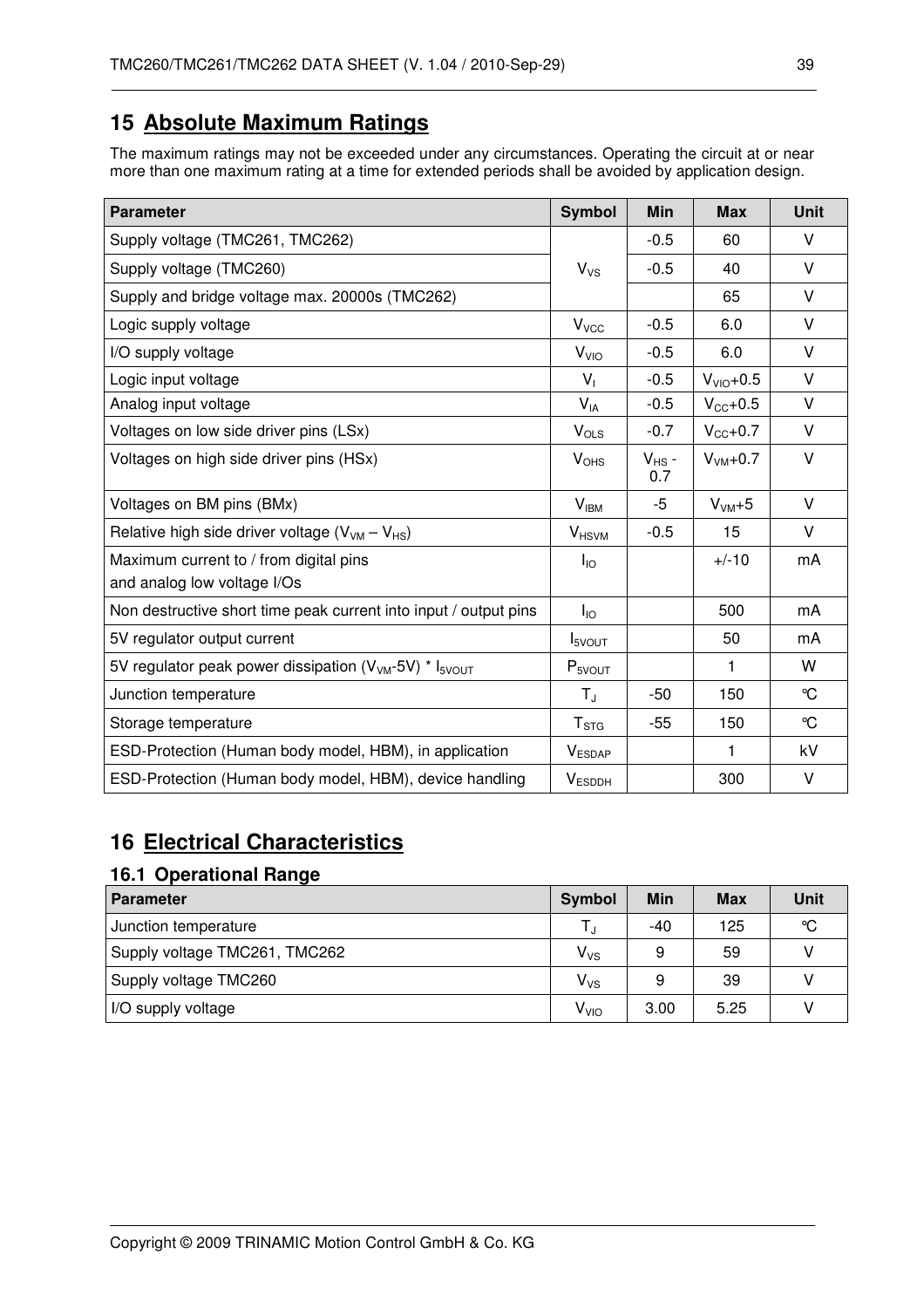### **16.2 DC Characteristics and Timing Characteristics**

DC characteristics contain the spread of values guaranteed within the specified supply voltage range unless otherwise specified. Typical values represent the average value of all parts measured at +25°C. Temperature variation also causes stray to some values. A device with typical values will not leave Min/Max range within the full temperature range.

| <b>Power supply current</b>                                     |                          | <b>DC-Characteristics</b>                           |            |                            |            |             |  |  |
|-----------------------------------------------------------------|--------------------------|-----------------------------------------------------|------------|----------------------------|------------|-------------|--|--|
|                                                                 | $V_{VS} = 24.0 V$        |                                                     |            |                            |            |             |  |  |
| <b>Parameter</b>                                                | <b>Symbol</b>            | <b>Conditions</b>                                   | <b>Min</b> | <b>Typ</b>                 | <b>Max</b> | <b>Unit</b> |  |  |
| Supply current, operating                                       | $I_{VS}$                 | $f_{CLK} = 16 MHz$ , 40kHz<br>chopper, $Q_G = 10nC$ |            | 12                         |            | mA          |  |  |
| Supply current, driver disabled                                 | $I_{\text{VS}}$          | $f_{CLK} = 16 MHz$                                  |            | 10                         |            | mA          |  |  |
| Supply current, driver disabled,<br>dependency on CLK frequency | $I_{\text{VS}}$          | $f_{CLK}$ variable                                  |            | $I_{VSO}+$<br>0.32<br>/MHz |            | mA          |  |  |
| Static supply current                                           | I <sub>VSO</sub>         | $f_{CLK} = 0Hz$ , digital in-<br>puts at +5V or GND |            | 3.2                        | 4          | mA          |  |  |
| Part of supply current NOT<br>consumed from 5V supply           | <b>I</b> <sub>VSHV</sub> | driver disabled                                     |            | 1.2                        |            | mA          |  |  |
| IO supply current                                               | $I_{\text{VIO}}$         | no load on outputs,<br>inputs at $V_{10}$ or GND    |            | 0.3                        |            | μA          |  |  |

| <b>NMOS low side driver</b>                                 | <b>DC-Characteristics</b> |                                                    |       |            |            |             |  |
|-------------------------------------------------------------|---------------------------|----------------------------------------------------|-------|------------|------------|-------------|--|
|                                                             |                           | $V_{LSX}$ = 2.5V, slope setting controlled by SLPL |       |            |            |             |  |
| <b>Parameter</b>                                            | <b>Symbol</b>             | <b>Conditions</b>                                  | Min   | <b>Typ</b> | <b>Max</b> | <b>Unit</b> |  |
| Gate drive current LSx<br>low side switch ON a)             | <b>ILSON</b>              | SLPL=00/01                                         |       | 13         |            | mA          |  |
| Gate drive current LSx<br>low side switch ON a)             | <b>I</b> LSON             | $SLPL=10$                                          |       | 25         |            | mA          |  |
| Gate drive current LSx<br>low side switch ON a)             | <b>ILSON</b>              | $SLPL=11$                                          | 25    | 37         | 60         | mA          |  |
| Gate drive current LSx<br>low side switch OFF <sup>a)</sup> | <b>ILSOFF</b>             | SLPL=00/01                                         |       | $-13$      |            | mA          |  |
| Gate drive current LSx<br>low side switch OFF <sup>a)</sup> | <b>ILSOFF</b>             | $SLPL=10$                                          |       | $-25$      |            | mA          |  |
| Gate drive current LSx<br>low side switch OFF <sup>a)</sup> | <b>ILSOFF</b>             | $SLPL=11$                                          | $-25$ | $-37$      | $-60$      | mA          |  |
| Gate Off detector threshold                                 | $V_{GOD}$                 | $V_{LSX}$ falling                                  |       | 1          |            | v           |  |
| $QGD$ protection resistance after                           | $R_{LSOFFGGD}$            | $SLPL=11$                                          |       | 26         |            | Ω           |  |
| detection of gate off                                       |                           | $V_{LSX} = 1V$                                     |       |            |            |             |  |
| Driver active output voltage                                | <b>VLSON</b>              |                                                    |       | $V_{VCC}$  |            | ٧           |  |

Notes:

a) Low side drivers behave similar to a constant current source between 0V and 2.5V (switching on) resp. between 2.5V and 5V (switching off), because switching MOSFETs go into saturation. At 2.5V, the output current is about 85% of peak value. This is the value specified.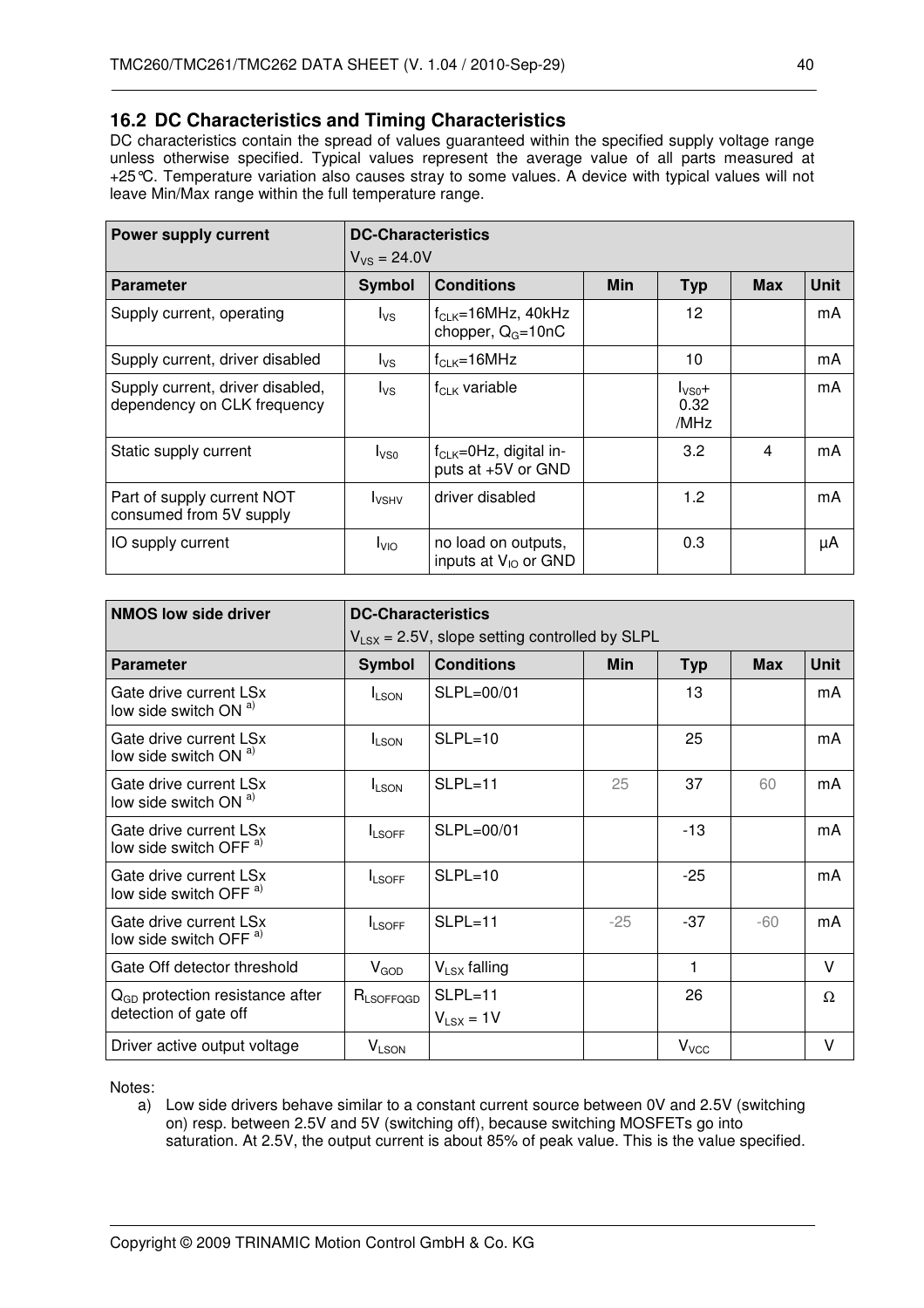| <b>PMOS high side driver</b>                                 | <b>DC-Characteristics</b> |                                                                                 |            |                                    |                |             |
|--------------------------------------------------------------|---------------------------|---------------------------------------------------------------------------------|------------|------------------------------------|----------------|-------------|
|                                                              |                           | $V_{VS}$ = 24.0V, $V_{VS}$ - $V_{HSX}$ = 2.5V, slope setting controlled by SLPH |            |                                    |                |             |
| <b>Parameter</b>                                             | <b>Symbol</b>             | <b>Conditions</b>                                                               | <b>Min</b> | <b>Typ</b>                         | <b>Max</b>     | <b>Unit</b> |
| Gate drive current HSx<br>high side switch ON <sup>b)</sup>  | <b>I</b> HSON             | $SLPH=00/01$                                                                    |            | -15                                |                | mA          |
| Gate drive current HSx<br>high side switch ON <sup>b)</sup>  | <b>I</b> HSON             | $SLPH=10$                                                                       |            | $-29$                              |                | mA          |
| Gate drive current HSx<br>high side switch ON b)             | <b>I</b> HSON             | $SLPH=11$                                                                       | $-28$      | -43                                | $-70$          | mA          |
| Gate drive current HSx<br>high side switch OFF <sup>c)</sup> | <b>I</b> HSOFF            | SLPH=00/01                                                                      |            | 15                                 |                | mA          |
| Gate drive current HSx<br>high side switch OFF <sup>c)</sup> | <b>IHSOFF</b>             | $SLPH=10$                                                                       |            | 29                                 |                | mA          |
| Gate drive current HSx<br>high side switch OFF <sup>c)</sup> | <b>IHSOFF</b>             | $SLPH=11$                                                                       | 28         | 43                                 | 70             | mA          |
| Gate Off detector threshold                                  | $V_{GOD}$                 | $V_{HSX}$ rising                                                                |            | $V_{VS}$ -1                        |                | V           |
| $QGD$ protection resistance after<br>detection of gate off   | $R$ <sub>HSOFFQGD</sub>   | $SLPH=11$<br>$V_{HSX}$ = $V_{VS}$ - 1V                                          |            | 32                                 |                | Ω           |
| Driver active output voltage                                 | $V_{HSON}$                | $I_{OUT} = 0mA$                                                                 |            | $V_{VHS}$ -2.8 $ V_{VHS}$ -2.3 $ $ | $V_{VHS}$ -1.8 | V           |

Notes:

b) High side switch on drivers behave similar to a constant current source between  $V_{VS}$  and  $V_{VS}$  – 2.5V. At  $V_{VS}$ -2.5V, the output current is about 90% of peak value. This is the value specified.

c) High side switch off drivers behave similar to a constant current source between  $V_{VS}$  - 8V and  $V_{\text{VS}}$ -2.5V. At  $V_{\text{VS}}$ -2.5V, the output current is about 65% of peak value. This is the value specified.

| High side voltage regulator                                                                          |                   | <b>DC-Characteristics</b>                |            |            |            |             |  |  |
|------------------------------------------------------------------------------------------------------|-------------------|------------------------------------------|------------|------------|------------|-------------|--|--|
|                                                                                                      | $V_{VS} = 24.0 V$ |                                          |            |            |            |             |  |  |
| <b>Parameter</b>                                                                                     | <b>Symbol</b>     | <b>Conditions</b>                        | <b>Min</b> | <b>Typ</b> | <b>Max</b> | <b>Unit</b> |  |  |
| Output voltage                                                                                       | $V_{VHS}$         | $I_{OUT} = 0mA$<br>$T_{d} = 25^{\circ}C$ | 9.3        | 10.0       | 10.8       | V           |  |  |
| Output resistance                                                                                    | $R_{VHS}$         | Static load                              |            | 50         |            | Ω           |  |  |
| Deviation of output voltage over<br>the full temperature range                                       | $V_{VHS(DEV)}$    | $T_{J}$ = full range                     |            | 60         | 200        | mV          |  |  |
| DC Output current                                                                                    | $I_{VHS}$         |                                          |            |            | 4          | mA          |  |  |
| <b>Current limit</b>                                                                                 | <b>I</b> VHSMAX   |                                          |            | 15         |            | mA          |  |  |
| Series regulator transistor output<br>resistance (determines voltage<br>drop at low supply voltages) | $R_{VHSLV}$       |                                          |            | 400        | 1000       | Ω           |  |  |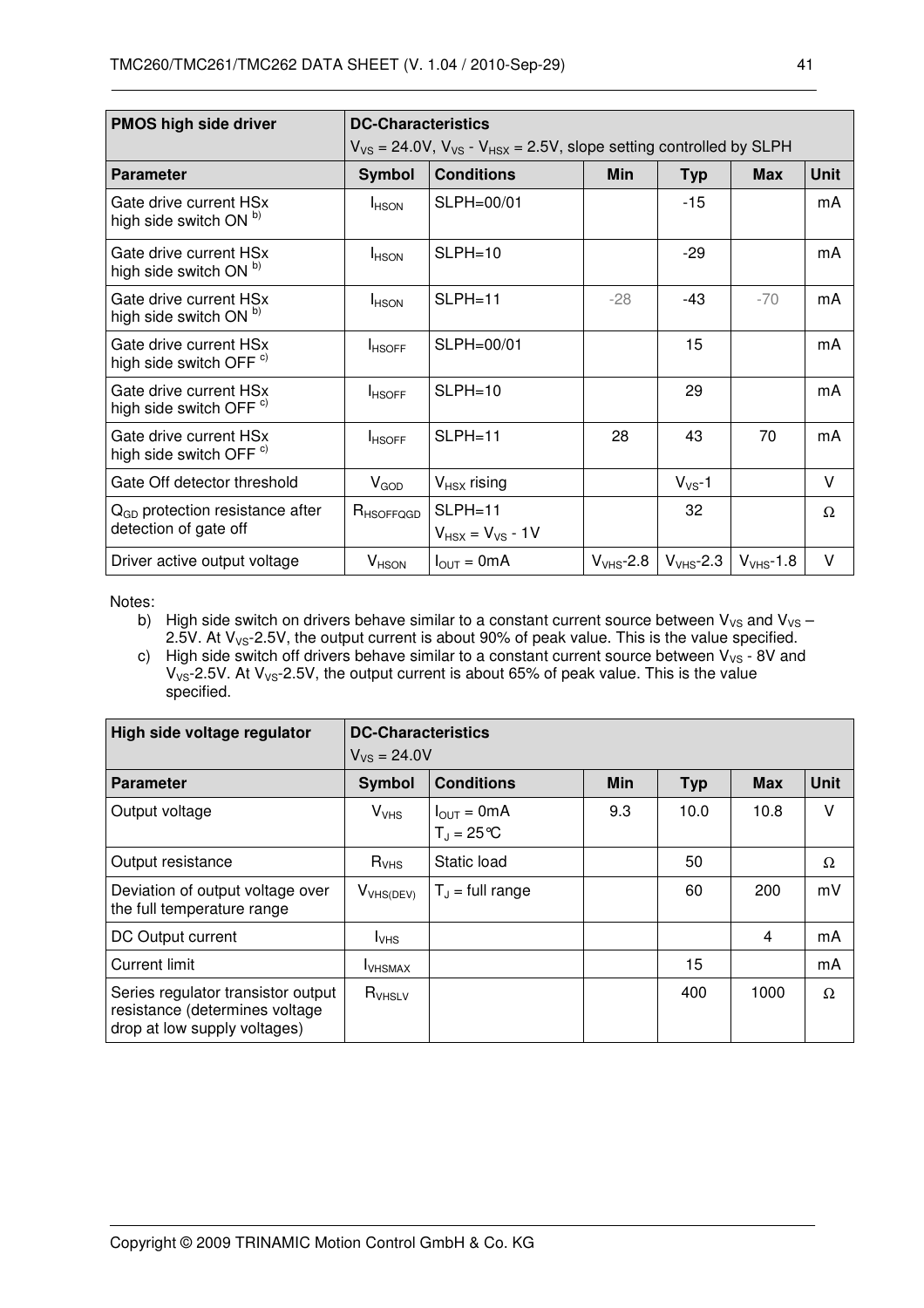| <b>Internal MOSFETs TMC260</b>    |           | <b>DC-Characteristics</b><br>$V_{VS} = V_{VSX} \ge 12.0 V$ , $V_{BRX} = 0V$ |            |            |            |             |  |
|-----------------------------------|-----------|-----------------------------------------------------------------------------|------------|------------|------------|-------------|--|
| <b>Parameter</b>                  | Symbol    | <b>Conditions</b>                                                           | <b>Min</b> | <b>Typ</b> | <b>Max</b> | <b>Unit</b> |  |
| N channel MOSFET on<br>resistance | $R_{ONN}$ | $T_{\rm J} = 25^{\circ}C$                                                   |            | 125        | 190        | $m\Omega$   |  |
| P channel MOSFET on<br>resistance | $R_{OP}$  | $T_{d} = 25^{\circ}C$                                                       |            | 190        | 240        | $m\Omega$   |  |
| N channel MOSFET on<br>resistance | $R_{ONN}$ | $T_{J} = 150 °C$                                                            |            | 205        |            | $m\Omega$   |  |
| P channel MOSFET on<br>resistance | $R_{ONP}$ | $T_{\rm d} = 150^{\circ}C$                                                  |            | 312        |            | $m\Omega$   |  |

| <b>Internal MOSFETs TMC261</b>    |           | <b>DC-Characteristics</b>                      |            |            |            |             |  |  |
|-----------------------------------|-----------|------------------------------------------------|------------|------------|------------|-------------|--|--|
|                                   |           | $V_{VS} = V_{VSX} \ge 12.0 V$ , $V_{BRX} = 0V$ |            |            |            |             |  |  |
| <b>Parameter</b>                  | Symbol    | <b>Conditions</b>                              | <b>Min</b> | <b>Typ</b> | <b>Max</b> | <b>Unit</b> |  |  |
| N channel MOSFET on<br>resistance | $R_{ONN}$ | $T_{d} = 25^{\circ}C$                          |            | 100        | 150        | $m\Omega$   |  |  |
| P channel MOSFET on<br>resistance | $R_{OP}$  | $T_{\rm J} = 25^{\circ}C$                      |            | 200        | 255        | $m\Omega$   |  |  |
| N channel MOSFET on<br>resistance | $R_{ONN}$ | $T_{\rm d}$ = 150 °C                           |            | 164        |            | $m\Omega$   |  |  |
| P channel MOSFET on<br>resistance | $R_{OP}$  | $T_{1} = 150 °C$                               |            | 328        |            | $m\Omega$   |  |  |

| Linear regulator                                               |                           | <b>DC-Characteristics</b>                   |            |            |            |             |  |  |
|----------------------------------------------------------------|---------------------------|---------------------------------------------|------------|------------|------------|-------------|--|--|
| <b>Parameter</b>                                               | Symbol                    | <b>Conditions</b>                           | <b>Min</b> | <b>Typ</b> | <b>Max</b> | <b>Unit</b> |  |  |
| Output voltage                                                 | $V_{5VOUT}$               | $I_{5VOUT} = 10mA$<br>$T_{d} = 25^{\circ}C$ | 4.75       | 5.0        | 5.25       | v           |  |  |
| Output resistance                                              | $R_{\rm SVOUT}$           | Static load                                 |            | 3          |            | Ω           |  |  |
| Deviation of output voltage over<br>the full temperature range | $V_{5VOUT(DEV)}$          | $I_{5VOUT} = 10mA$<br>$T_{J}$ = full range  |            | 30         | 60         | mV          |  |  |
| Output current capability                                      | <b>I</b> <sub>5VOUT</sub> | $V_{VS}$ = 12V                              | 100        |            |            | mA          |  |  |
| (attention, do not exceed<br>maximum ratings with DC           |                           | $V_{VS} = 8V$                               | 60         |            |            | mA          |  |  |
| current)                                                       |                           | $V_{VS} = 6.5V$                             | 20         |            |            | mA          |  |  |

| <b>Clock oscillator and input</b>       |                             | <b>Timing-Characteristics</b> |            |            |            |             |  |
|-----------------------------------------|-----------------------------|-------------------------------|------------|------------|------------|-------------|--|
| <b>Parameter</b>                        | <b>Symbol</b>               | <b>Conditions</b>             | <b>Min</b> | <b>Typ</b> | <b>Max</b> | <b>Unit</b> |  |
| Clock oscillator frequency              | <b>T</b> CLKOSC             | t <sub>i</sub> =-50 ℃         | 8.8        | 12.4       | 17.9       | <b>MHz</b>  |  |
| Clock oscillator frequency              | <sup>t</sup> CLKOSC         | $t = 50^{\circ}$ C            | 9.4        | 13.2       | 18.8       | <b>MHz</b>  |  |
| Clock oscillator frequency              | t <sub>CLKOSC</sub>         | $t = 150$ °C                  | 9.6        | 13.4       | 18.9       | <b>MHz</b>  |  |
| External clock frequency<br>(operating) | $\mathsf{f}_{\mathsf{CLK}}$ |                               | 4          |            | 20         | <b>MHz</b>  |  |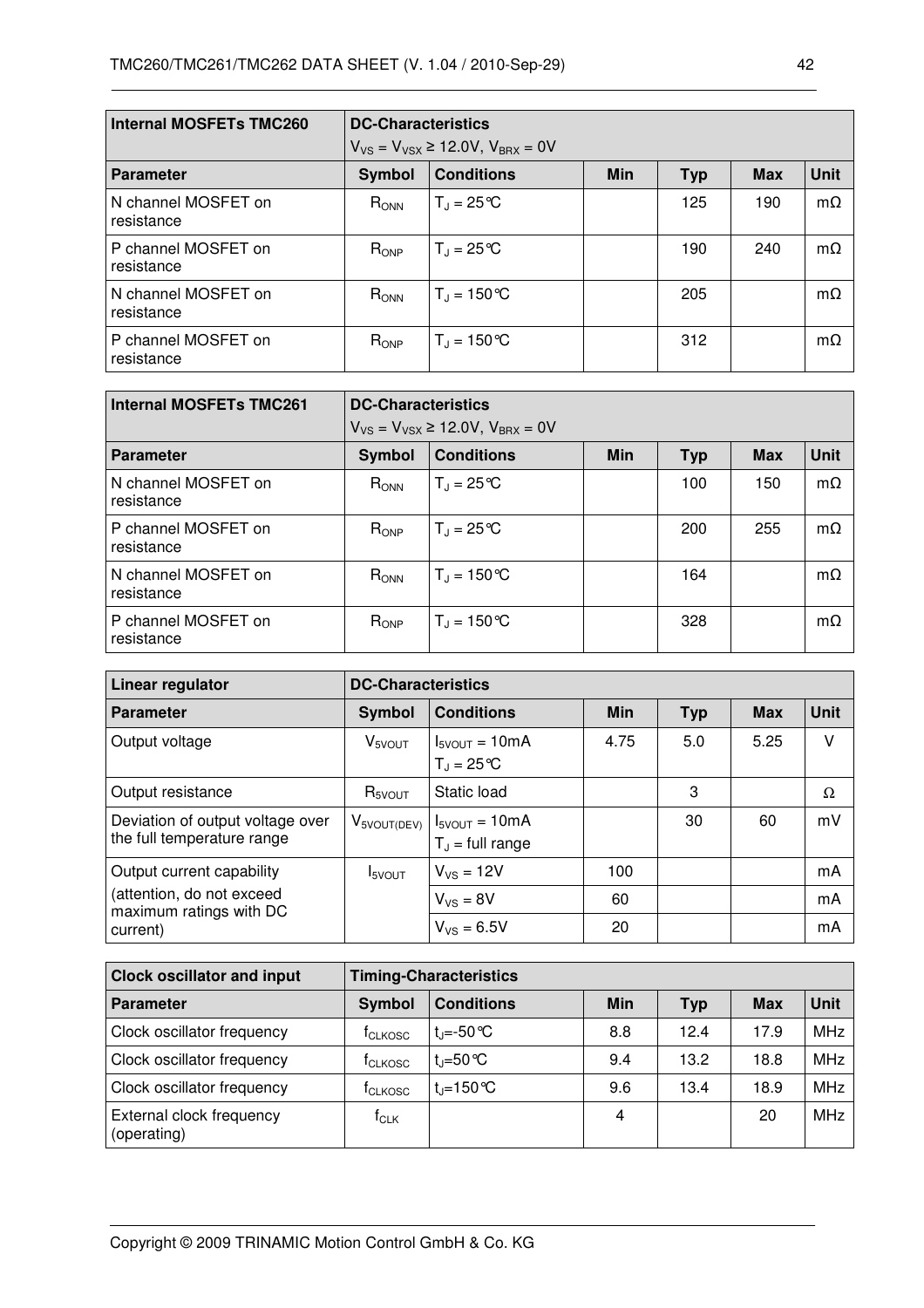| <b>Detector levels</b>                                  |                          | <b>DC-Characteristics</b> |            |            |            |             |  |  |
|---------------------------------------------------------|--------------------------|---------------------------|------------|------------|------------|-------------|--|--|
| <b>Parameter</b>                                        | <b>Symbol</b>            | <b>Conditions</b>         | <b>Min</b> | <b>Typ</b> | <b>Max</b> | <b>Unit</b> |  |  |
| $V_{VS}$ undervoltage threshold                         | $V_{UV}$                 |                           | 6.5        | 7.5        | 8          | v           |  |  |
| Short to GND detector threshold<br>$(V_{VS} - V_{BMx})$ | $V_{BMS2G}$              |                           | 1.0        | 1.5        | 2.3        | V           |  |  |
| Short to GND detector delay                             | $t_{\rm S2G}$            | $TS2G=00$                 | 2.0        | 3.2        | 4.5        | μs          |  |  |
| (low side gate off detected to<br>short detection)      |                          | $TS2G=10$                 |            | 1.6        |            | μs          |  |  |
|                                                         |                          | TS2G=01                   |            | 1.2        |            | μs          |  |  |
|                                                         |                          | $TS2G=11$                 |            | 0.8        |            | μs          |  |  |
| Overtemperature prewarning                              | <b>t</b> <sub>OTPW</sub> |                           | 80         | 100        | 120        | °C          |  |  |
| Overtemperature shutdown                                | $t_{\text{OT}}$          | Temperature rising        | 135        | 150        | 170        | °C          |  |  |

| Sense resistor voltage levels                            | <b>DC-Characteristics</b> |                                      |     |            |     |      |
|----------------------------------------------------------|---------------------------|--------------------------------------|-----|------------|-----|------|
| <b>Parameter</b>                                         | <b>Symbol</b>             | <b>Conditions</b>                    | Min | <b>Typ</b> | Max | Unit |
| Sense input peak threshold<br>voltage (low sensitivity)  | V <sub>UV</sub>           | VSENSE=0<br>$Cx = 255$ ; $Hyst = 0$  | 285 | 307        | 329 | mV   |
| sense input peak threshold<br>voltage (high sensitivity) | <b>LOTPW</b>              | VSENSE=1<br>$Cx = 255$ ; Hyst. $= 0$ | 153 | 165        | 177 | mV   |

| <b>Digital logic levels</b> |                               | <b>DC-Characteristics</b>                                                  |                     |  |            |    |  |  |
|-----------------------------|-------------------------------|----------------------------------------------------------------------------|---------------------|--|------------|----|--|--|
| <b>Parameter</b>            | Symbol                        | <b>Unit</b><br><b>Conditions</b><br><b>Min</b><br><b>Typ</b><br><b>Max</b> |                     |  |            |    |  |  |
| Input voltage low level d)  | $V_{\text{INLO}}$             |                                                                            | $-0.3$              |  | 0.8        | v  |  |  |
| Input voltage high level d) | $V_{\mathsf{INHI}}$           |                                                                            | 2.4                 |  | $VVIO+0.3$ | V  |  |  |
| Output voltage low level    | $\mathsf{V}_{\mathsf{OUTLO}}$ | $I_{\text{OUTLO}} = 1 \text{mA}$                                           |                     |  | 0.4        |    |  |  |
| Output voltage high level   | $V_{\text{OUTHI}}$            | $I_{\text{OUTHI}} = -1 \text{mA}$                                          | 0.8V <sub>VIO</sub> |  |            | V  |  |  |
| Input leakage current       | <b>ILEAK</b>                  |                                                                            | $-10$               |  | 10         | μA |  |  |

Notes:

d) Digital inputs left within or near the transition region substantially increase power supply current by drawing power from the internal 5V regulator. Make sure that digital inputs become driven near to 0V and up to the  $V_{10}$  I/O voltage.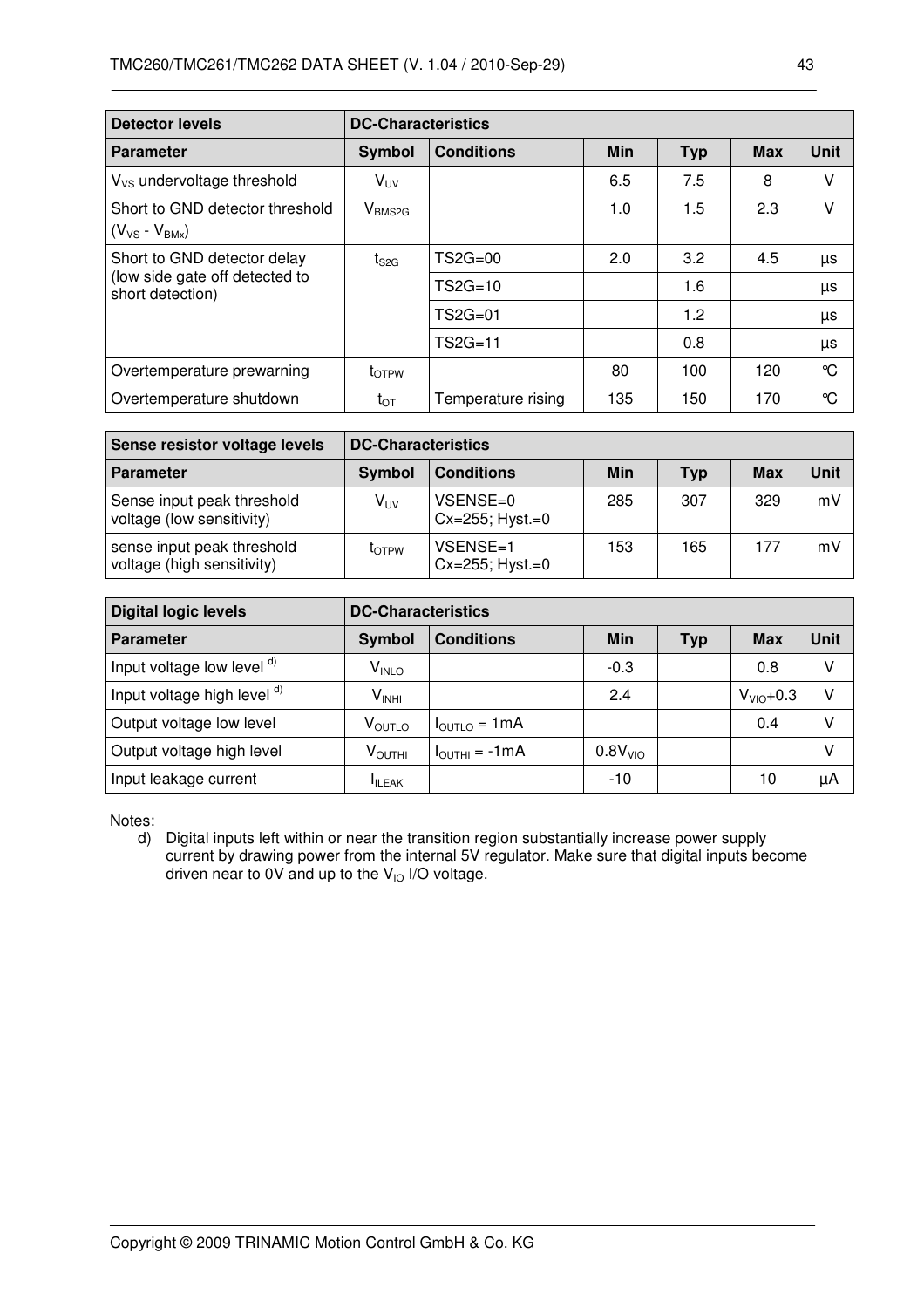## **16.3 ESD sensitive device**

The TMC26x is an ESD sensitive CMOS device and also MOSFET transistors used in the application schematic are very sensitive to electrostatic discharge. Take special care to use adequate grounding of personnel and machines in manual handling. After soldering the devices to the board, ESD requirements are more relaxed. Failure to do so can result in defect or decreased reliability.

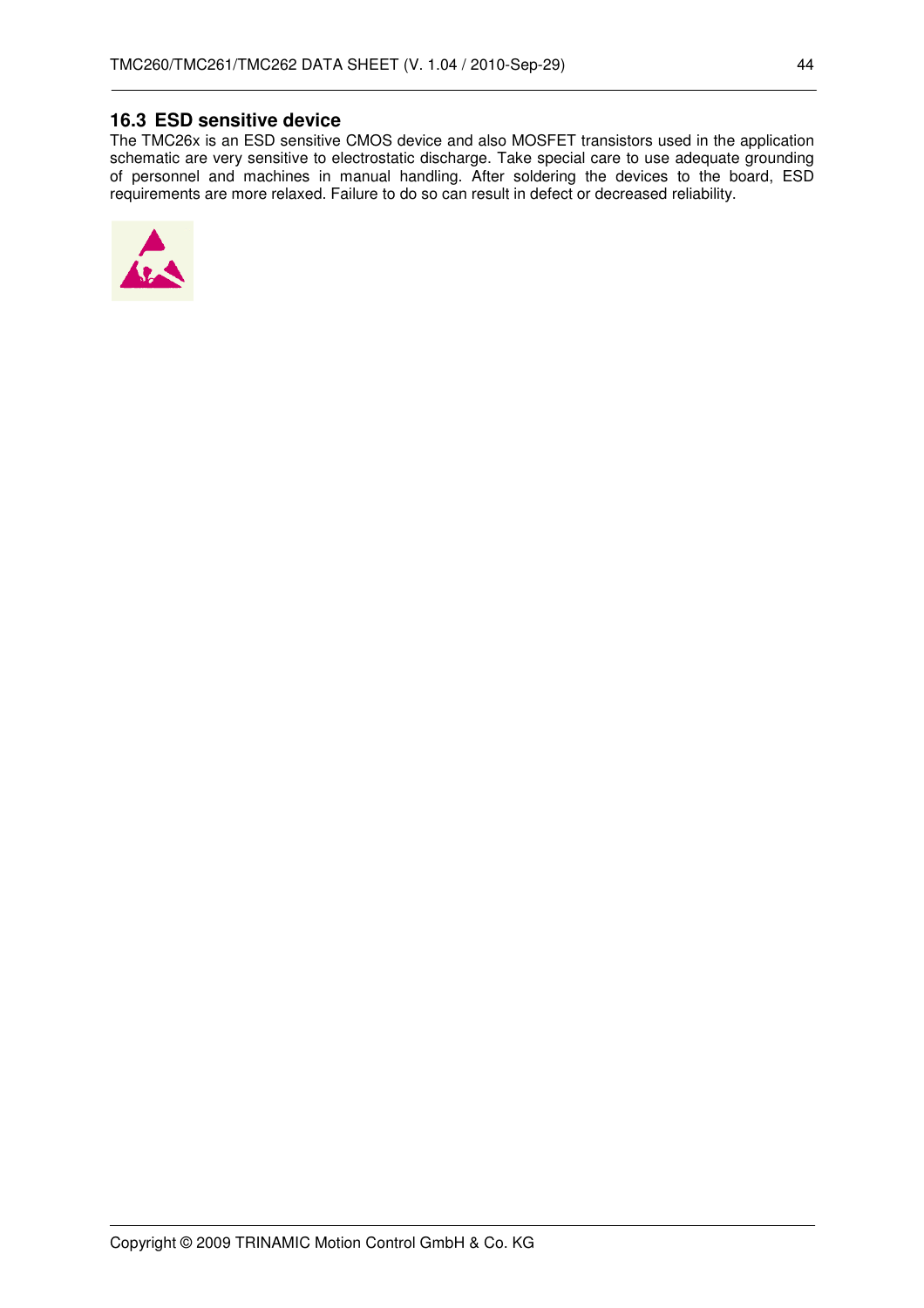#### **16.4 MOSFET examples**

There is a number of N&P channel paired MOSFETs available, which fit the TMC262, as well as single N and P devices. The user choice will depend on the electrical data (voltage, current, RDSon) and on the package and configuration (single / dual). The following table gives a few examples of SMD MOSFET pairs for different motor voltages and currents. The MOSFETs explicitly are modern types with a low total gate charge.

For the actual application, we suggest to calculate static and dynamic power dissipation for a given MOSFET pair. A gate charge below 20nC should be preferred to reach reasonable slopes.

| <b>Transistor</b><br>type     | manu-<br>facturer | voltage<br><b>V<sub>DS</sub></b> | max. RMS<br>current (*) | package         | R <sub>DSon</sub><br>N(5V) | R <sub>DSon</sub><br>P(8V) | $Q_{G}$<br>N   | $Q_{G}$<br>P |
|-------------------------------|-------------------|----------------------------------|-------------------------|-----------------|----------------------------|----------------------------|----------------|--------------|
| unit                          |                   | $\mathbf{V}$                     | A                       |                 | $m\Omega$                  | $m\Omega$                  | nC             | nC           |
| <b>SUD23N06</b><br>SUD08P06   | Vishay            | 60                               | 6                       | <b>DPAK</b>     | 35                         | 125                        | 8              | 10           |
| SI7414<br>SI7415              | Vishay            | 60                               | 3                       | <b>PPAK1212</b> | 28                         | 60                         | 9              | 12           |
| SI7530                        | Vishay            | 60                               | 3                       | PPAK-SO8        | 70                         | 55                         | 6              | 22           |
| <b>SI4559ADY</b>              | Vishay            | 60                               | 2.2                     | SO <sub>8</sub> | 55                         | 110                        | $\overline{7}$ | 12           |
| <b>IRF7343</b>                | Vishay            | 55                               | 1.8                     | SO <sub>8</sub> | 55                         | 125                        | 13             | 22           |
| <b>FDD8424H</b>               | Fairchild         | 40                               | 4.2                     | DPAK-4L         | 25                         | 45                         | 9              | 14           |
| SI4565DY                      | Vishay            | 40                               | 3                       | SO <sub>8</sub> | 35                         | 45                         | 9              | 13           |
| <b>SI4567DY</b>               | Vishay            | 40                               | 2.5                     | SO <sub>8</sub> | 60                         | 80                         | 6              | 10           |
| SI3529DV                      | Vishay            | 40                               | 1.5                     | TSOP-6          | 110                        | 190                        | 2.5            | 4            |
| <b>FDS8960C</b>               | Fairchild         | 35                               | 3.3                     | SO <sub>8</sub> | 20                         | 45                         | 6              | 9            |
| <b>BSZ050N03</b><br>BSZ180P03 | Infineon          | 30                               | 8                       | S3O8            | $\overline{7}$             | 18                         | 13             | 15           |
| <b>FDS8958A</b>               | Fairchild         | 30                               | 3.2                     | SO <sub>8</sub> | 25                         | 45                         | 6              | 9            |
| TMC34NP                       | Trinamic          | 30                               | 3                       | <b>PPAK1212</b> | 35                         | 50                         | 5              | 11           |
| <b>SI4544DY</b>               | Vishay            | 30                               | 3                       | SO <sub>8</sub> | 40                         | 40                         | 9              | 15           |
| SI4539ADY                     | Vishay            | 30                               | 2.8                     | SO <sub>8</sub> | 45                         | 50                         | 6              | 12           |
| SI4532ADY                     | Vishay            | 30                               | 2.7                     | SO <sub>8</sub> | 50                         | 70                         | $\overline{4}$ | 8            |
| <b>IRF9952</b>                | Vishay            | 30                               | $\overline{c}$          | SO <sub>8</sub> | 80                         | 220                        | 4              | 5.5          |

(\*) Remark: The maximum motor current applicable in a given design depends upon PCB size and layout, since all of these transistors are mainly cooled via the PCB. The data given implies adequate cooling measures taken by the user, especially for higher current designs. The maximum RMS current rating takes into account package power dissipation, on resistances and gate charges.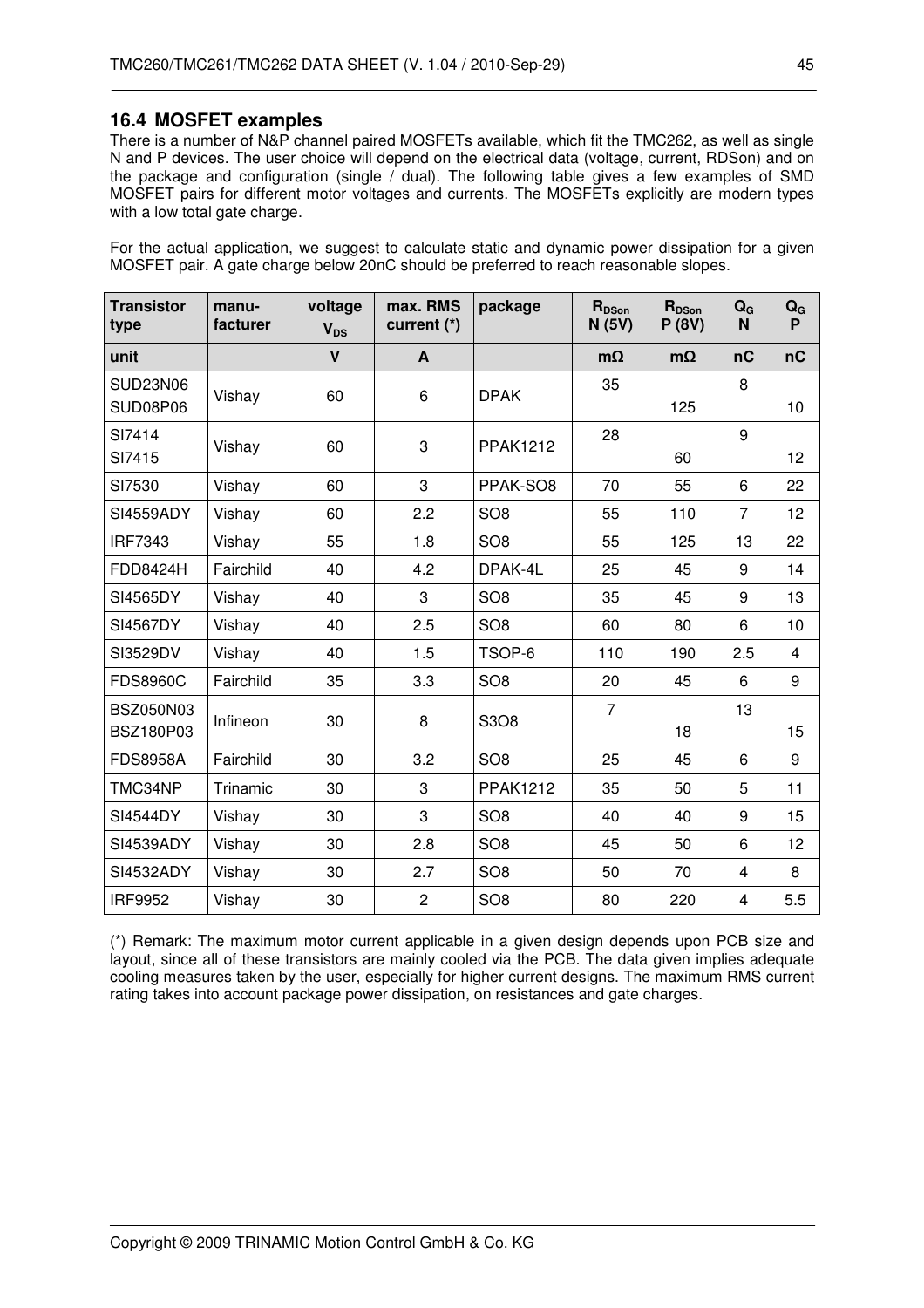## **17 Using an external power stage for higher voltage and current**

The TMC262 uses a completely complementary driving scheme for power transistors. This allows attaching an external gate driver, using the low side driver output information, only. Therefore, the external gate driver needs to bring brake-before make capability. You can directly attach gate driver ICs like TMC603 as gate drivers for high current NMOS transistor bridges. The TMC603 also supplies a gate drive voltage regulator and allows 100% duty cycle. Please refer TMC603 datasheet. The example shows a standard low side / high side driver boosting TMC262. The higher gate driving capability allows addressing designs for more than 20A and higher voltages.



figure 23: high current high voltage power stage using additional gate drivers (example)

Please be aware, that the short to GND protection of the TMC262 cannot be used in this scheme: The driver cannot be fully disabled, because the external gate driver just switches on either high side MOSFET or low side MOSFET. An external short to GND protection could use a series resistor to measure power bridge current and to disable the high side MOSFETs by using the TMC262 enable input ENN. Use a gate driver like TMC603 to provide additional short to GND protection without the need for a high side shunt.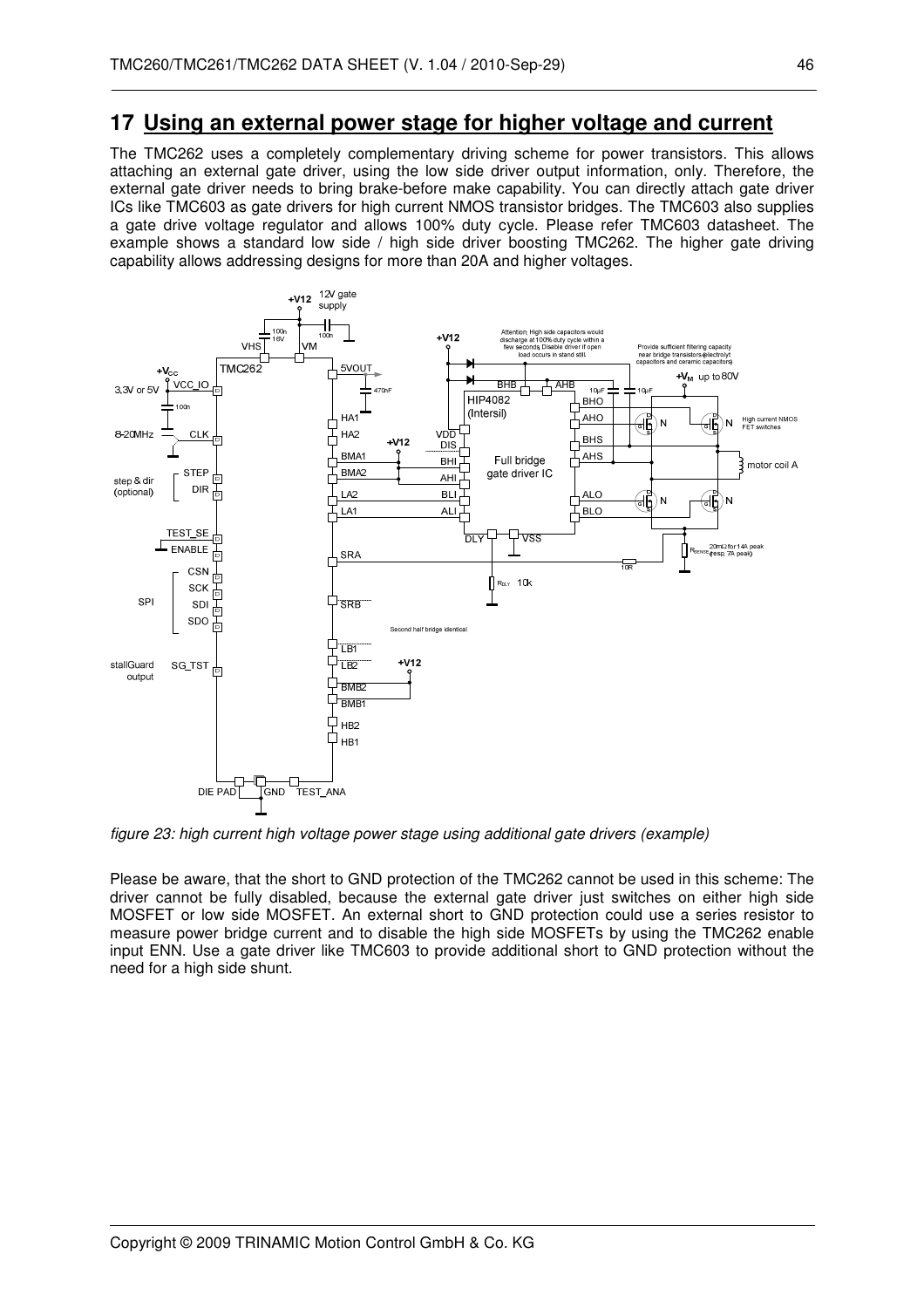## **18 Getting started**

#### **18.1 Initialization of the driver**

Initialization SPI datagram example sequence to enable the driver and initialize the chopper:

| or |                                    | SPI = \$901B4; // Hysteresis mode                                                                                                    |
|----|------------------------------------|--------------------------------------------------------------------------------------------------------------------------------------|
|    | $SPI = $94557;$                    | // Const. toff mode                                                                                                                  |
|    | $SPI = $DO01F$ :                   | // Current setting: \$d001F (max. current)                                                                                           |
| or | $SPI = $EFO10;$<br>$SPI = $E0010;$ | // high gate driver strength, stallGuard read, SDOFF=0 for TMC262<br>// low driver strength, stallGuard read, SDOFF=0 for TMC260/261 |
|    | $SPI = $00000;$                    | // 256 microstep setting                                                                                                             |

First test of coolStep™ current control:

SPI = \$A8202; // Enable coolStep with minimum current 1/4 CS

Please note, that the configuration parameters should be tuned to the motor and application for optimum performance.